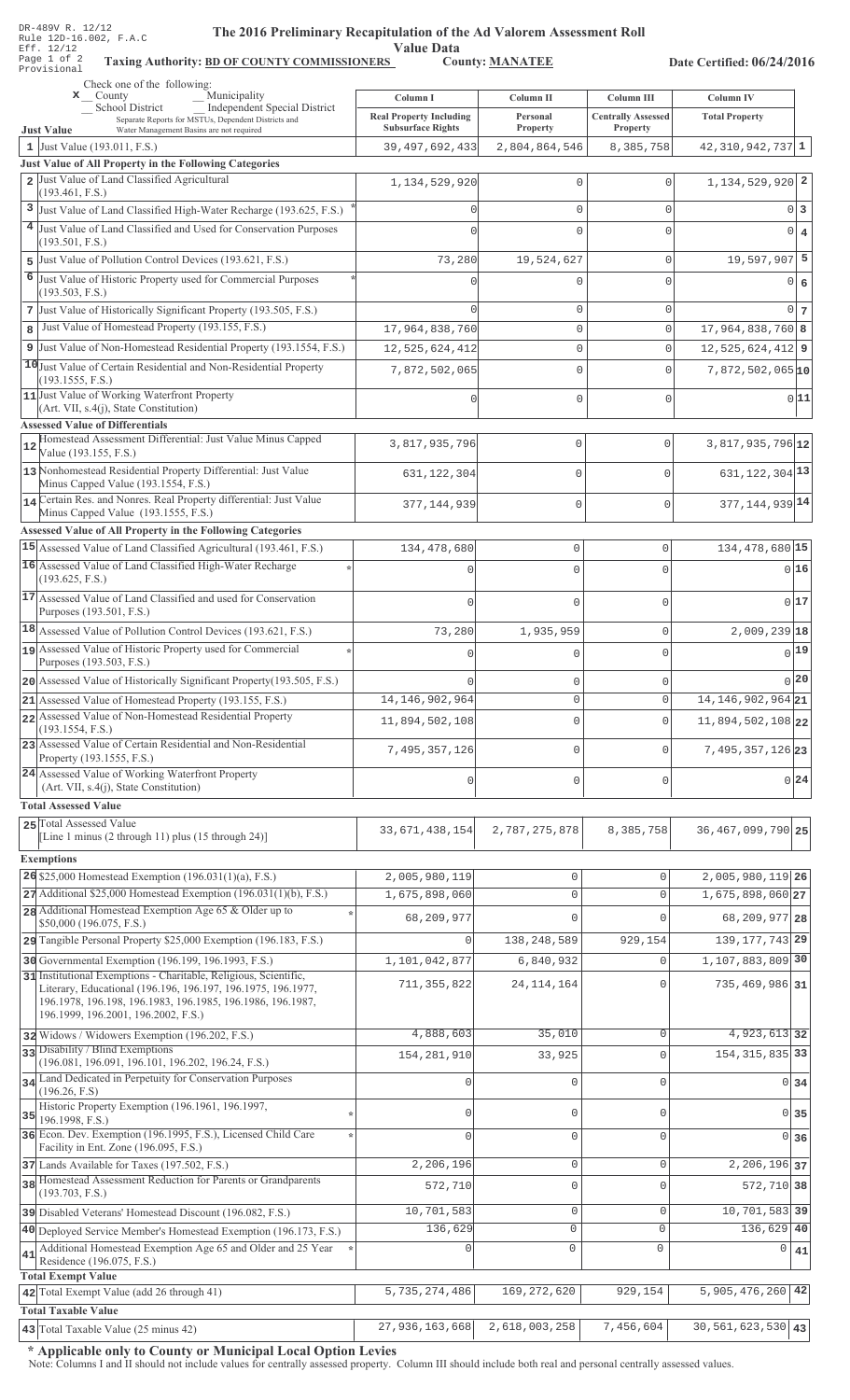# The 2016 Preliminary Recapitulation of the Ad Valorem Assessment Roll **Parcels and Accounts**

### Date Certified: 06/24/2016

# Taxing Authority: BD OF COUNTY COMMISSIONERS

## Additions/Deletions

|                |                                                                                       | <b>Just Value</b> | <b>Taxable Value</b> |
|----------------|---------------------------------------------------------------------------------------|-------------------|----------------------|
|                | New Construction                                                                      | 885, 913, 877     | 789,149,216          |
| $\overline{2}$ | Additions                                                                             | 52,900,508        | 48,069,514           |
| 3              | Annexations                                                                           | $\Omega$          | $\left( \right)$     |
| 4              | Deletions                                                                             | 16,906,916        | 16,906,916           |
| 5              | Rehabilitative Improvements Increasing Assessed Value by at Least 100%                | $\Omega$          | $\Omega$             |
| 6              | Total TPP Taxable Value in Excess of 115% of Previous Year Total TPP<br>Taxable Value | $\Omega$          | $\Omega$             |
| 7              | Net New Value $(1 + 2 + 3 - 4 + 5 + 6=7)$                                             | 921,907,469       | 820, 311, 814        |

## **Selected Just Values**

|    |                                                                                                       | <b>Just Value</b> |
|----|-------------------------------------------------------------------------------------------------------|-------------------|
| 8  | Just Value of Subsurface Rights (this amount included in Line 1, Column I, Page One)<br>193.481, F.S. | 980,734           |
| 9  | Just Value of Centrally Assessed Railroad Property Value                                              | 6,520,692         |
| 10 | Just Value of Centrally Assessed Private Car Line Property Value                                      | 1,865,066         |

Note: Sum of items 9 and 10 should equal centrally assessed just value on page 1, line 1, column III.

#### **Homestead Portability**

| 11 | # of Parcels Receiving Transfer of Homestead Differential |            |
|----|-----------------------------------------------------------|------------|
|    | Value of Transferred Homestead Differential               | 74,614,318 |

|                                  |                                        | Column 1             | Column 2                 |
|----------------------------------|----------------------------------------|----------------------|--------------------------|
|                                  |                                        | <b>Real Property</b> | <b>Personal Property</b> |
| <b>Total Parcels or Accounts</b> |                                        | Parcels              | Accounts                 |
|                                  | 13<br><b>Total Parcels or Accounts</b> | 177,993              | 27,427                   |

#### **Property with Reduced Assessed Value**

| 14 | Land Classified Agricultural (193.461, F.S.)                                                    | 2,353    | 0            |
|----|-------------------------------------------------------------------------------------------------|----------|--------------|
| 15 | *<br>Land Classified High-Water Recharge (193.625, F.S.)                                        | 0        | 0            |
| 16 | Land Classified and Used for Conservation Purposes (193.501, F.S.)                              | 0        | 0            |
| 17 | Pollution Control Devices (193.621, F.S.)                                                       | 1        | 19           |
| 18 | Historic Property used for Commercial Purposes (193.503, F.S.) *                                | 0        | $\mathbf{0}$ |
| 19 | Historically Significant Property (193.505, F.S.)                                               | $\Omega$ | $\Omega$     |
| 20 | Homestead Property; Parcels with Capped Value (193.155, F.S.)                                   | 74,086   | 0            |
| 21 | Non-Homestead Residential Property; Parcels with Capped Value (193.1554, F.S.)                  | 36,052   | 0            |
| 22 | Certain Residential and Non-Residential Property; Parcels with Capped Value<br>(193.1555, F.S.) | 3,598    | 0            |
| 23 | Working Waterfront Property (Art. VII, s.4(j), State Constitution)                              |          | 0            |

#### **Other Reductions in Assessed Value**

| 24 | Lands Available for Taxes (197.502, F.S.)                                  |     |  |
|----|----------------------------------------------------------------------------|-----|--|
| 25 | Homestead Assessment Reduction for Parents or Grandparents (193.703, F.S.) |     |  |
| 26 | Disabled Veterans' Homestead Discount (196.082, F.S.)                      | 125 |  |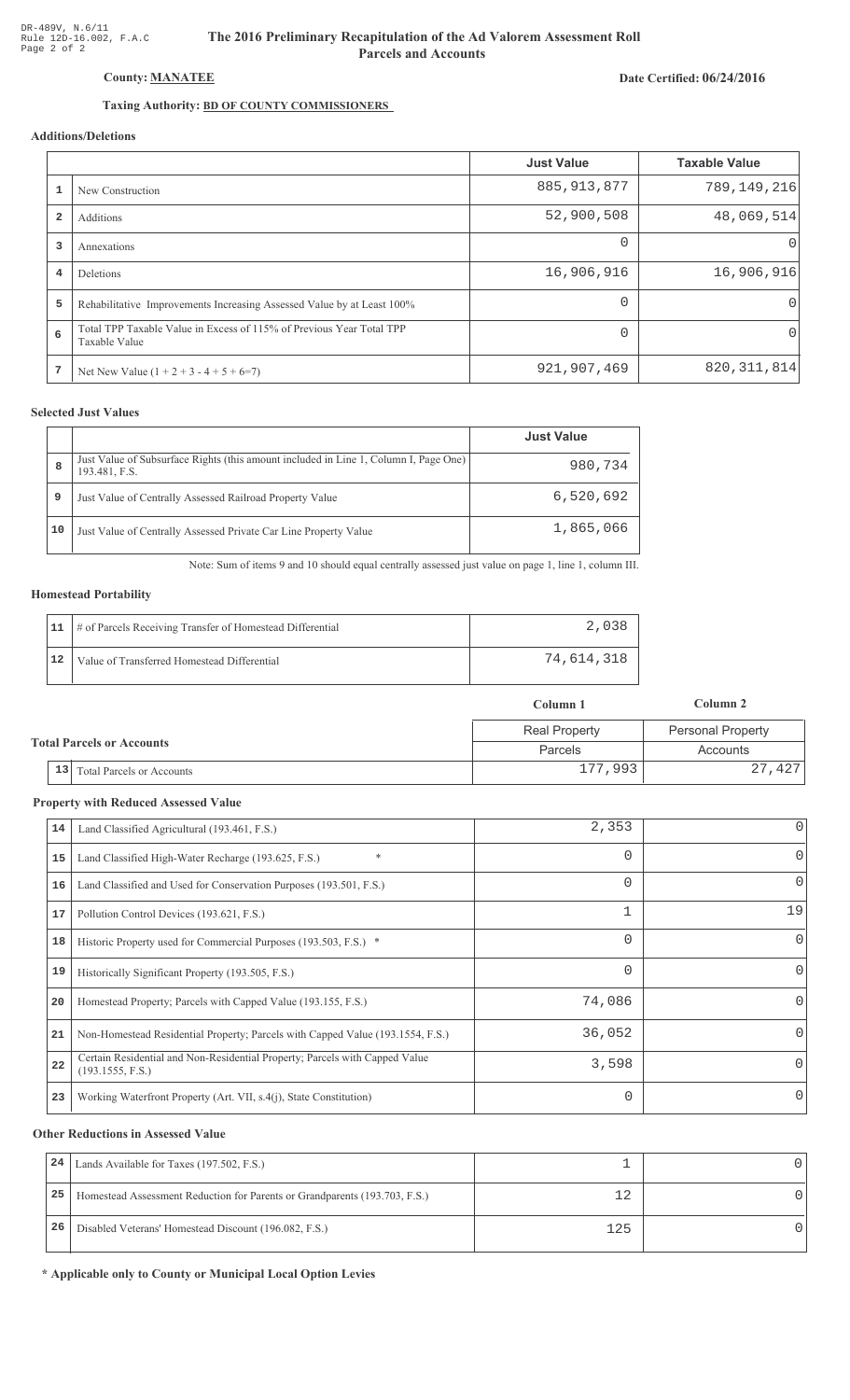| DR-489V R. 12/12 |  |  |                        |
|------------------|--|--|------------------------|
|                  |  |  | Rule 12D-16.002, F.A.C |
| Eff. 12/12       |  |  |                        |
| Page 1 of 2      |  |  | Taxing                 |
| Provisional      |  |  |                        |

## The 2016 Preliminary Recapitulation of the Ad Valorem Assessment Roll

Taxing Authority: BD OF COUNTY COMM-UNINCORP County: MANATEE

Date Certified: 06/24/2016

|    | Check one of the following:<br>Municipality<br>$\mathbf{x}$ County                                                                     |                                                            |                                    |                                         |                                           |            |
|----|----------------------------------------------------------------------------------------------------------------------------------------|------------------------------------------------------------|------------------------------------|-----------------------------------------|-------------------------------------------|------------|
|    | <b>Independent Special District</b><br>_School District                                                                                | Column I                                                   | Column II<br>Personal              | Column III<br><b>Centrally Assessed</b> | <b>Column IV</b><br><b>Total Property</b> |            |
|    | Separate Reports for MSTUs, Dependent Districts and<br>Water Management Basins are not required<br><b>Just Value</b>                   | <b>Real Property Including</b><br><b>Subsurface Rights</b> | <b>Property</b>                    | <b>Property</b>                         |                                           |            |
|    | 1 Just Value (193.011, F.S.)                                                                                                           | 28,634,137,968                                             | 2, 423, 349, 234                   | 7,174,537                               | $31,064,661,739$ 1                        |            |
|    | Just Value of All Property in the Following Categories<br>2 Just Value of Land Classified Agricultural                                 |                                                            |                                    |                                         |                                           |            |
|    | (193.461, F.S.)                                                                                                                        | 1,127,993,037                                              | $\mathbf{0}$                       | $\Omega$                                | $1, 127, 993, 037$ 2                      |            |
|    | 3 Just Value of Land Classified High-Water Recharge (193.625, F.S.)                                                                    | $\Omega$                                                   | $\Omega$                           | 0                                       |                                           | $0\vert 3$ |
|    | 4 Just Value of Land Classified and Used for Conservation Purposes                                                                     |                                                            | $\Omega$                           | $\Omega$                                |                                           | $0 \mid 4$ |
| 5  | (193.501, F.S.)<br>Just Value of Pollution Control Devices (193.621, F.S.)                                                             | 73,280                                                     | 19, 473, 922                       | 0                                       | $19,547,202$ 5                            |            |
|    | 6 Just Value of Historic Property used for Commercial Purposes                                                                         |                                                            |                                    | $\Omega$                                |                                           | 0 6        |
|    | (193.503, F.S.)                                                                                                                        |                                                            |                                    |                                         |                                           |            |
|    | 7 Just Value of Historically Significant Property (193.505, F.S.)                                                                      |                                                            | $\mathbf{0}$                       | 0                                       |                                           | $0\vert 7$ |
| 8  | Just Value of Homestead Property (193.155, F.S.)                                                                                       | 14,513,926,010                                             | $\mathbf{0}$                       | 0                                       | $14,513,926,010$ 8                        |            |
|    | 9 Just Value of Non-Homestead Residential Property (193.1554, F.S.)                                                                    | 7,505,635,380                                              | $\mathbf 0$                        | 0                                       | $7,505,635,380$ 9                         |            |
|    | 10 Just Value of Certain Residential and Non-Residential Property<br>(193.1555, F.S.)                                                  | 5,486,583,541                                              | $\mathbf{0}$                       | $\Omega$                                | $5,486,583,541$ 10                        |            |
|    | 11 Just Value of Working Waterfront Property                                                                                           |                                                            | 0                                  | $\Omega$                                |                                           | 0 11       |
|    | (Art. VII, s.4(j), State Constitution)<br><b>Assessed Value of Differentials</b>                                                       |                                                            |                                    |                                         |                                           |            |
|    | Homestead Assessment Differential: Just Value Minus Capped                                                                             | 2,936,842,619                                              | $\mathbf{0}$                       | $\circ$                                 | $2,936,842,619$ 12                        |            |
|    | Value (193.155, F.S.)                                                                                                                  |                                                            |                                    |                                         |                                           |            |
|    | 13 Nonhomestead Residential Property Differential: Just Value<br>Minus Capped Value (193.1554, F.S.)                                   | 344, 293, 733                                              | $\mathbf{0}$                       | $\mathbf{0}$                            | 344, 293, 733 13                          |            |
|    | 14 Certain Res. and Nonres. Real Property differential: Just Value                                                                     | 191, 199, 768                                              | $\mathbf{0}$                       | $\mathbf 0$                             | 191, 199, 768 14                          |            |
|    | Minus Capped Value (193.1555, F.S.)                                                                                                    |                                                            |                                    |                                         |                                           |            |
|    | <b>Assessed Value of All Property in the Following Categories</b><br>15 Assessed Value of Land Classified Agricultural (193.461, F.S.) | 134, 242, 747                                              | $\mathbf 0$                        | 0                                       | 134, 242, 747 15                          |            |
|    | 16 Assessed Value of Land Classified High-Water Recharge                                                                               | n                                                          | $\Omega$                           | 0                                       |                                           | 0 16       |
|    | (193.625, F.S.)                                                                                                                        |                                                            |                                    |                                         |                                           |            |
|    | 17 Assessed Value of Land Classified and used for Conservation                                                                         |                                                            | $\cap$                             | $\cap$                                  |                                           | 0 17       |
|    | Purposes (193.501, F.S.)                                                                                                               |                                                            |                                    |                                         |                                           |            |
|    | 18 Assessed Value of Pollution Control Devices (193.621, F.S.)<br>19 Assessed Value of Historic Property used for Commercial           | 73,280                                                     | 1,930,889                          | 0                                       | 2,004,169 18                              | $_{0}$ 19  |
|    | Purposes (193.503, F.S.)                                                                                                               | 0                                                          | $\mathbf 0$                        | 0                                       |                                           |            |
|    | 20 Assessed Value of Historically Significant Property (193.505, F.S.)                                                                 | $\cap$                                                     | 0                                  |                                         |                                           | 0 20       |
|    | 21 Assessed Value of Homestead Property (193.155, F.S.)                                                                                | 11,577,083,391                                             | U                                  |                                         | $11, 577, 083, 391$ 21                    |            |
|    | 22 Assessed Value of Non-Homestead Residential Property<br>(193.1554, F.S.)                                                            | 7,161,341,647                                              | $\Omega$                           | $\Omega$                                | 7, 161, 341, 647 22                       |            |
|    | 23 Assessed Value of Certain Residential and Non-Residential                                                                           | 5, 295, 383, 773                                           | 0                                  | 0                                       | $5, 295, 383, 773$ 23                     |            |
|    | Property (193.1555, F.S.)<br>24 Assessed Value of Working Waterfront Property                                                          |                                                            |                                    |                                         |                                           |            |
|    | (Art. VII, s.4(j), State Constitution)                                                                                                 | 0                                                          | $\mathbf 0$                        | 0                                       |                                           | 0 24       |
|    | <b>Total Assessed Value</b>                                                                                                            |                                                            |                                    |                                         |                                           |            |
|    | 25 Total Assessed Value<br>[Line 1 minus $(2 \text{ through } 11)$ plus $(15 \text{ through } 24)$ ]                                   | 24, 168, 051, 558                                          | 2,405,806,201                      | 7,174,537                               | 26, 581, 032, 296 25                      |            |
|    |                                                                                                                                        |                                                            |                                    |                                         |                                           |            |
|    | <b>Exemptions</b><br>$26$ \$25,000 Homestead Exemption (196.031(1)(a), F.S.)                                                           | 1,635,903,941                                              | $\mathbf 0$                        | $\Omega$                                | 1,635,903,941 26                          |            |
|    | 27 Additional \$25,000 Homestead Exemption (196.031(1)(b), F.S.)                                                                       | 1,383,799,289                                              | $\mathsf{O}\xspace$                | $\Omega$                                | 1, 383, 799, 289 27                       |            |
|    | 28 Additional Homestead Exemption Age 65 & Older up to                                                                                 | 50,863,504                                                 | $\mathbf 0$                        | $\Omega$                                | 50,863,504 28                             |            |
|    | \$50,000 (196.075, F.S.)<br>29 Tangible Personal Property \$25,000 Exemption (196.183, F.S.)                                           | $\mathbf{0}$                                               | 104, 335, 203                      | 775,138                                 | 105, 110, 341 29                          |            |
|    | 30 Governmental Exemption (196.199, 196.1993, F.S.)                                                                                    | 712, 463, 371                                              | 5,064,538                          | $\Omega$                                | 717,527,909 30                            |            |
|    | 31 Institutional Exemptions - Charitable, Religious, Scientific,                                                                       |                                                            |                                    |                                         |                                           |            |
|    | Literary, Educational (196.196, 196.197, 196.1975, 196.1977,<br>196.1978, 196.198, 196.1983, 196.1985, 196.1986, 196.1987,             | 429, 481, 135                                              | 16,633,543                         | $\Omega$                                | 446, 114, 678 31                          |            |
|    | 196.1999, 196.2001, 196.2002, F.S.)                                                                                                    |                                                            |                                    |                                         |                                           |            |
|    | 32 Widows / Widowers Exemption (196.202, F.S.)                                                                                         | 3,688,010                                                  | 32,060                             | $\mathbf 0$                             | 3,720,070 32                              |            |
|    | 33 Disability / Blind Exemptions<br>(196.081, 196.091, 196.101, 196.202, 196.24, F.S.)                                                 | 128,643,503                                                | 33,005                             | $\Omega$                                | 128,676,508 33                            |            |
|    | 34 Land Dedicated in Perpetuity for Conservation Purposes                                                                              | $\mathbf{0}$                                               | $\mathbb O$                        | $\mathbf 0$                             | 0 34                                      |            |
|    | (196.26, F.S)                                                                                                                          |                                                            |                                    |                                         |                                           |            |
|    | Historic Property Exemption (196.1961, 196.1997,<br>$35$ 196.1998, F.S.)                                                               | $\circ$                                                    | $\mathbb O$                        | $\Omega$                                | $0 \overline{\smash{\big)}\ 35}$          |            |
|    | 36 Econ. Dev. Exemption (196.1995, F.S.), Licensed Child Care                                                                          | $\Omega$                                                   | $\mathbf 0$                        | $\Omega$                                | $0\overline{36}$                          |            |
|    | Facility in Ent. Zone (196.095, F.S.)<br>37 Lands Available for Taxes (197.502, F.S.)                                                  | 2,206,196                                                  | $\mathbb O$                        | $\mathbf 0$                             | 2, 206, 196 37                            |            |
|    | 38 Homestead Assessment Reduction for Parents or Grandparents                                                                          | 554,779                                                    | $\mathbb O$                        | $\Omega$                                | 554,779 38                                |            |
|    | (193.703, F.S.)                                                                                                                        |                                                            |                                    |                                         |                                           |            |
|    | 39 Disabled Veterans' Homestead Discount (196.082, F.S.)                                                                               | 8,856,724                                                  | $\mathsf{O}\xspace$                | $\mathbf 0$                             | 8,856,724 39                              |            |
|    | 40 Deployed Service Member's Homestead Exemption (196.173, F.S.)<br>Additional Homestead Exemption Age 65 and Older and 25 Year        | 136,629                                                    | $\mathsf{O}\xspace$<br>$\mathbb O$ | $\mathbf{0}$<br>$\mathbf 0$             | 136,629 40                                |            |
| 41 | Residence (196.075, F.S.)                                                                                                              | 0                                                          |                                    |                                         | 0                                         | 41         |
|    | <b>Total Exempt Value</b>                                                                                                              |                                                            |                                    |                                         |                                           |            |
|    | 42 Total Exempt Value (add 26 through 41)                                                                                              | 4,356,597,081                                              | 126,098,349                        | 775,138                                 | 4, 483, 470, 568 42                       |            |
|    | <b>Total Taxable Value</b><br>43 Total Taxable Value (25 minus 42)                                                                     | 19,811,454,477                                             | 2, 279, 707, 852                   | 6,399,399                               | 22,097,561,728 43                         |            |
|    |                                                                                                                                        |                                                            |                                    |                                         |                                           |            |

\* Applicable only to County or Municipal Local Option Levies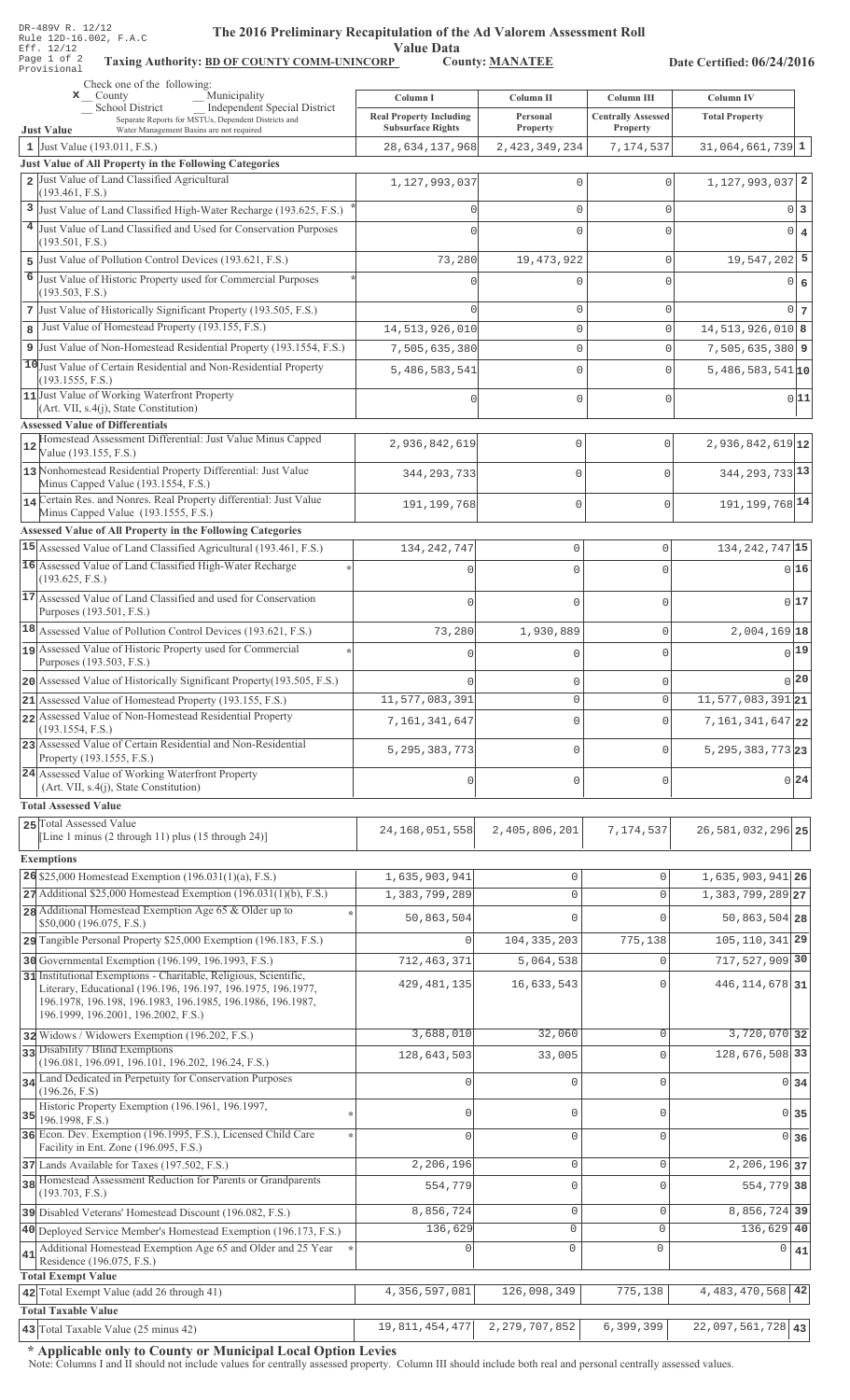# The 2016 Preliminary Recapitulation of the Ad Valorem Assessment Roll **Parcels and Accounts**

# Date Certified: 06/24/2016

# Taxing Authority: **BD OF COUNTY COMM-UNINCORP**

# Additions/Deletions

|                         |                                                                                       | <b>Just Value</b> | <b>Taxable Value</b> |
|-------------------------|---------------------------------------------------------------------------------------|-------------------|----------------------|
|                         | New Construction                                                                      | 727, 124, 587     | 637,080,263          |
| $\overline{\mathbf{2}}$ | Additions                                                                             | 42,014,675        | 38,989,403           |
| 3                       | Annexations                                                                           | $-869, 412$       | $-869, 412$          |
| 4                       | <b>Deletions</b>                                                                      | 10,532,560        | 10,532,560           |
| 5                       | Rehabilitative Improvements Increasing Assessed Value by at Least 100%                | $\Omega$          | $\Omega$             |
| 6                       | Total TPP Taxable Value in Excess of 115% of Previous Year Total TPP<br>Taxable Value | $\Omega$          | 0                    |
| 7                       | Net New Value $(1 + 2 + 3 - 4 + 5 + 6=7)$                                             | 757, 737, 290     | 664,667,694          |

## **Selected Just Values**

|    |                                                                                                       | <b>Just Value</b> |
|----|-------------------------------------------------------------------------------------------------------|-------------------|
| 8  | Just Value of Subsurface Rights (this amount included in Line 1, Column I, Page One)<br>193.481, F.S. | 979,922           |
| 9  | Just Value of Centrally Assessed Railroad Property Value                                              | 5,605,445         |
| 10 | Just Value of Centrally Assessed Private Car Line Property Value                                      | 1,569,092         |

Note: Sum of items 9 and 10 should equal centrally assessed just value on page 1, line 1, column III.

### **Homestead Portability**

| 11 | # of Parcels Receiving Transfer of Homestead Differential |            |
|----|-----------------------------------------------------------|------------|
|    | Value of Transferred Homestead Differential               | 61,155,283 |

|  |                                            | Column 1             | Column 2                 |  |
|--|--------------------------------------------|----------------------|--------------------------|--|
|  |                                            | <b>Real Property</b> | <b>Personal Property</b> |  |
|  | <b>Total Parcels or Accounts</b>           | Parcels              | Accounts                 |  |
|  | $\vert 13 \vert$ Total Parcels or Accounts | 138,126              | 21,043                   |  |

#### **Property with Reduced Assessed Value**

| 14 | Land Classified Agricultural (193.461, F.S.)                                                    | 2,330    | $\overline{0}$ |
|----|-------------------------------------------------------------------------------------------------|----------|----------------|
| 15 | *<br>Land Classified High-Water Recharge (193.625, F.S.)                                        | $\Omega$ | 0              |
| 16 | Land Classified and Used for Conservation Purposes (193.501, F.S.)                              | 0        | 0              |
| 17 | Pollution Control Devices (193.621, F.S.)                                                       | 1        | 17             |
| 18 | Historic Property used for Commercial Purposes (193.503, F.S.) *                                | $\Omega$ | 0              |
| 19 | Historically Significant Property (193.505, F.S.)                                               | $\Omega$ | 0              |
| 20 | Homestead Property; Parcels with Capped Value (193.155, F.S.)                                   | 60,367   | Ω              |
| 21 | Non-Homestead Residential Property; Parcels with Capped Value (193.1554, F.S.)                  | 25,478   |                |
| 22 | Certain Residential and Non-Residential Property; Parcels with Capped Value<br>(193.1555, F.S.) | 2,524    | 0              |
| 23 | Working Waterfront Property (Art. VII, s.4(j), State Constitution)                              |          |                |

#### **Other Reductions in Assessed Value**

| 24 | Lands Available for Taxes (197.502, F.S.)                                  |     |  |
|----|----------------------------------------------------------------------------|-----|--|
| 25 | Homestead Assessment Reduction for Parents or Grandparents (193.703, F.S.) |     |  |
| 26 | Disabled Veterans' Homestead Discount (196.082, F.S.)                      | 103 |  |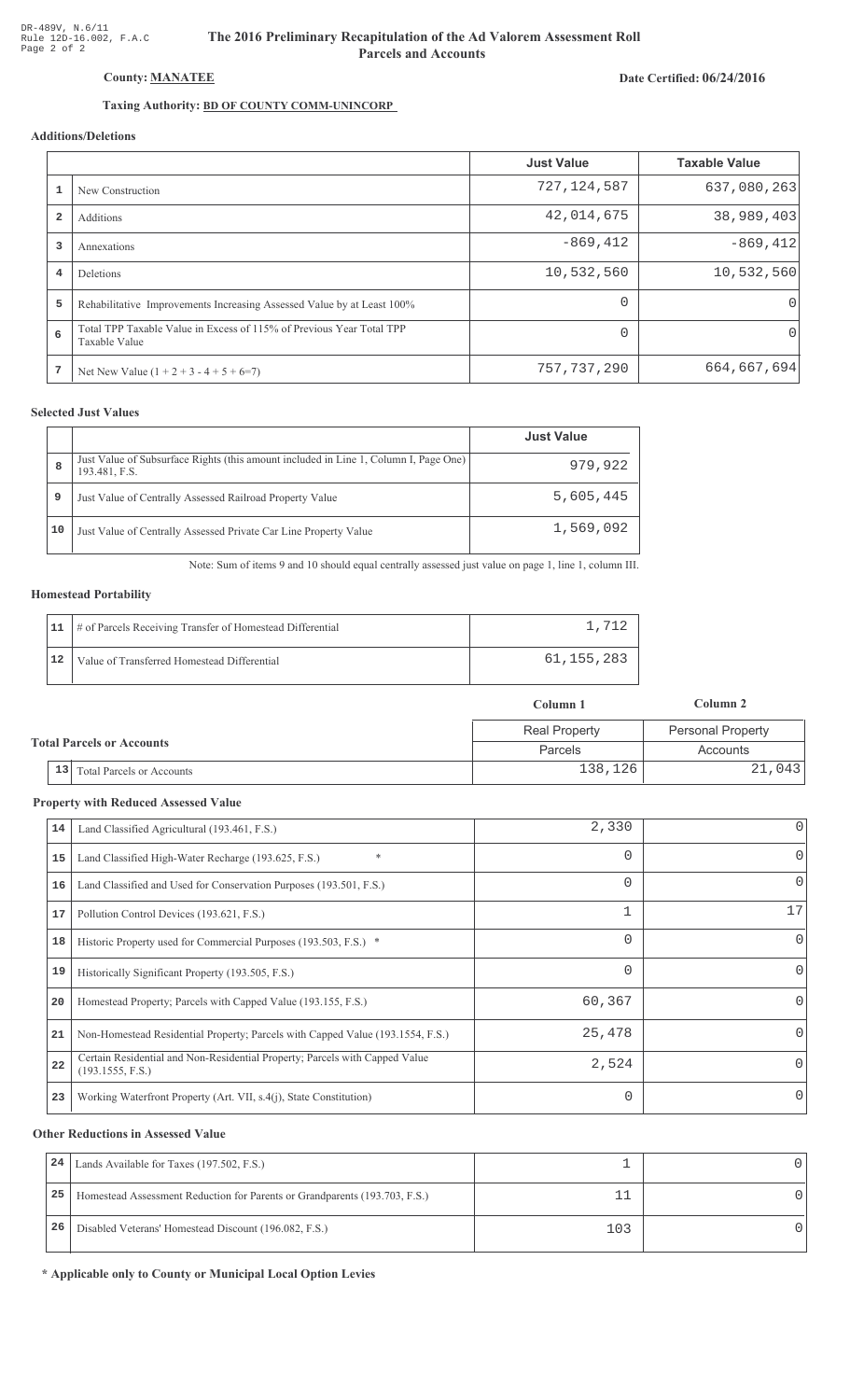|    | DR-489V R. 12/12<br>The 2016 Preliminary Recapitulation of the Ad Valorem Assessment Roll<br>Rule 12D-16.002, F.A.C<br>Eff. 12/12 | <b>Value Data</b>                                          |                             |                                       |                            |                            |
|----|-----------------------------------------------------------------------------------------------------------------------------------|------------------------------------------------------------|-----------------------------|---------------------------------------|----------------------------|----------------------------|
|    | Page 1 of 2<br><b>Taxing Authority: PALMAIRE MSTU</b><br>Provisional                                                              |                                                            | <b>County: MANATEE</b>      |                                       | Date Certified: 06/24/2016 |                            |
|    | Check one of the following:<br>Municipality<br>$\mathbf{x}$ County                                                                | Column I                                                   | Column <sub>II</sub>        | Column III                            | <b>Column IV</b>           |                            |
|    | School District<br>Independent Special District                                                                                   |                                                            |                             |                                       |                            |                            |
|    | Separate Reports for MSTUs, Dependent Districts and<br>Water Management Basins are not required<br><b>Just Value</b>              | <b>Real Property Including</b><br><b>Subsurface Rights</b> | Personal<br><b>Property</b> | <b>Centrally Assessed</b><br>Property | <b>Total Property</b>      |                            |
|    | 1 Just Value (193.011, F.S.)                                                                                                      | 548,783,622                                                | $\mathsf{O}\xspace$         | $\mathbf 0$                           | $548,783,622$ 1            |                            |
|    | Just Value of All Property in the Following Categories                                                                            |                                                            |                             |                                       |                            |                            |
|    | 2 Just Value of Land Classified Agricultural                                                                                      | $\circ$                                                    | $\mathbf 0$                 | $\mathbf 0$                           |                            | $\overline{2}$<br>$\Omega$ |
| 3  | (193.461, F.S.)<br>Just Value of Land Classified High-Water Recharge (193.625, F.S.)                                              | $\mathbf{0}$                                               | $\mathsf{O}\xspace$         | $\mathbf{0}$                          |                            | 0 <sup>3</sup>             |
| 4  | Just Value of Land Classified and Used for Conservation Purposes                                                                  | $\Omega$                                                   | $\mathbf{0}$                | $\mathbf 0$                           |                            | $\overline{0}$             |
|    | (193.501, F.S.)                                                                                                                   |                                                            |                             |                                       |                            | $\overline{4}$             |
| 5  | Just Value of Pollution Control Devices (193.621, F.S.)                                                                           | $\mathbf{0}$                                               | $\mathsf{O}\xspace$         | $\mathsf{O}\xspace$                   |                            | 5<br>$\overline{0}$        |
| 6  | Just Value of Historic Property used for Commercial Purposes                                                                      | $\Omega$                                                   | $\mathbf 0$                 | $\mathbf{0}$                          |                            | $\Omega$<br>6              |
|    | (193.503, F.S.)                                                                                                                   |                                                            |                             |                                       |                            |                            |
|    | 7 Just Value of Historically Significant Property (193.505, F.S.)                                                                 | $\Omega$                                                   | $\mathsf{O}\xspace$         | $\mathbf 0$                           |                            | 0 <sup>1</sup><br>7        |
| 8  | Just Value of Homestead Property (193.155, F.S.)                                                                                  | 301,727,915                                                | $\mathbf{0}$                | $\mathbf{0}$                          | $301, 727, 915$ 8          |                            |
|    | 9 Just Value of Non-Homestead Residential Property (193.1554, F.S.)                                                               | 190, 714, 335                                              | $\mathbb O$                 | $\mathbf{0}$                          | 190, 714, 335 9            |                            |
|    | 10 Just Value of Certain Residential and Non-Residential Property<br>(193.1555, F.S.)                                             | 56, 341, 372                                               | $\mathbb O$                 | $\mathbf{0}$                          | $56,341,372$ 10            |                            |
|    | 11 Just Value of Working Waterfront Property                                                                                      | $\circ$                                                    | $\mathsf{O}\xspace$         | $\mathsf{O}\xspace$                   |                            | 0 11                       |
|    | (Art. VII, s.4(j), State Constitution)                                                                                            |                                                            |                             |                                       |                            |                            |
|    | <b>Assessed Value of Differentials</b><br>Homestead Assessment Differential: Just Value Minus Capped                              |                                                            |                             |                                       |                            |                            |
| 12 | Value (193.155, F.S.)                                                                                                             | 63,597,207                                                 | 0                           | $\mathsf{O}\xspace$                   | 63, 597, 207 $12$          |                            |
|    | 13 Nonhomestead Residential Property Differential: Just Value                                                                     | 13,628,248                                                 | 0                           | $\mathbf 0$                           | 13,628,248 13              |                            |
|    | Minus Capped Value (193.1554, F.S.)                                                                                               |                                                            |                             |                                       |                            |                            |
|    | 14 Certain Res. and Nonres. Real Property differential: Just Value<br>Minus Capped Value (193.1555, F.S.)                         | 3, 471, 107                                                | 0                           | $\mathbf 0$                           | 3, 471, 107 14             |                            |
|    | <b>Assessed Value of All Property in the Following Categories</b>                                                                 |                                                            |                             |                                       |                            |                            |
|    | 15 Assessed Value of Land Classified Agricultural (193.461, F.S.)                                                                 | 0                                                          | $\mathsf{O}\xspace$         | $\circ$                               |                            | 015                        |
|    | 16 Assessed Value of Land Classified High-Water Recharge                                                                          | O                                                          | $\Omega$                    | $\mathbf 0$                           |                            | 016                        |
|    | (193.625, F.S.)                                                                                                                   |                                                            |                             |                                       |                            |                            |
|    | 17 Assessed Value of Land Classified and used for Conservation                                                                    | 0                                                          | $\mathbf{0}$                | $\mathbb O$                           |                            | 017                        |
|    | Purposes (193.501, F.S.)                                                                                                          |                                                            |                             |                                       |                            |                            |
|    | 18 Assessed Value of Pollution Control Devices (193.621, F.S.)<br>19 Assessed Value of Historic Property used for Commercial      | 0                                                          | $\mathbb O$                 | $\mathbb O$                           |                            | 018                        |
|    | Purposes (193.503, F.S.)                                                                                                          |                                                            | 0                           | $\mathbf 0$                           |                            | 0 19                       |
|    | 20 Assessed Value of Historically Significant Property (193.505, F.S.)                                                            |                                                            | 0                           | $\mathbb O$                           |                            | 0 20                       |
|    | 21 Assessed Value of Homestead Property (193.155, F.S.)                                                                           | 238,130,708                                                | $\circ$                     | $\circ$                               | 238, 130, 708 21           |                            |
|    | 22 Assessed Value of Non-Homestead Residential Property                                                                           | 177,086,087                                                | $\mathbf 0$                 | $\mathsf{O}\xspace$                   | 177,086,087 22             |                            |
|    | (193.1554, F.S.)<br>23 Assessed Value of Certain Residential and Non-Residential                                                  |                                                            |                             |                                       |                            |                            |
|    | Property (193.1555, F.S.)                                                                                                         | 52,870,265                                                 | $\circ$                     | $\circ$                               | 52,870,265 23              |                            |
|    | 24 Assessed Value of Working Waterfront Property                                                                                  | 0                                                          | $\circ$                     | $\circ$                               |                            | 0 24                       |
|    | (Art. VII, s.4(j), State Constitution)                                                                                            |                                                            |                             |                                       |                            |                            |
|    | <b>Total Assessed Value</b>                                                                                                       |                                                            |                             |                                       |                            |                            |
|    | 25 Total Assessed Value<br>[Line 1 minus (2 through 11) plus (15 through 24)]                                                     | 468,087,060                                                | $\mathbf 0$                 | 0                                     | 468,087,060 25             |                            |
|    |                                                                                                                                   |                                                            |                             |                                       |                            |                            |
|    | <b>Exemptions</b><br>26 \$25,000 Homestead Exemption $(196.031(1)(a), F.S.)$                                                      | 35,350,000                                                 | $\mathbb O$                 | 0                                     | 35, 350, 000 26            |                            |
|    | 27 Additional \$25,000 Homestead Exemption (196.031(1)(b), F.S.)                                                                  | 33, 497, 188                                               | $\mathbf 0$                 | $\mathbf 0$                           | 33, 497, 188 27            |                            |
|    | 28 Additional Homestead Exemption Age 65 & Older up to                                                                            |                                                            |                             |                                       |                            |                            |
|    | \$50,000 (196.075, F.S.)                                                                                                          | 1,267,607                                                  | $\mathbf 0$                 | 0                                     | 1,267,607 28               |                            |
|    | 29 Tangible Personal Property \$25,000 Exemption (196.183, F.S.)                                                                  |                                                            | $\mathbf{0}$                | $\mathbf 0$                           |                            | $0$ 29                     |
|    | 30 Governmental Exemption (196.199, 196.1993, F.S.)                                                                               | 100                                                        | $\mathbf{0}$                | 0                                     | 100 30                     |                            |
|    | 31 Institutional Exemptions - Charitable, Religious, Scientific,<br>Literary, Educational (196.196, 196.197, 196.1975, 196.1977,  | 0                                                          | $\mathbf 0$                 | 0                                     |                            | $0$ 31                     |
|    | 196.1978, 196.198, 196.1983, 196.1985, 196.1986, 196.1987,                                                                        |                                                            |                             |                                       |                            |                            |
|    | 196.1999, 196.2001, 196.2002, F.S.)                                                                                               |                                                            |                             |                                       |                            |                            |
|    | 32 Widows / Widowers Exemption (196.202, F.S.)<br>33 Disability / Blind Exemptions                                                | 135,500                                                    | $\mathbb O$                 | 0                                     | 135,500 32                 |                            |
|    | (196.081, 196.091, 196.101, 196.202, 196.24, F.S.)                                                                                | 3,048,372                                                  | $\mathbf{0}$                | $\overline{0}$                        | 3,048,372 33               |                            |
|    | 34 Land Dedicated in Perpetuity for Conservation Purposes                                                                         |                                                            | $\mathbf{0}$                | 0                                     |                            | $0 \overline{\smash{34}}$  |
|    | (196.26, F.S)<br>Historic Property Exemption (196.1961, 196.1997,                                                                 |                                                            |                             |                                       |                            |                            |
| 35 | 196.1998, F.S.)                                                                                                                   | O                                                          | $\mathbf 0$                 | 0                                     | $\Omega$                   | 35                         |
|    | 36 Econ. Dev. Exemption (196.1995, F.S.), Licensed Child Care                                                                     |                                                            | $\mathbf 0$                 | 0                                     |                            | 0 36                       |
|    | Facility in Ent. Zone (196.095, F.S.)                                                                                             |                                                            |                             |                                       |                            |                            |
|    | 37 Lands Available for Taxes (197.502, F.S.)<br>38 Homestead Assessment Reduction for Parents or Grandparents                     | $\Omega$                                                   | $\mathbf{0}$                | $\mathbf 0$                           |                            | 0 <sub>37</sub>            |
|    | (193.703, F.S.)                                                                                                                   | 52,392                                                     | $\mathbf 0$                 | 0                                     | 52, 392 38                 |                            |
|    | 39 Disabled Veterans' Homestead Discount (196.082, F.S.)                                                                          | 338,045                                                    | $\mathbf 0$                 | $\mathsf{O}\xspace$                   | 338,045 39                 |                            |
|    | 40 Deployed Service Member's Homestead Exemption (196.173, F.S.)                                                                  |                                                            | $\mathbf 0$                 | $\mathbf{0}$                          |                            | $0$   40                   |
| 41 | Additional Homestead Exemption Age 65 and Older and 25 Year                                                                       |                                                            | $\mathbf 0$                 | $\mathbf{0}$                          | 0                          | 41                         |
|    | Residence (196.075, F.S.)                                                                                                         |                                                            |                             |                                       |                            |                            |
|    | <b>Total Exempt Value</b><br>42 Total Exempt Value (add 26 through 41)                                                            | 73,689,204                                                 | 0                           | $\mathsf{O}\xspace$                   | 73,689,204                 | 42                         |
|    | <b>Total Taxable Value</b>                                                                                                        |                                                            |                             |                                       |                            |                            |

Note: Columns I and II should not include values for centrally assessed property. Column III should include both real and personal centrally assessed values.

5
-5
:
<--1'-# -+1!- **43** 394,397,856 0 0 394,397,856 **43**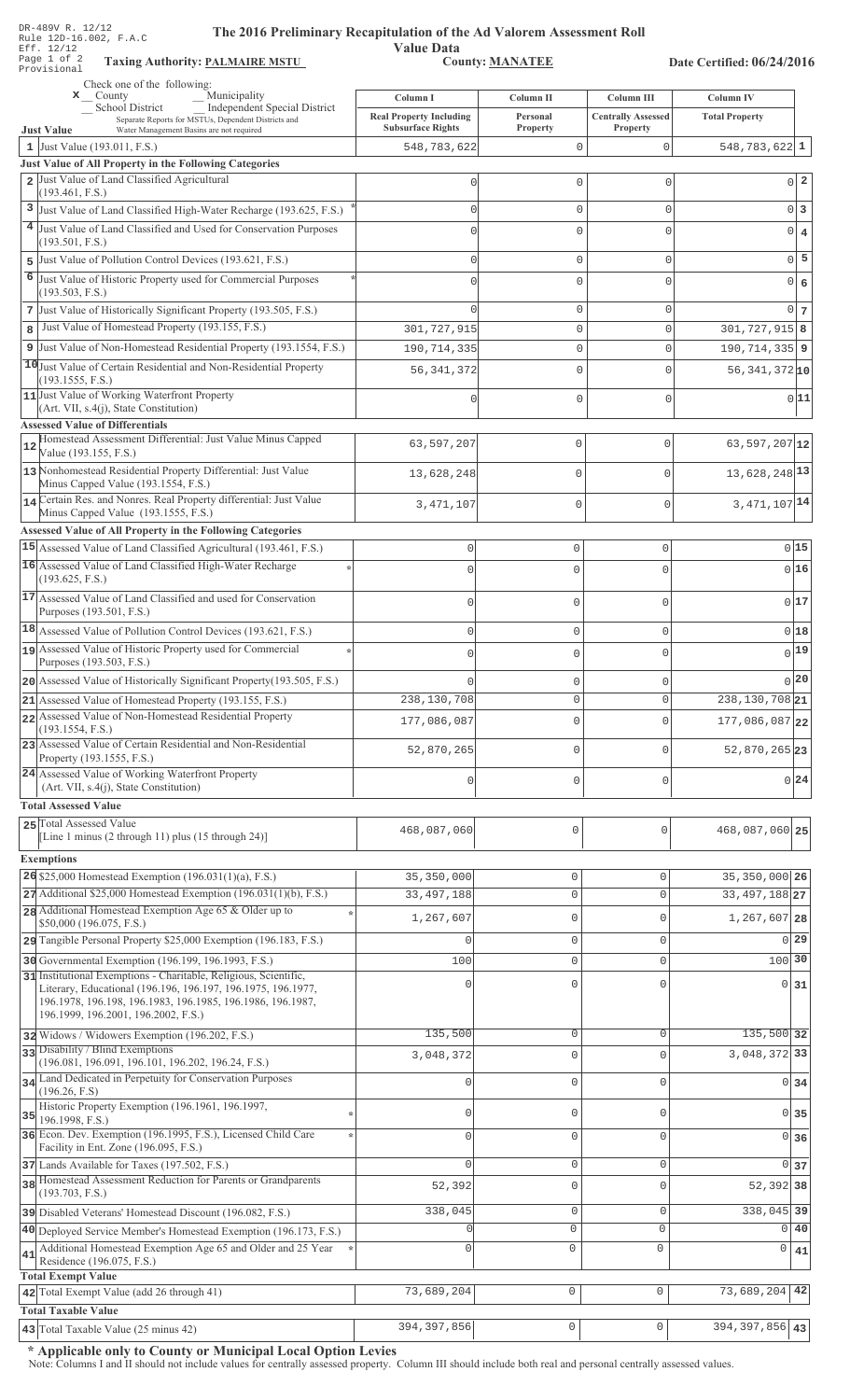## County: MANATEE

### Taxing Authority: PALMAIRE MSTU

## Additions/Deletions

|                         |                                                                                       | <b>Just Value</b> | <b>Taxable Value</b> |
|-------------------------|---------------------------------------------------------------------------------------|-------------------|----------------------|
|                         | New Construction                                                                      |                   | 0                    |
| $\overline{\mathbf{2}}$ | Additions                                                                             | 193,490           | 193,490              |
| 3                       | Annexations                                                                           | $\Omega$          | 0                    |
| 4                       | Deletions                                                                             | 36,735            | 36,735               |
| 5                       | Rehabilitative Improvements Increasing Assessed Value by at Least 100%                |                   | $\Omega$             |
| 6                       | Total TPP Taxable Value in Excess of 115% of Previous Year Total TPP<br>Taxable Value |                   | 0                    |
| 7                       | Net New Value $(1 + 2 + 3 - 4 + 5 + 6=7)$                                             | 156,755           | 156, 755             |

#### **Selected Just Values**

|    |                                                                                                       | <b>Just Value</b> |
|----|-------------------------------------------------------------------------------------------------------|-------------------|
| 8  | Just Value of Subsurface Rights (this amount included in Line 1, Column I, Page One)<br>193.481, F.S. |                   |
| 9  | Just Value of Centrally Assessed Railroad Property Value                                              |                   |
| 10 | Just Value of Centrally Assessed Private Car Line Property Value                                      |                   |

Note: Sum of items 9 and 10 should equal centrally assessed just value on page 1, line 1, column III.

#### **Homestead Portability**

|    | 11   # of Parcels Receiving Transfer of Homestead Differential |         |
|----|----------------------------------------------------------------|---------|
| 12 | Value of Transferred Homestead Differential                    | 873,337 |

| <b>Total Parcels or Accounts</b> | Column 1             | Column 2                 |  |
|----------------------------------|----------------------|--------------------------|--|
|                                  | <b>Real Property</b> | <b>Personal Property</b> |  |
|                                  | Parcels              | Accounts                 |  |
| 13 Total Parcels or Accounts     | 2,809                |                          |  |

#### **Property with Reduced Assessed Value**

| 14 | Land Classified Agricultural (193.461, F.S.)                                                    |          | 0        |
|----|-------------------------------------------------------------------------------------------------|----------|----------|
| 15 | $\ast$<br>Land Classified High-Water Recharge (193.625, F.S.)                                   |          | 0        |
| 16 | Land Classified and Used for Conservation Purposes (193.501, F.S.)                              |          | 0        |
| 17 | Pollution Control Devices (193.621, F.S.)                                                       | $\Omega$ | 0        |
| 18 | Historic Property used for Commercial Purposes (193.503, F.S.) *                                | 0        | 0        |
| 19 | Historically Significant Property (193.505, F.S.)                                               |          | 0        |
| 20 | Homestead Property; Parcels with Capped Value (193.155, F.S.)                                   | 1,336    | 0        |
| 21 | Non-Homestead Residential Property; Parcels with Capped Value (193.1554, F.S.)                  | 893      | 0        |
| 22 | Certain Residential and Non-Residential Property; Parcels with Capped Value<br>(193.1555, F.S.) | 6        | $\Omega$ |
| 23 | Working Waterfront Property (Art. VII, s.4(j), State Constitution)                              | 0        | 0        |
|    |                                                                                                 |          |          |

#### **Other Reductions in Assessed Value**

| 24 | Lands Available for Taxes (197.502, F.S.)                                  |  |
|----|----------------------------------------------------------------------------|--|
| 25 | Homestead Assessment Reduction for Parents or Grandparents (193.703, F.S.) |  |
| 26 | Disabled Veterans' Homestead Discount (196.082, F.S.)                      |  |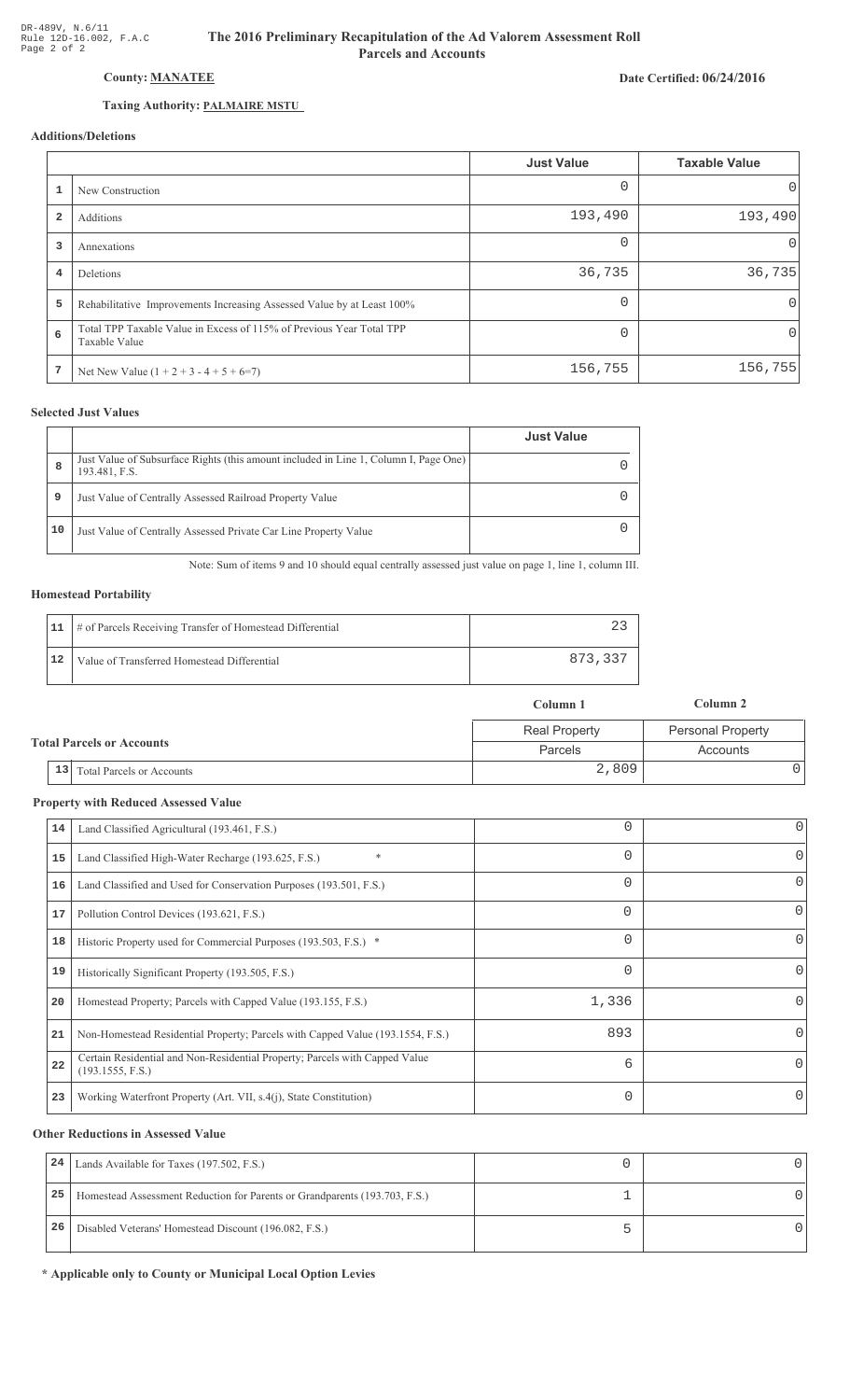| DR-489V R. 12/12<br>Rule 12D-16.002, F.A.C<br>Eff. 12/12<br>Page 1 of 2                                                         | The 2016 Preliminary Recapitulation of the Ad Valorem Assessment Roll<br><b>Value Data</b><br><b>County: MANATEE</b><br><b>Taxing Authority: CITY OF ANNA MARIA</b> |                      |                                       | Date Certified: 06/24/2016     |  |
|---------------------------------------------------------------------------------------------------------------------------------|---------------------------------------------------------------------------------------------------------------------------------------------------------------------|----------------------|---------------------------------------|--------------------------------|--|
| Provisional<br>Check one of the following:                                                                                      |                                                                                                                                                                     |                      |                                       |                                |  |
| $\mathbf x$ Municipality<br>County<br>School District<br>Independent Special District                                           | Column I                                                                                                                                                            | Column II            | Column III                            | Column IV                      |  |
| Separate Reports for MSTUs, Dependent Districts and<br>Water Management Basins are not required<br><b>Just Value</b>            | <b>Real Property Including</b><br><b>Subsurface Rights</b>                                                                                                          | Personal<br>Property | <b>Centrally Assessed</b><br>Property | <b>Total Property</b>          |  |
| 1 Just Value (193.011, F.S.)                                                                                                    | 1,169,604,167                                                                                                                                                       | 5,526,078            | 0                                     | $1, 175, 130, 245$ 1           |  |
| Just Value of All Property in the Following Categories                                                                          |                                                                                                                                                                     |                      |                                       |                                |  |
| 2 Just Value of Land Classified Agricultural<br>(193.461, F.S.)                                                                 | $\mathbf 0$                                                                                                                                                         | $\mathbb O$          | $\mathbf{0}$                          | $0^{\dagger}$ 2                |  |
| 3 Just Value of Land Classified High-Water Recharge (193.625, F.S.)                                                             | $\mathbf 0$                                                                                                                                                         | $\mathbf{0}$         | $\mathbf{0}$                          | 0 <sup>3</sup>                 |  |
| 4 Just Value of Land Classified and Used for Conservation Purposes                                                              | $\mathbf 0$                                                                                                                                                         | $\mathbf{0}$         | $\mathbf 0$                           | $\circ$<br>$\overline{4}$      |  |
| (193.501, F.S.)                                                                                                                 |                                                                                                                                                                     |                      |                                       | 5<br>$\overline{0}$            |  |
| 5 Just Value of Pollution Control Devices (193.621, F.S.)<br>6 Just Value of Historic Property used for Commercial Purposes     | $\mathbf 0$<br>$\bigcap$                                                                                                                                            | $\mathsf{O}\xspace$  | $\mathbf{0}$                          |                                |  |
| (193.503, F.S.)                                                                                                                 |                                                                                                                                                                     | $\mathbf{0}$         | $\mathbf 0$                           | $\circ$<br>6                   |  |
| 7 Just Value of Historically Significant Property (193.505, F.S.)                                                               | $\cap$                                                                                                                                                              | $\mathbb O$          | $\mathbf{0}$                          | 0 <sub>7</sub>                 |  |
| Just Value of Homestead Property (193.155, F.S.)<br>8                                                                           | 360,991,527                                                                                                                                                         | $\mathbb O$          | $\mathbf 0$                           | $360, 991, 527$ 8              |  |
| 9 Just Value of Non-Homestead Residential Property (193.1554, F.S.)                                                             | 728,987,174                                                                                                                                                         | 0                    | $\mathbf 0$                           | $728,987,174$ 9                |  |
| 10 Just Value of Certain Residential and Non-Residential Property<br>(193.1555, F.S.)                                           | 79,428,190                                                                                                                                                          | $\mathsf{O}\xspace$  | $\mathbf{0}$                          | $79,428,190 $ 10               |  |
| 11 Just Value of Working Waterfront Property                                                                                    | $\mathbf 0$                                                                                                                                                         | $\mathsf{O}\xspace$  | $\mathbf 0$                           | 0 11                           |  |
| (Art. VII, s.4(j), State Constitution)<br><b>Assessed Value of Differentials</b>                                                |                                                                                                                                                                     |                      |                                       |                                |  |
| Homestead Assessment Differential: Just Value Minus Capped<br>12                                                                | 143,707,963                                                                                                                                                         | 0                    | $\mathbf 0$                           | 143,707,963 12                 |  |
| Value (193.155, F.S.)                                                                                                           |                                                                                                                                                                     |                      |                                       |                                |  |
| 13 Nonhomestead Residential Property Differential: Just Value<br>Minus Capped Value (193.1554, F.S.)                            | 67,710,079                                                                                                                                                          | 0                    | $\Omega$                              | $67,710,079$ <sup>13</sup>     |  |
| 14 Certain Res. and Nonres. Real Property differential: Just Value                                                              | 14,402,514                                                                                                                                                          | 0                    | $\Omega$                              | 14, 402, 514 14                |  |
| Minus Capped Value (193.1555, F.S.)                                                                                             |                                                                                                                                                                     |                      |                                       |                                |  |
| Assessed Value of All Property in the Following Categories<br>15 Assessed Value of Land Classified Agricultural (193.461, F.S.) | 0                                                                                                                                                                   | $\mathbb O$          | 0                                     | 015                            |  |
| 16 Assessed Value of Land Classified High-Water Recharge                                                                        | $\Omega$                                                                                                                                                            | $\mathbf{0}$         | $\circ$                               | 016                            |  |
| (193.625, F.S.)                                                                                                                 |                                                                                                                                                                     |                      |                                       |                                |  |
| 17 Assessed Value of Land Classified and used for Conservation<br>Purposes (193.501, F.S.)                                      | $\mathsf 0$                                                                                                                                                         | $\mathbf 0$          | $\mathsf{O}\xspace$                   | 0 17                           |  |
| 18 Assessed Value of Pollution Control Devices (193.621, F.S.)                                                                  | 0                                                                                                                                                                   | $\mathbf 0$          | $\mathsf{O}\xspace$                   | 0 18                           |  |
| 19 Assessed Value of Historic Property used for Commercial                                                                      |                                                                                                                                                                     | 0                    | 0                                     | $0$ <sup>19</sup>              |  |
| Purposes (193.503, F.S.)                                                                                                        |                                                                                                                                                                     |                      |                                       |                                |  |
| 20 Assessed Value of Historically Significant Property (193.505, F.S.)                                                          | U                                                                                                                                                                   | $\mathbf 0$          | $\circ$                               | $\bigcap$ 20                   |  |
| 21 Assessed Value of Homestead Property (193.155, F.S.)<br>22 Assessed Value of Non-Homestead Residential Property              | 217, 283, 564                                                                                                                                                       | $\mathbf{0}$         | $\mathbf 0$                           | $\overline{217}$ , 283, 564 21 |  |
| (193.1554, F.S.)                                                                                                                | 661, 277, 095                                                                                                                                                       | $\mathbf{0}$         | $\circ$                               | 661, 277, 095 22               |  |
| 23 Assessed Value of Certain Residential and Non-Residential                                                                    | 65,025,676                                                                                                                                                          | $\mathbb O$          | $\circ$                               | 65,025,676 23                  |  |
| Property (193.1555, F.S.)<br>24 Assessed Value of Working Waterfront Property                                                   |                                                                                                                                                                     |                      |                                       |                                |  |
| (Art. VII, s.4(j), State Constitution)                                                                                          | $\mathbf 0$                                                                                                                                                         | $\mathbf 0$          | $\mathbf{0}$                          | 0 24                           |  |
| <b>Total Assessed Value</b>                                                                                                     |                                                                                                                                                                     |                      |                                       |                                |  |
| 25 Total Assessed Value<br>[Line 1 minus (2 through 11) plus (15 through 24)]                                                   | 943,783,611                                                                                                                                                         | 5,526,078            | 0                                     | 949, 309, 689 25               |  |
| <b>Exemptions</b>                                                                                                               |                                                                                                                                                                     |                      |                                       |                                |  |
| 26 \$25,000 Homestead Exemption $(196.031(1)(a), F.S.)$                                                                         | 12,200,000                                                                                                                                                          | 0                    | 0                                     | 12,200,000 26                  |  |
| $27$ Additional \$25,000 Homestead Exemption (196.031(1)(b), F.S.)                                                              | 12, 163, 164                                                                                                                                                        | $\mathbb O$          | $\mathsf{O}\xspace$                   | 12, 163, 164 27                |  |
| 28 Additional Homestead Exemption Age 65 & Older up to                                                                          | 357,867                                                                                                                                                             | $\mathbf 0$          | $\mathbf{0}$                          | 357,867 28                     |  |
| \$50,000 (196.075, F.S.)<br>29 Tangible Personal Property \$25,000 Exemption (196.183, F.S.)                                    |                                                                                                                                                                     | 850,981              | $\mathbf{0}$                          | 850,981 29                     |  |
| 30 Governmental Exemption (196.199, 196.1993, F.S.)                                                                             | 26, 482, 773                                                                                                                                                        | 0                    | $\mathbb O$                           | 26, 482, 773 30                |  |
| 31 Institutional Exemptions - Charitable, Religious, Scientific,                                                                | 6,547,485                                                                                                                                                           | 34,717               | $\Omega$                              | $6,582,202$ 31                 |  |
| Literary, Educational (196.196, 196.197, 196.1975, 196.1977,<br>196.1978, 196.198, 196.1983, 196.1985, 196.1986, 196.1987,      |                                                                                                                                                                     |                      |                                       |                                |  |
| 196.1999, 196.2001, 196.2002, F.S.)                                                                                             |                                                                                                                                                                     |                      |                                       |                                |  |
| 32 Widows / Widowers Exemption (196.202, F.S.)                                                                                  | 42,000                                                                                                                                                              | $\circ$              | $\mathbf{0}$                          | 42,000 32                      |  |
| 33 Disability / Blind Exemptions<br>(196.081, 196.091, 196.101, 196.202, 196.24, F.S.)                                          | 814,721                                                                                                                                                             | 0                    | $\Omega$                              | 814,721 33                     |  |
| 34 Land Dedicated in Perpetuity for Conservation Purposes                                                                       | $\Omega$                                                                                                                                                            | 0                    | $\mathbf{0}$                          | $\overline{0}$<br>34           |  |
| (196.26, F.S)<br>Historic Property Exemption (196.1961, 196.1997,                                                               |                                                                                                                                                                     |                      |                                       |                                |  |
| $35$ 196.1998, F.S.)                                                                                                            | 0                                                                                                                                                                   | $\mathbb O$          | $\mathbf{0}$                          | 0<br>35                        |  |
| 36 Econ. Dev. Exemption (196.1995, F.S.), Licensed Child Care<br>Facility in Ent. Zone (196.095, F.S.)                          | $\Omega$                                                                                                                                                            | $\mathbf{0}$         | $\mathbf 0$                           | $\overline{0}$<br>36           |  |
| 37 Lands Available for Taxes (197.502, F.S.)                                                                                    | $\mathbf 0$                                                                                                                                                         | $\mathbf 0$          | $\mathbf 0$                           | $\mathbf 0$<br>37              |  |
| 38 Homestead Assessment Reduction for Parents or Grandparents                                                                   | $\cap$                                                                                                                                                              | 0                    | $\mathbf{0}$                          | $\overline{0}$<br>38           |  |
| (193.703, F.S.)<br>39 Disabled Veterans' Homestead Discount (196.082, F.S.)                                                     | 78,557                                                                                                                                                              | $\mathbb O$          | $\mathsf{O}\xspace$                   | 78,557<br>39                   |  |
| 40 Deployed Service Member's Homestead Exemption (196.173, F.S.)                                                                | $\Omega$                                                                                                                                                            | $\circ$              | $\mathbf 0$                           | 0<br>40                        |  |
| Additional Homestead Exemption Age 65 and Older and 25 Year                                                                     | $\cap$                                                                                                                                                              | $\mathbf 0$          | 0                                     | 0<br>41                        |  |
| 41<br>Residence (196.075, F.S.)                                                                                                 |                                                                                                                                                                     |                      |                                       |                                |  |
| <b>Total Exempt Value</b><br>42 Total Exempt Value (add 26 through 41)                                                          | 58,686,567                                                                                                                                                          | 885,698              | $\mathbf 0$                           | 59, 572, 265<br>42             |  |
| <b>Total Taxable Value</b>                                                                                                      |                                                                                                                                                                     |                      |                                       |                                |  |
| 43 Total Taxable Value (25 minus 42)                                                                                            | 885,097,044                                                                                                                                                         | 4,640,380            | $\mathsf{O}\xspace$                   | 889, 737, 424 43               |  |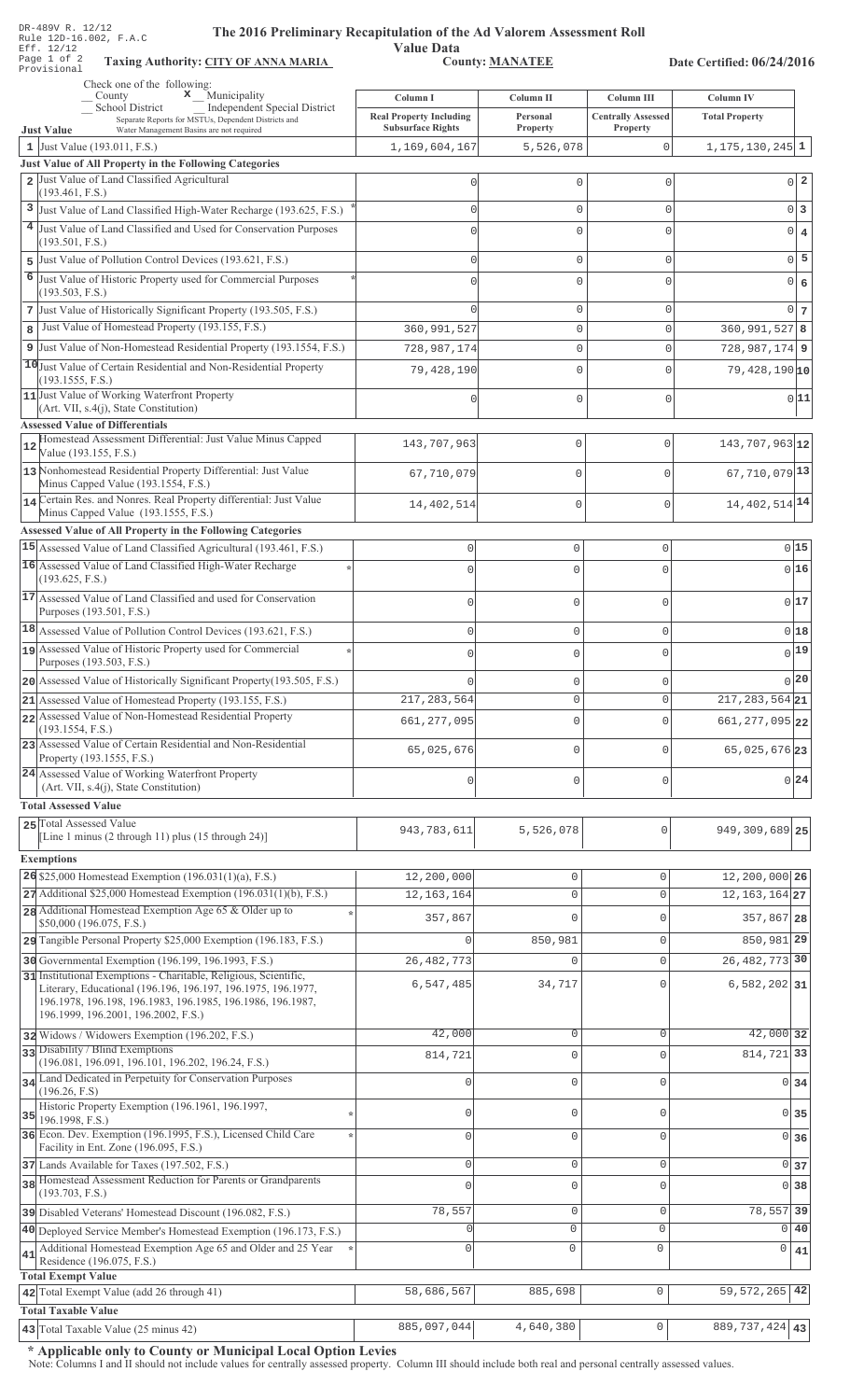# Date Certified: 06/24/2016

# County: MANATEE

## Taxing Authority: CITY OF ANNA MARIA

## Additions/Deletions

|                |                                                                                       | <b>Just Value</b> | <b>Taxable Value</b> |
|----------------|---------------------------------------------------------------------------------------|-------------------|----------------------|
|                | New Construction                                                                      | 15,697,930        | 15,545,480           |
| $\overline{2}$ | Additions                                                                             | 2,501,362         | 2,469,302            |
| 3              | Annexations                                                                           | $\Omega$          | 0                    |
| 4              | Deletions                                                                             | 868,943           | 868,943              |
| 5              | Rehabilitative Improvements Increasing Assessed Value by at Least 100%                | $\Omega$          | $\Omega$             |
| 6              | Total TPP Taxable Value in Excess of 115% of Previous Year Total TPP<br>Taxable Value | $\Omega$          | 0                    |
| 7              | Net New Value $(1 + 2 + 3 - 4 + 5 + 6=7)$                                             | 17,330,349        | 17, 145, 839         |

#### **Selected Just Values**

|    |                                                                                                       | <b>Just Value</b> |
|----|-------------------------------------------------------------------------------------------------------|-------------------|
| 8  | Just Value of Subsurface Rights (this amount included in Line 1, Column I, Page One)<br>193.481, F.S. |                   |
| 9  | Just Value of Centrally Assessed Railroad Property Value                                              |                   |
| 10 | Just Value of Centrally Assessed Private Car Line Property Value                                      |                   |

Note: Sum of items 9 and 10 should equal centrally assessed just value on page 1, line 1, column III.

#### **Homestead Portability**

|    | 11   # of Parcels Receiving Transfer of Homestead Differential |         |
|----|----------------------------------------------------------------|---------|
| 12 | Value of Transferred Homestead Differential                    | 742,919 |

|                                  |                              | Column 1             | Column 2                 |
|----------------------------------|------------------------------|----------------------|--------------------------|
|                                  |                              | <b>Real Property</b> | <b>Personal Property</b> |
| <b>Total Parcels or Accounts</b> |                              | Parcels              | Accounts                 |
|                                  | 13 Total Parcels or Accounts | 1,670                | 139'                     |

#### **Property with Reduced Assessed Value**

| 14 | Land Classified Agricultural (193.461, F.S.)                                                    |          | 0        |
|----|-------------------------------------------------------------------------------------------------|----------|----------|
| 15 | $\ast$<br>Land Classified High-Water Recharge (193.625, F.S.)                                   | 0        | 0        |
| 16 | Land Classified and Used for Conservation Purposes (193.501, F.S.)                              |          | 0        |
| 17 | Pollution Control Devices (193.621, F.S.)                                                       | $\Omega$ | 0        |
| 18 | Historic Property used for Commercial Purposes (193.503, F.S.) *                                | 0        | 0        |
| 19 | Historically Significant Property (193.505, F.S.)                                               |          | 0        |
| 20 | Homestead Property; Parcels with Capped Value (193.155, F.S.)                                   | 457      | 0        |
| 21 | Non-Homestead Residential Property; Parcels with Capped Value (193.1554, F.S.)                  | 726      | 0        |
| 22 | Certain Residential and Non-Residential Property; Parcels with Capped Value<br>(193.1555, F.S.) | 73       | $\Omega$ |
| 23 | Working Waterfront Property (Art. VII, s.4(j), State Constitution)                              | 0        | 0        |
|    |                                                                                                 |          |          |

#### **Other Reductions in Assessed Value**

| 24 | Lands Available for Taxes (197.502, F.S.)                                  |  |
|----|----------------------------------------------------------------------------|--|
| 25 | Homestead Assessment Reduction for Parents or Grandparents (193.703, F.S.) |  |
| 26 | Disabled Veterans' Homestead Discount (196.082, F.S.)                      |  |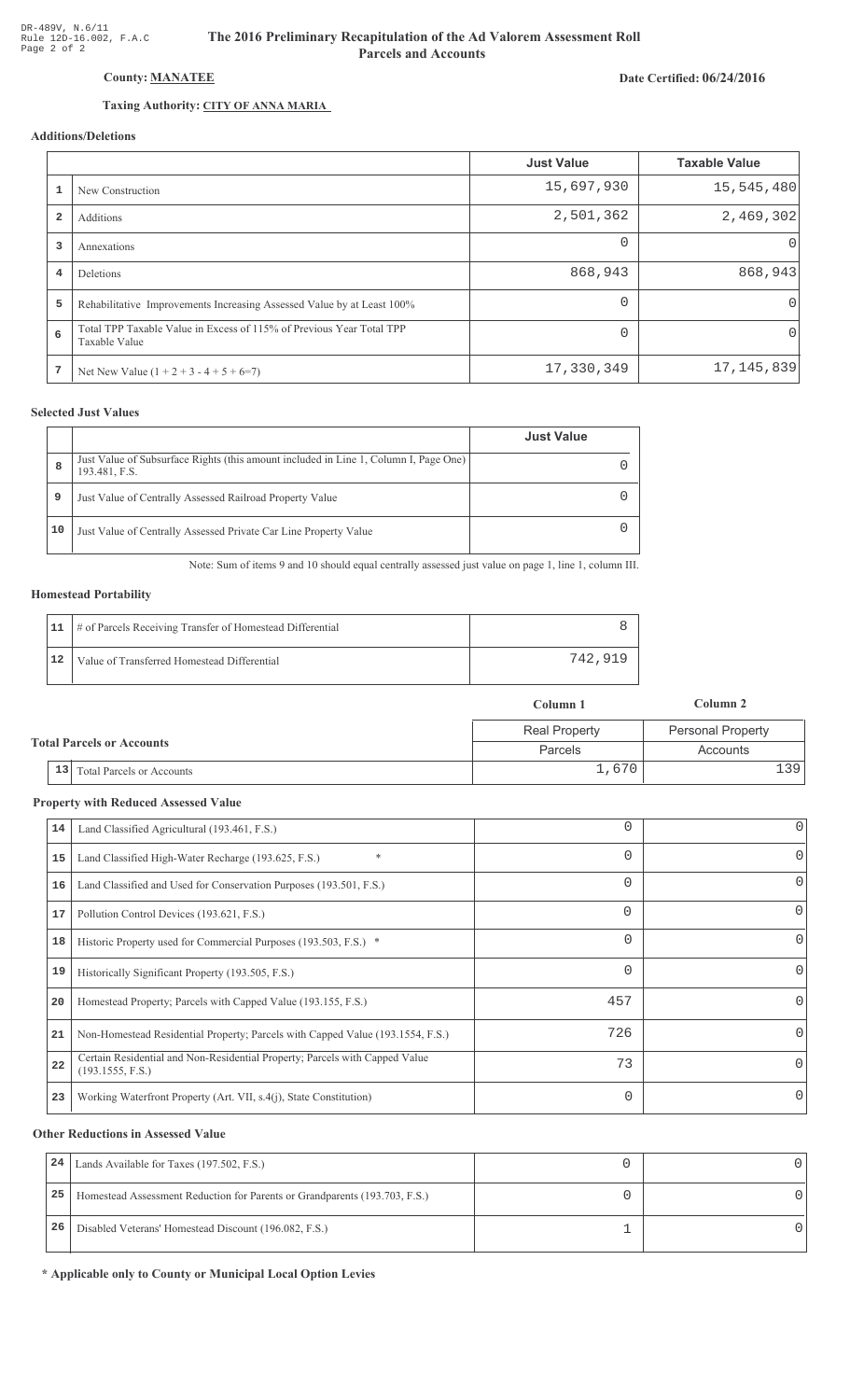| $DK-489V$ K. $LZ/LZ$<br>The 2016 Preliminary Recapitulation of the Ad Valorem Assessment Roll<br>Rule 12D-16.002, F.A.C<br>Eff. 12/12<br>Page 1 of 2<br><b>Taxing Authority: CITY OF BRADENTON BEACH</b><br>Provisional | <b>Value Data</b>                          | <b>County: MANATEE</b>      |                                         | Date Certified: 06/24/2016         |                               |
|-------------------------------------------------------------------------------------------------------------------------------------------------------------------------------------------------------------------------|--------------------------------------------|-----------------------------|-----------------------------------------|------------------------------------|-------------------------------|
| Check one of the following:                                                                                                                                                                                             |                                            |                             |                                         |                                    |                               |
| $\mathbf{x}$ Municipality<br>$\overline{\phantom{a}}$ County<br><b>School District</b><br><b>Independent Special District</b><br>Separate Reports for MSTUs, Dependent Districts and                                    | Column I<br><b>Real Property Including</b> | Column II<br>Personal       | Column III<br><b>Centrally Assessed</b> | Column IV<br><b>Total Property</b> |                               |
| <b>Just Value</b><br>Water Management Basins are not required                                                                                                                                                           | <b>Subsurface Rights</b><br>669,862,576    | Property                    | Property                                |                                    |                               |
| 1 Just Value (193.011, F.S.)<br>Just Value of All Property in the Following Categories                                                                                                                                  |                                            | 7,376,264                   | 0                                       | $677, 238, 840$ 1                  |                               |
| 2 Just Value of Land Classified Agricultural                                                                                                                                                                            | $\Omega$                                   | $\mathbf 0$                 | U                                       |                                    | -2<br>$\circ$                 |
| (193.461, F.S.)                                                                                                                                                                                                         |                                            |                             |                                         |                                    |                               |
| 3 Just Value of Land Classified High-Water Recharge (193.625, F.S.)                                                                                                                                                     | 0                                          | $\mathbb O$                 | $\Omega$                                |                                    | $\mathbb O$<br>3              |
| <sup>4</sup> Just Value of Land Classified and Used for Conservation Purposes<br>(193.501, F.S.)                                                                                                                        | $\Omega$                                   | $\mathbf 0$                 | $\Omega$                                |                                    | $\mathbf 0$<br>$\overline{4}$ |
| Just Value of Pollution Control Devices (193.621, F.S.)<br>5                                                                                                                                                            | 0                                          | $\mathbb O$                 | $\Omega$                                |                                    | 5<br>$\mathbf{0}$             |
| 6 Just Value of Historic Property used for Commercial Purposes<br>(193.503, F.S.)                                                                                                                                       | $\Omega$                                   | $\mathbb O$                 | C                                       |                                    | $\mathbf 0$<br>6              |
| 7 Just Value of Historically Significant Property (193.505, F.S.)                                                                                                                                                       | $\Omega$                                   | $\mathbb O$                 | $\Omega$                                |                                    | $\Omega$<br>$\vert$ 7         |
| Just Value of Homestead Property (193.155, F.S.)<br>8                                                                                                                                                                   | 89, 339, 734                               | $\mathbb O$                 | $\mathbf{0}$                            | $89,339,734$ 8                     |                               |
| 9 Just Value of Non-Homestead Residential Property (193.1554, F.S.)                                                                                                                                                     | 464, 113, 797                              | $\mathbf 0$                 | $\Omega$                                | 464, 113, 797 9                    |                               |
| 10 Just Value of Certain Residential and Non-Residential Property                                                                                                                                                       | 116,409,045                                | $\mathbb O$                 | $\Omega$                                | $116,409,045$ <sub>10</sub>        |                               |
| (193.1555, F.S.)<br>11 Just Value of Working Waterfront Property                                                                                                                                                        | $\Omega$                                   | $\mathbf 0$                 | $\Omega$                                |                                    | 0 11                          |
| (Art. VII, s.4(j), State Constitution)                                                                                                                                                                                  |                                            |                             |                                         |                                    |                               |
| <b>Assessed Value of Differentials</b>                                                                                                                                                                                  |                                            |                             |                                         |                                    |                               |
| Homestead Assessment Differential: Just Value Minus Capped<br>12<br>Value (193.155, F.S.)                                                                                                                               | 29,909,907                                 | $\mathbb O$                 | $\mathbf 0$                             | $29,909,907$ <sup>12</sup>         |                               |
| 13 Nonhomestead Residential Property Differential: Just Value<br>Minus Capped Value (193.1554, F.S.)                                                                                                                    | 43,829,661                                 | $\mathbb O$                 | $\mathbf 0$                             | 43, 829, 661 13                    |                               |
| 14 Certain Res. and Nonres. Real Property differential: Just Value<br>Minus Capped Value (193.1555, F.S.)                                                                                                               | 17,908,641                                 | $\mathbb O$                 | $\mathbf 0$                             | $17,908,641$ <sup>14</sup>         |                               |
| Assessed Value of All Property in the Following Categories                                                                                                                                                              |                                            |                             |                                         |                                    |                               |
| 15 Assessed Value of Land Classified Agricultural (193.461, F.S.)<br>16 Assessed Value of Land Classified High-Water Recharge                                                                                           | 0                                          | $\mathsf{O}\xspace$         | $\mathsf{O}\xspace$                     |                                    | 0 15                          |
| (193.625, F.S.)                                                                                                                                                                                                         | $\cap$                                     | $\Omega$                    | $\mathbf 0$                             |                                    | 0 16                          |
| 17 Assessed Value of Land Classified and used for Conservation<br>Purposes (193.501, F.S.)                                                                                                                              | $\mathbf 0$                                | $\circ$                     | $\mathsf 0$                             |                                    | 017                           |
| 18 Assessed Value of Pollution Control Devices (193.621, F.S.)                                                                                                                                                          | 0                                          | $\mathbb O$                 | $\mathsf{O}\xspace$                     |                                    | 0 18                          |
| 19 Assessed Value of Historic Property used for Commercial                                                                                                                                                              |                                            | 0                           | U                                       |                                    | 0 19                          |
| Purposes (193.503, F.S.)                                                                                                                                                                                                |                                            |                             |                                         |                                    |                               |
| 20 Assessed Value of Historically Significant Property (193.505, F.S.)                                                                                                                                                  |                                            | $\mathbf{0}$                | $\mathbf 0$                             |                                    | $\bigcap$ 20                  |
| 21 Assessed Value of Homestead Property (193.155, F.S.)<br>22 Assessed Value of Non-Homestead Residential Property                                                                                                      | 59, 429, 827                               | $\circ$                     | $\mathbf 0$                             | 59, 429, 827 21                    |                               |
| (193.1554, F.S.)                                                                                                                                                                                                        | 420, 284, 136                              | $\circ$                     | $\mathbf 0$                             | 420, 284, 136 22                   |                               |
| 23 Assessed Value of Certain Residential and Non-Residential<br>Property (193.1555, F.S.)                                                                                                                               | 98,500,404                                 | $\circ$                     | $\mathbf 0$                             | 98,500,404 23                      |                               |
| 24 Assessed Value of Working Waterfront Property<br>(Art. VII, s.4(j), State Constitution)                                                                                                                              | 0                                          | $\circ$                     | $\mathbf{0}$                            |                                    | 0 24                          |
| <b>Total Assessed Value</b>                                                                                                                                                                                             |                                            |                             |                                         |                                    |                               |
| 25 Total Assessed Value<br>[Line 1 minus (2 through 11) plus (15 through 24)]                                                                                                                                           | 578, 214, 367                              | 7,376,264                   | $\mathbf 0$                             | 585, 590, 631 25                   |                               |
|                                                                                                                                                                                                                         |                                            |                             |                                         |                                    |                               |
| <b>Exemptions</b>                                                                                                                                                                                                       |                                            |                             |                                         |                                    |                               |
| 26 \$25,000 Homestead Exemption $(196.031(1)(a), F.S.)$<br>$27$ Additional \$25,000 Homestead Exemption (196.031(1)(b), F.S.)                                                                                           | 6,300,000<br>5,920,883                     | $\mathbb O$<br>$\mathbf{0}$ | $\mathsf{O}\xspace$<br>$\mathbf{0}$     | $6,300,000$ 26<br>5,920,883 27     |                               |
| 28 Additional Homestead Exemption Age 65 & Older up to                                                                                                                                                                  |                                            |                             |                                         |                                    |                               |
| \$50,000 (196.075, F.S.)                                                                                                                                                                                                | 275,000                                    | $\Omega$                    | $\mathsf 0$                             | $275,000$ 28                       |                               |
| 29 Tangible Personal Property \$25,000 Exemption (196.183, F.S.)                                                                                                                                                        | 0                                          | 1,058,011                   | $\mathsf{O}\xspace$                     | 1,058,011 29                       |                               |
| 30 Governmental Exemption (196.199, 196.1993, F.S.)                                                                                                                                                                     | 57,580,011                                 | 0                           | $\mathbb O$                             | 57,580,011 30                      |                               |
| 31 Institutional Exemptions - Charitable, Religious, Scientific,<br>Literary, Educational (196.196, 196.197, 196.1975, 196.1977,<br>196.1978, 196.198, 196.1983, 196.1985, 196.1986, 196.1987,                          | 2,248,421                                  | 0                           | $\mathbf 0$                             | 2, 248, 421 31                     |                               |
| 196.1999, 196.2001, 196.2002, F.S.)                                                                                                                                                                                     | 25,500                                     | $\mathbb O$                 | 0                                       | 25,500 32                          |                               |
| 32 Widows / Widowers Exemption (196.202, F.S.)<br>33 Disability / Blind Exemptions                                                                                                                                      |                                            |                             |                                         | 1,086,682 33                       |                               |
| (196.081, 196.091, 196.101, 196.202, 196.24, F.S.)                                                                                                                                                                      | 1,086,682                                  | 0                           | $\mathbf 0$                             |                                    |                               |
| 34 Land Dedicated in Perpetuity for Conservation Purposes<br>(196.26, F.S)                                                                                                                                              | $\Omega$                                   | $\mathbf{0}$                | $\mathbf 0$                             |                                    | 0 34                          |
| Historic Property Exemption (196.1961, 196.1997,<br>35<br>196.1998, F.S.)                                                                                                                                               | 0                                          | 0                           | $\mathbf 0$                             | $\overline{0}$                     | 35                            |
| 36 Econ. Dev. Exemption (196.1995, F.S.), Licensed Child Care                                                                                                                                                           | $\mathbf 0$                                | $\mathbb O$                 | $\mathbf{0}$                            | $\Omega$                           | 36                            |
| Facility in Ent. Zone (196.095, F.S.)                                                                                                                                                                                   | $\Omega$                                   |                             |                                         |                                    |                               |
| 37 Lands Available for Taxes (197.502, F.S.)<br>38 Homestead Assessment Reduction for Parents or Grandparents                                                                                                           |                                            | $\mathbb O$                 | $\mathsf 0$                             |                                    | 0 37                          |
| (193.703, F.S.)                                                                                                                                                                                                         | 0                                          | 0                           | $\mathbf 0$                             |                                    | $0$ 38                        |
| 39 Disabled Veterans' Homestead Discount (196.082, F.S.)                                                                                                                                                                | 100,187                                    | $\mathbb O$                 | $\mathsf{O}\xspace$                     | 100,187 39                         |                               |
| 40 Deployed Service Member's Homestead Exemption (196.173, F.S.)                                                                                                                                                        | $\Omega$                                   | $\mathbf 0$                 | $\circ$                                 | $\Omega$                           | 40                            |
| Additional Homestead Exemption Age 65 and Older and 25 Year<br>41<br>Residence (196.075, F.S.)<br><b>Total Exempt Value</b>                                                                                             | $\mathbf 0$                                | $\mathbf 0$                 | $\circ$                                 | 0                                  | 41                            |
| 42 Total Exempt Value (add 26 through 41)                                                                                                                                                                               | 73,536,684                                 | 1,058,011                   | $\mathsf{O}\xspace$                     | 74,594,695                         | 42                            |
| <b>Total Taxable Value</b>                                                                                                                                                                                              |                                            |                             |                                         |                                    |                               |
| 43 Total Taxable Value (25 minus 42)                                                                                                                                                                                    | 504,677,683                                | 6, 318, 253                 | $\mathsf{O}$                            | $510, 995, 936$ 43                 |                               |

DR-489V R. 12/12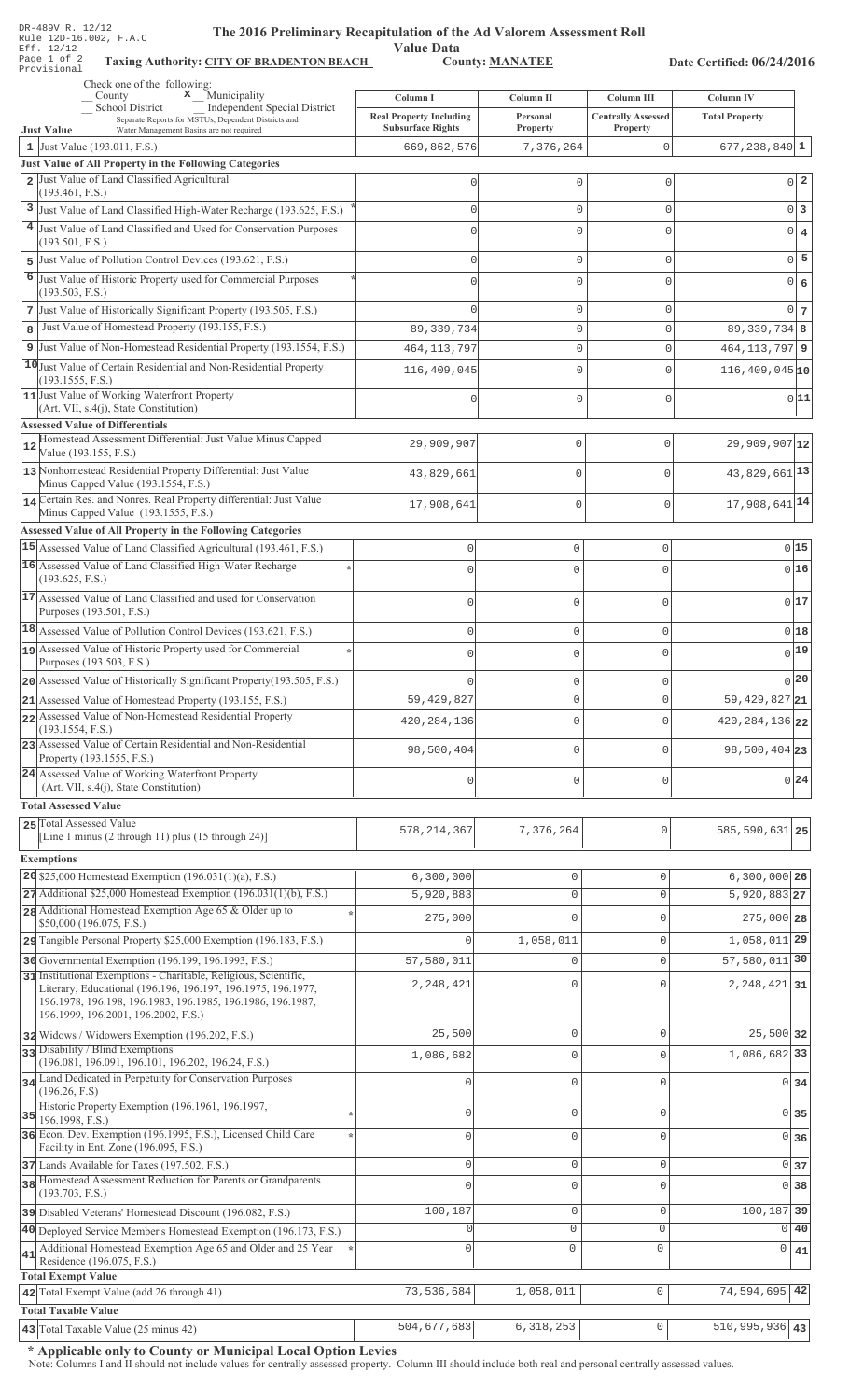# Date Certified: 06/24/2016

# Taxing Authority: CITY OF BRADENTON BEACH

County: MANATEE

# Additions/Deletions

|              |                                                                                       | <b>Just Value</b> | <b>Taxable Value</b> |
|--------------|---------------------------------------------------------------------------------------|-------------------|----------------------|
| $\mathbf{1}$ | New Construction                                                                      | 3,180,272         | 3,180,272            |
| 2            | Additions                                                                             | 512,380           | 173,221              |
| 3            | Annexations                                                                           | $\Omega$          | 0                    |
| 4            | Deletions                                                                             | 363,626           | 363,626              |
| 5            | Rehabilitative Improvements Increasing Assessed Value by at Least 100%                | $\Omega$          | $\Omega$             |
| 6            | Total TPP Taxable Value in Excess of 115% of Previous Year Total TPP<br>Taxable Value |                   | 0                    |
| 7            | Net New Value $(1 + 2 + 3 - 4 + 5 + 6=7)$                                             | 3,329,026         | 2,989,867            |

### **Selected Just Values**

|    |                                                                                                       | <b>Just Value</b> |
|----|-------------------------------------------------------------------------------------------------------|-------------------|
| 8  | Just Value of Subsurface Rights (this amount included in Line 1, Column I, Page One)<br>193.481, F.S. |                   |
| 9  | Just Value of Centrally Assessed Railroad Property Value                                              |                   |
| 10 | Just Value of Centrally Assessed Private Car Line Property Value                                      |                   |

Note: Sum of items 9 and 10 should equal centrally assessed just value on page 1, line 1, column III.

### **Homestead Portability**

|    | 11   # of Parcels Receiving Transfer of Homestead Differential |         |
|----|----------------------------------------------------------------|---------|
| 12 | Value of Transferred Homestead Differential                    | 109,656 |

|                                  |                                        | Column 1             | Column 2                 |
|----------------------------------|----------------------------------------|----------------------|--------------------------|
| <b>Total Parcels or Accounts</b> |                                        | <b>Real Property</b> | <b>Personal Property</b> |
|                                  |                                        | Parcels              | Accounts                 |
|                                  | 13<br><b>Total Parcels or Accounts</b> | 1,840                |                          |

#### **Property with Reduced Assessed Value**

| 14 | Land Classified Agricultural (193.461, F.S.)                                                    |          | 0        |
|----|-------------------------------------------------------------------------------------------------|----------|----------|
| 15 | $\ast$<br>Land Classified High-Water Recharge (193.625, F.S.)                                   | 0        | 0        |
| 16 | Land Classified and Used for Conservation Purposes (193.501, F.S.)                              |          | 0        |
| 17 | Pollution Control Devices (193.621, F.S.)                                                       | $\Omega$ | 0        |
| 18 | Historic Property used for Commercial Purposes (193.503, F.S.) *                                | 0        | 0        |
| 19 | Historically Significant Property (193.505, F.S.)                                               |          | 0        |
| 20 | Homestead Property; Parcels with Capped Value (193.155, F.S.)                                   | 236      | 0        |
| 21 | Non-Homestead Residential Property; Parcels with Capped Value (193.1554, F.S.)                  | 852      | 0        |
| 22 | Certain Residential and Non-Residential Property; Parcels with Capped Value<br>(193.1555, F.S.) | 72       | $\Omega$ |
| 23 | Working Waterfront Property (Art. VII, s.4(j), State Constitution)                              | 0        | 0        |
|    |                                                                                                 |          |          |

#### **Other Reductions in Assessed Value**

| 24 | Lands Available for Taxes (197.502, F.S.)                                  |  |
|----|----------------------------------------------------------------------------|--|
| 25 | Homestead Assessment Reduction for Parents or Grandparents (193.703, F.S.) |  |
| 26 | Disabled Veterans' Homestead Discount (196.082, F.S.)                      |  |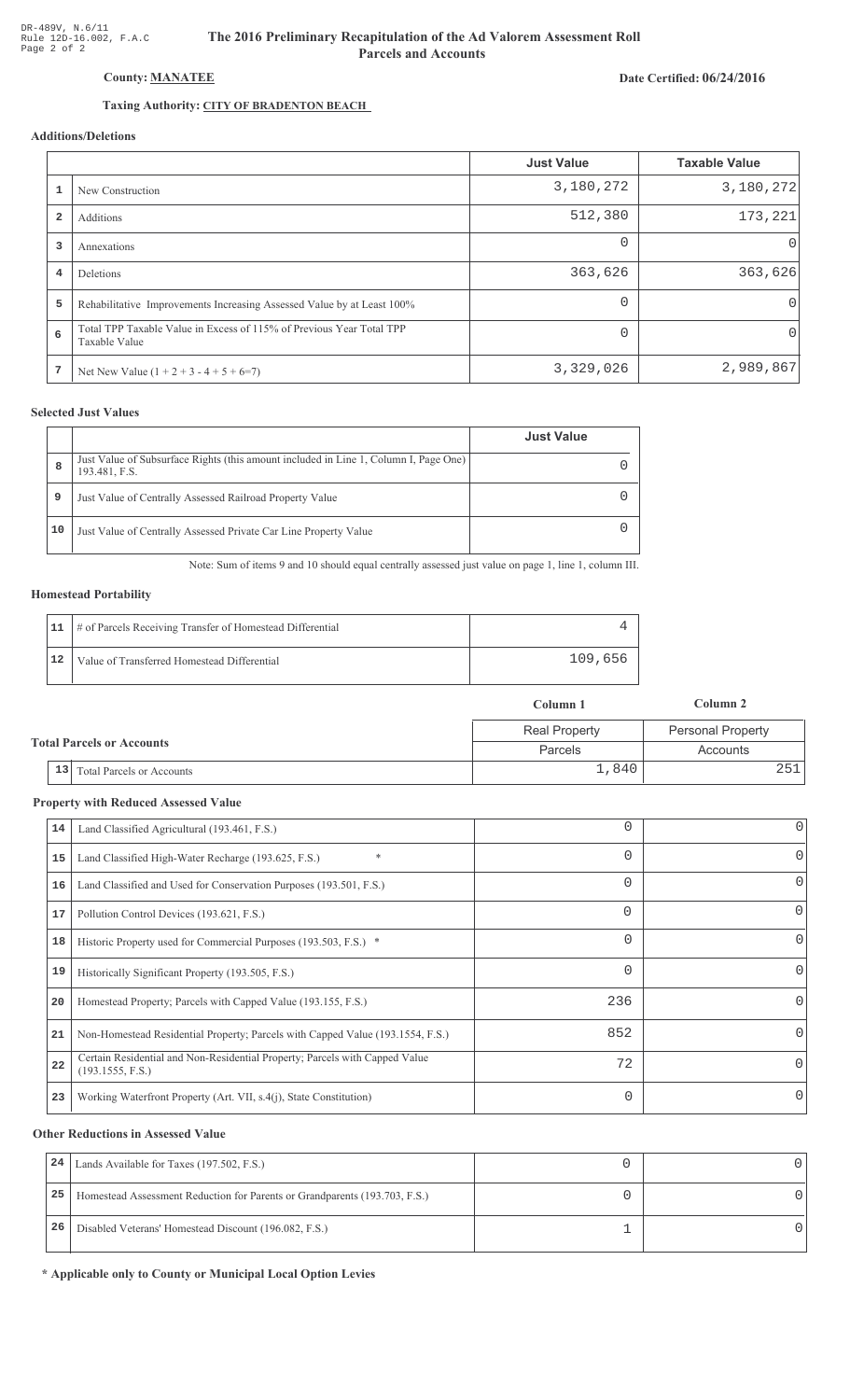| DR-489V R. 12/12<br>The 2016 Preliminary Recapitulation of the Ad Valorem Assessment Roll<br>Rule 12D-16.002, F.A.C<br>Eff. 12/12<br>Page 1 of 2<br><b>Taxing Authority: CITY OF BRADENTON</b>                                        | <b>Value Data</b>              | <b>County: MANATEE</b> |                           | Date Certified: 06/24/2016         |  |
|---------------------------------------------------------------------------------------------------------------------------------------------------------------------------------------------------------------------------------------|--------------------------------|------------------------|---------------------------|------------------------------------|--|
| Provisional                                                                                                                                                                                                                           |                                |                        |                           |                                    |  |
| Check one of the following:<br>$\boldsymbol{\mathsf{x}}$ Municipality<br>$\sqrt{\frac{1}{1}}$ County                                                                                                                                  | Column I                       | Column II              | Column III                | <b>Column IV</b>                   |  |
| School District<br><b>Independent Special District</b><br>Separate Reports for MSTUs, Dependent Districts and                                                                                                                         | <b>Real Property Including</b> | Personal               | <b>Centrally Assessed</b> | <b>Total Property</b>              |  |
| Water Management Basins are not required<br><b>Just Value</b>                                                                                                                                                                         | <b>Subsurface Rights</b>       | <b>Property</b>        | Property                  |                                    |  |
| 1 Just Value $(193.011, F.S.)$                                                                                                                                                                                                        | 4,110,620,053                  | 296, 446, 280          | 501,015                   | 4,407,567,348 1                    |  |
| Just Value of All Property in the Following Categories<br>2 Just Value of Land Classified Agricultural                                                                                                                                |                                |                        |                           |                                    |  |
| (193.461, F.S.)                                                                                                                                                                                                                       | 1,507,652                      | $\mathbf 0$            | $\mathbf 0$               | $1,507,652$ 2                      |  |
| 3 Just Value of Land Classified High-Water Recharge (193.625, F.S.)                                                                                                                                                                   | 0                              | 0                      | $\mathbf{0}$              | 0<br>3                             |  |
| 4 Just Value of Land Classified and Used for Conservation Purposes                                                                                                                                                                    | $\cap$                         | $\mathbf 0$            | $\Omega$                  | $\overline{0}$<br>$\overline{4}$   |  |
| (193.501, F.S.)                                                                                                                                                                                                                       |                                |                        |                           | 5                                  |  |
| Just Value of Pollution Control Devices (193.621, F.S.)<br>5<br>6                                                                                                                                                                     | 0                              | $\mathbb O$            | $\mathbf 0$               | 0                                  |  |
| Just Value of Historic Property used for Commercial Purposes<br>(193.503, F.S.)                                                                                                                                                       | $\Omega$                       | $\mathbf 0$            | $\mathbf 0$               | $\circ$<br>6                       |  |
| 7 Just Value of Historically Significant Property (193.505, F.S.)                                                                                                                                                                     |                                | $\mathbb O$            | $\mathbf 0$               | 0<br>$7\phantom{.0}$               |  |
| Just Value of Homestead Property (193.155, F.S.)<br>8                                                                                                                                                                                 | 1, 417, 003, 152               | $\mathbb O$            | $\mathbf 0$               | $1,417,003,152$ 8                  |  |
| 9 Just Value of Non-Homestead Residential Property (193.1554, F.S.)                                                                                                                                                                   | 1, 115, 516, 118               | $\mathbb O$            | $\mathbf 0$               | $1, 115, 516, 118$ 9               |  |
| 10 Just Value of Certain Residential and Non-Residential Property                                                                                                                                                                     | 1,576,593,131                  | $\mathbf 0$            | $\mathbf 0$               | $1,576,593,131$ <sub>10</sub>      |  |
| (193.1555, F.S.)                                                                                                                                                                                                                      |                                |                        |                           |                                    |  |
| 11 Just Value of Working Waterfront Property<br>(Art. VII, s.4(j), State Constitution)                                                                                                                                                | 0                              | $\mathsf 0$            | $\mathbf 0$               | 0 11                               |  |
| <b>Assessed Value of Differentials</b>                                                                                                                                                                                                |                                |                        |                           |                                    |  |
| Homestead Assessment Differential: Just Value Minus Capped<br>Value (193.155, F.S.)                                                                                                                                                   | 309,102,051                    | $\mathbb O$            | $\mathbf 0$               | $309, 102, 051$ 12                 |  |
| 13 Nonhomestead Residential Property Differential: Just Value<br>Minus Capped Value (193.1554, F.S.)                                                                                                                                  | 64,793,597                     | $\mathbb O$            | $\mathbf 0$               | 64, 793, 597 13                    |  |
| 14 Certain Res. and Nonres. Real Property differential: Just Value<br>Minus Capped Value (193.1555, F.S.)                                                                                                                             | 96,564,095                     | $\mathbf{0}$           | $\mathbf 0$               | 96, 564, 095 14                    |  |
| Assessed Value of All Property in the Following Categories                                                                                                                                                                            |                                |                        |                           |                                    |  |
| 15 Assessed Value of Land Classified Agricultural (193.461, F.S.)                                                                                                                                                                     | 105,472                        | $\mathbf 0$            | $\mathbf 0$               | 105,472 15                         |  |
| 16 Assessed Value of Land Classified High-Water Recharge<br>(193.625, F.S.)                                                                                                                                                           | $\Omega$                       | $\mathbf 0$            | $\Omega$                  | 0 16                               |  |
| 17 Assessed Value of Land Classified and used for Conservation<br>Purposes (193.501, F.S.)                                                                                                                                            | $\mathbf 0$                    | $\mathbf 0$            | $\mathbf{0}$              | 017                                |  |
| 18 Assessed Value of Pollution Control Devices (193.621, F.S.)                                                                                                                                                                        | $\mathbf 0$                    | $\mathbb O$            | $\mathsf{O}\xspace$       | 0 18                               |  |
| 19 Assessed Value of Historic Property used for Commercial                                                                                                                                                                            | U                              | $\mathbf 0$            | $\Omega$                  | 0 19                               |  |
| Purposes (193.503, F.S.)                                                                                                                                                                                                              |                                |                        |                           |                                    |  |
| 20 Assessed Value of Historically Significant Property (193.505, F.S.)                                                                                                                                                                |                                | $\mathbf 0$            | 0                         | 0 20                               |  |
| 21 Assessed Value of Homestead Property (193.155, F.S.)<br>22 Assessed Value of Non-Homestead Residential Property                                                                                                                    | 1,107,901,101                  | $\mathbf 0$            | $\mathsf{O}\xspace$       | $1,107,901,101$ <sub>21</sub>      |  |
| (193.1554, F.S.)                                                                                                                                                                                                                      | 1,050,722,521                  | $\mathbf 0$            | $\circ$                   | $1,050,722,521$ 22                 |  |
| 23 Assessed Value of Certain Residential and Non-Residential<br>Property (193.1555, F.S.)                                                                                                                                             | 1,480,029,036                  | $\mathbf{0}$           | $\circ$                   | 1,480,029,036 23                   |  |
| 24 Assessed Value of Working Waterfront Property                                                                                                                                                                                      | $\mathbf 0$                    | $\mathbf 0$            |                           | 0 <sup>24</sup>                    |  |
| (Art. VII, s.4(j), State Constitution)                                                                                                                                                                                                |                                |                        | 0                         |                                    |  |
| <b>Total Assessed Value</b>                                                                                                                                                                                                           |                                |                        |                           |                                    |  |
| 25 Total Assessed Value<br>[Line 1 minus (2 through 11) plus (15 through 24)]                                                                                                                                                         | 3,638,758,130                  | 296, 446, 280          | 501,015                   | $3,935,705,425$ 25                 |  |
|                                                                                                                                                                                                                                       |                                |                        |                           |                                    |  |
| <b>Exemptions</b>                                                                                                                                                                                                                     |                                | $\mathbb O$            | $\circ$                   |                                    |  |
| 26 \$25,000 Homestead Exemption $(196.031(1)(a), F.S.)$<br>$27$ Additional \$25,000 Homestead Exemption (196.031(1)(b), F.S.)                                                                                                         | 242, 346, 753<br>181,037,199   | $\mathbf{0}$           | $\mathbf 0$               | 242, 346, 753 26<br>181,037,199 27 |  |
| 28 Additional Homestead Exemption Age 65 & Older up to                                                                                                                                                                                |                                |                        |                           |                                    |  |
| \$50,000 (196.075, F.S.)                                                                                                                                                                                                              |                                | $\Omega$               | $\Omega$                  | 28<br>01                           |  |
| 29 Tangible Personal Property \$25,000 Exemption (196.183, F.S.)                                                                                                                                                                      | 0                              | 22,502,972             | 57,563                    | 22,560,535 29                      |  |
| 30 Governmental Exemption (196.199, 196.1993, F.S.)                                                                                                                                                                                   | 198,565,798                    | 1,776,394              | $\mathbf 0$               | 200, 342, 192 30                   |  |
| 31 Institutional Exemptions - Charitable, Religious, Scientific,<br>Literary, Educational (196.196, 196.197, 196.1975, 196.1977,<br>196.1978, 196.198, 196.1983, 196.1985, 196.1986, 196.1987,<br>196.1999, 196.2001, 196.2002, F.S.) | 181,098,789                    | 5,714,195              | $\Omega$                  | 186, 812, 984 31                   |  |
| 32 Widows / Widowers Exemption (196.202, F.S.)                                                                                                                                                                                        | 781,093                        | 1,880                  | $\circ$                   | 782, 973 32                        |  |
| 33 Disability / Blind Exemptions                                                                                                                                                                                                      | 13, 421, 615                   | $\mathbf 0$            | $\circ$                   | 13, 421, 615 33                    |  |
| (196.081, 196.091, 196.101, 196.202, 196.24, F.S.)                                                                                                                                                                                    |                                |                        |                           |                                    |  |
| 34 Land Dedicated in Perpetuity for Conservation Purposes<br>(196.26, F.S)                                                                                                                                                            | O                              | $\Omega$               | $\circ$                   | $0 \mid 34$                        |  |
| Historic Property Exemption (196.1961, 196.1997,<br>35<br>196.1998, F.S.)                                                                                                                                                             | 0                              | $\mathbf 0$            | $\circ$                   | $\overline{0}$<br>35               |  |
| 36 Econ. Dev. Exemption (196.1995, F.S.), Licensed Child Care                                                                                                                                                                         | 0                              | $\mathbf{0}$           | $\circ$                   | $0 \overline{\smash)36}$           |  |
| Facility in Ent. Zone (196.095, F.S.)                                                                                                                                                                                                 |                                |                        |                           |                                    |  |
| 37 Lands Available for Taxes (197.502, F.S.)<br>38 Homestead Assessment Reduction for Parents or Grandparents                                                                                                                         | $\Omega$                       | $\mathbf 0$            | $\mathsf{O}\xspace$       | $0 \overline{\smash{\big)}\ 37}$   |  |
| (193.703, F.S.)                                                                                                                                                                                                                       | $\Omega$                       | 0                      | $\mathbf 0$               | $0$ 38                             |  |
| 39 Disabled Veterans' Homestead Discount (196.082, F.S.)                                                                                                                                                                              | 755,949                        | $\mathbf{0}$           | $\circ$                   | 755,949 39                         |  |
| 40 Deployed Service Member's Homestead Exemption (196.173, F.S.)                                                                                                                                                                      | C                              | 0                      | 0                         | $\circ$<br>40                      |  |
| Additional Homestead Exemption Age 65 and Older and 25 Year<br>41<br>Residence (196.075, F.S.)                                                                                                                                        | $\Omega$                       | $\mathbf 0$            | 0                         | 0<br>41                            |  |
| <b>Total Exempt Value</b>                                                                                                                                                                                                             |                                |                        |                           |                                    |  |
| 42 Total Exempt Value (add 26 through 41)                                                                                                                                                                                             | 818,007,196                    | 29,995,441             | 57,563                    | 848,060,200<br>42                  |  |
| <b>Total Taxable Value</b>                                                                                                                                                                                                            |                                |                        |                           |                                    |  |
| 43 Total Taxable Value (25 minus 42)                                                                                                                                                                                                  | 2,820,750,934                  | 266, 450, 839          | 443,452                   | 3,087,645,225<br>43                |  |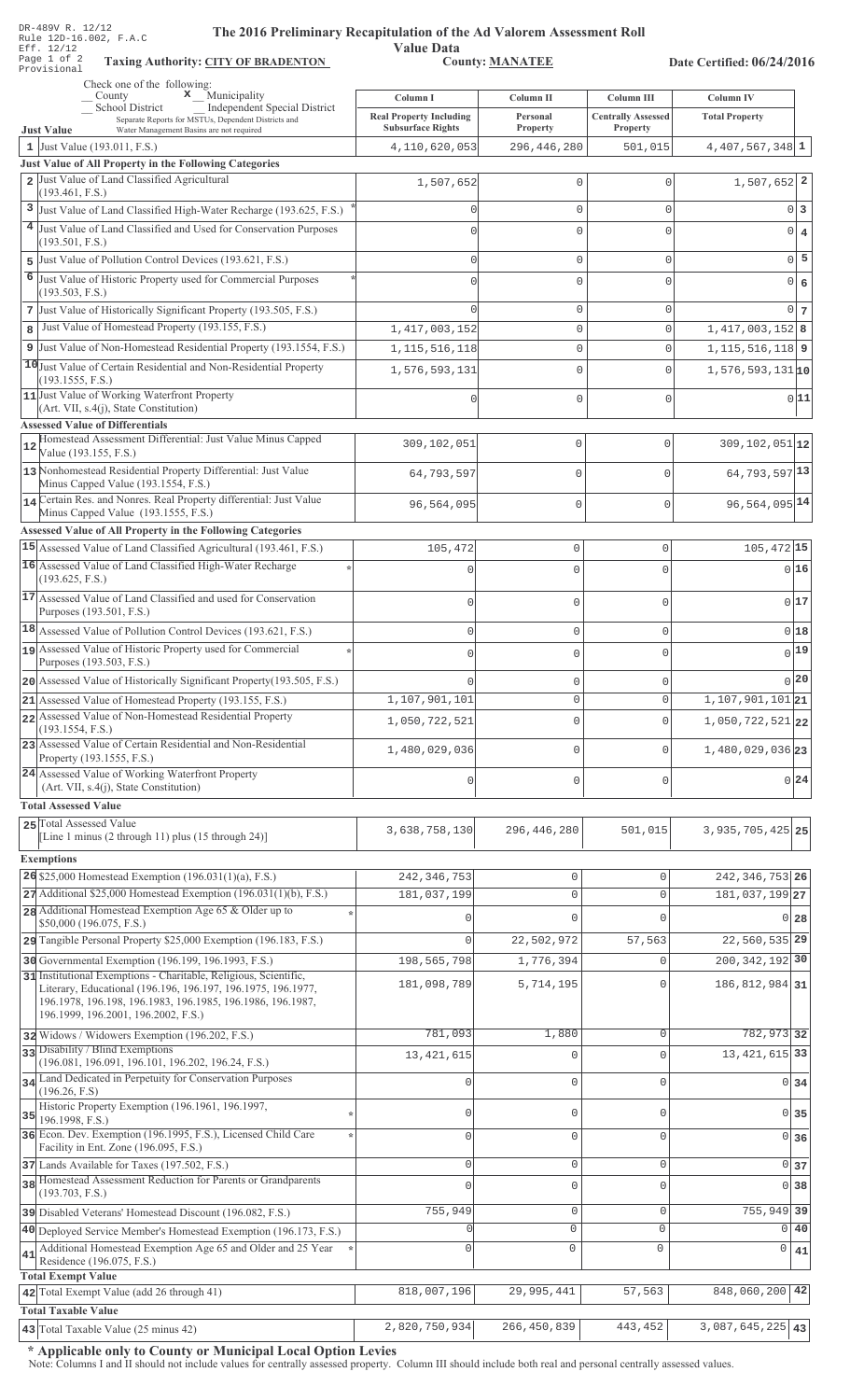# Date Certified: 06/24/2016

# County: MANATEE

# Taxing Authority: CITY OF BRADENTON

# Additions/Deletions

|                |                                                                                       | <b>Just Value</b> | <b>Taxable Value</b> |
|----------------|---------------------------------------------------------------------------------------|-------------------|----------------------|
|                | New Construction                                                                      | 109,676,116       | 104,075,997          |
| $\overline{2}$ | Additions                                                                             | 3, 253, 420       | 2,915,441            |
| 3              | Annexations                                                                           | 404,273           | 404,273              |
| 4              | <b>Deletions</b>                                                                      | 2,235,086         | 2,235,086            |
| 5              | Rehabilitative Improvements Increasing Assessed Value by at Least 100%                | $\Omega$          | 0                    |
| 6              | Total TPP Taxable Value in Excess of 115% of Previous Year Total TPP<br>Taxable Value | $\Omega$          | 0                    |
| 7              | Net New Value $(1 + 2 + 3 - 4 + 5 + 6=7)$                                             | 111,098,723       | 105, 160, 625        |

## **Selected Just Values**

|    |                                                                                                       | <b>Just Value</b> |
|----|-------------------------------------------------------------------------------------------------------|-------------------|
| 8  | Just Value of Subsurface Rights (this amount included in Line 1, Column I, Page One)<br>193.481, F.S. | 777               |
| 9  | Just Value of Centrally Assessed Railroad Property Value                                              | 391,001           |
| 10 | Just Value of Centrally Assessed Private Car Line Property Value                                      | 110,014           |

Note: Sum of items 9 and 10 should equal centrally assessed just value on page 1, line 1, column III.

### **Homestead Portability**

|    | 11   # of Parcels Receiving Transfer of Homestead Differential |           |
|----|----------------------------------------------------------------|-----------|
| 12 | Value of Transferred Homestead Differential                    | 6,617,595 |

|                                  |    |                                  | Column 1             | Column 2                 |
|----------------------------------|----|----------------------------------|----------------------|--------------------------|
|                                  |    |                                  | <b>Real Property</b> | <b>Personal Property</b> |
| <b>Total Parcels or Accounts</b> |    |                                  | Parcels              | Accounts                 |
|                                  | 13 | <b>Total Parcels or Accounts</b> | 22,410               | 3,298                    |

#### **Property with Reduced Assessed Value**

| 14 | Land Classified Agricultural (193.461, F.S.)                                                    | 13       | $\overline{0}$ |
|----|-------------------------------------------------------------------------------------------------|----------|----------------|
| 15 | $\ast$<br>Land Classified High-Water Recharge (193.625, F.S.)                                   | $\Omega$ | 0              |
| 16 | Land Classified and Used for Conservation Purposes (193.501, F.S.)                              | $\Omega$ | 0              |
| 17 | Pollution Control Devices (193.621, F.S.)                                                       | $\Omega$ | 0              |
| 18 | Historic Property used for Commercial Purposes (193.503, F.S.) *                                | $\Omega$ | 0              |
| 19 | Historically Significant Property (193.505, F.S.)                                               | $\Omega$ | 0              |
| 20 | Homestead Property; Parcels with Capped Value (193.155, F.S.)                                   | 8,950    |                |
| 21 | Non-Homestead Residential Property; Parcels with Capped Value (193.1554, F.S.)                  | 5,415    |                |
| 22 | Certain Residential and Non-Residential Property; Parcels with Capped Value<br>(193.1555, F.S.) | 508      | Ω              |
| 23 | Working Waterfront Property (Art. VII, s.4(j), State Constitution)                              | 0        |                |

#### **Other Reductions in Assessed Value**

| 24 | Lands Available for Taxes (197.502, F.S.)                                  |   |  |
|----|----------------------------------------------------------------------------|---|--|
| 25 | Homestead Assessment Reduction for Parents or Grandparents (193.703, F.S.) |   |  |
| 26 | Disabled Veterans' Homestead Discount (196.082, F.S.)                      | ാ |  |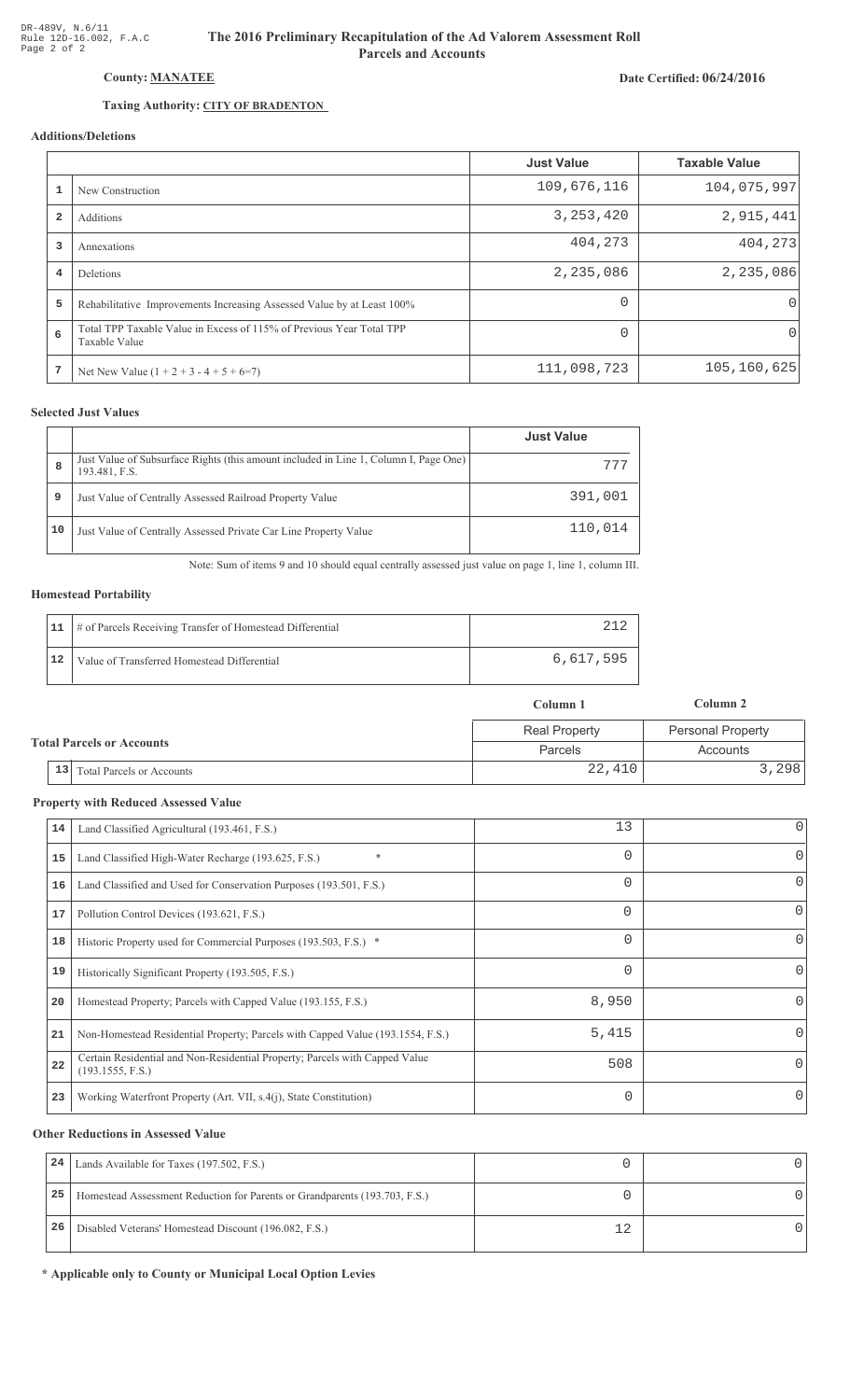|    | DR-489V R. 12/12<br>The 2016 Preliminary Recapitulation of the Ad Valorem Assessment Roll<br>Rule 12D-16.002, F.A.C                                               |                                                            |                            |                                       |                                    |
|----|-------------------------------------------------------------------------------------------------------------------------------------------------------------------|------------------------------------------------------------|----------------------------|---------------------------------------|------------------------------------|
|    | Eff. 12/12<br>Page 1 of 2<br><b>Taxing Authority: CITY OF HOLMES BEACH</b>                                                                                        | <b>Value Data</b>                                          | <b>County: MANATEE</b>     |                                       | Date Certified: 06/24/2016         |
|    | Provisional<br>Check one of the following:                                                                                                                        |                                                            |                            |                                       |                                    |
|    | $\mathbf x$ Municipality<br>County<br>Independent Special District<br>School District                                                                             | Column I                                                   | Column II                  | Column III                            | <b>Column IV</b>                   |
|    | Separate Reports for MSTUs, Dependent Districts and<br><b>Just Value</b><br>Water Management Basins are not required                                              | <b>Real Property Including</b><br><b>Subsurface Rights</b> | Personal<br>Property       | <b>Centrally Assessed</b><br>Property | <b>Total Property</b>              |
|    | 1 Just Value (193.011, F.S.)                                                                                                                                      | 2,020,582,272                                              | 14,625,532                 | $\mathbf 0$                           | $2,035,207,804$ 1                  |
|    | <b>Just Value of All Property in the Following Categories</b><br>2 Just Value of Land Classified Agricultural                                                     |                                                            |                            |                                       |                                    |
|    | (193.461, F.S.)                                                                                                                                                   | $\circ$                                                    | $\mathbf{0}$               | $\mathbf{0}$                          | 0 <sup>2</sup>                     |
|    | 3 Just Value of Land Classified High-Water Recharge (193.625, F.S.)                                                                                               | $\circ$                                                    | $\mathbf{0}$               | $\mathbf 0$                           | 0 <sup>3</sup>                     |
|    | 4 Just Value of Land Classified and Used for Conservation Purposes<br>(193.501, F.S.)                                                                             | 0                                                          | $\mathbf{0}$               | $\mathbf{0}$                          | $\overline{0}$<br>$\overline{4}$   |
|    | 5 Just Value of Pollution Control Devices (193.621, F.S.)                                                                                                         | 0                                                          | $\mathbb O$                | $\mathbf 0$                           | 5<br>$\Omega$                      |
|    | 6 Just Value of Historic Property used for Commercial Purposes                                                                                                    | 0                                                          | $\mathbf{0}$               | $\mathbf{0}$                          | $\Omega$<br>6                      |
|    | (193.503, F.S.)                                                                                                                                                   |                                                            |                            |                                       |                                    |
| 8  | 7 Just Value of Historically Significant Property (193.505, F.S.)<br>Just Value of Homestead Property (193.155, F.S.)                                             | $\Omega$<br>619, 721, 636                                  | $\mathbb O$<br>$\mathbf 0$ | $\mathsf 0$<br>$\mathsf 0$            | 0 <sub>7</sub><br>$619,721,636$ 8  |
|    | 9 Just Value of Non-Homestead Residential Property (193.1554, F.S.)                                                                                               | 1, 279, 195, 151                                           | 0                          | $\mathsf 0$                           | $1, 279, 195, 151$   9             |
|    | 10 Just Value of Certain Residential and Non-Residential Property                                                                                                 | 121,665,485                                                | $\mathbb O$                | $\mathsf{O}\xspace$                   | $121,665,485$ <sup>10</sup>        |
|    | (193.1555, F.S.)                                                                                                                                                  |                                                            |                            |                                       |                                    |
|    | 11 Just Value of Working Waterfront Property<br>$(Art. VII, s.4(j), State Constitution)$                                                                          | $\circ$                                                    | $\mathbb O$                | $\mathsf{O}\xspace$                   | 0 11                               |
|    | <b>Assessed Value of Differentials</b>                                                                                                                            |                                                            |                            |                                       |                                    |
| 12 | Homestead Assessment Differential: Just Value Minus Capped<br>Value (193.155, F.S.)                                                                               | 188, 491, 957                                              | $\mathbb O$                | $\mathbb O$                           | 188, 491, 957 12                   |
|    | 13 Nonhomestead Residential Property Differential: Just Value                                                                                                     | 63,031,858                                                 | $\mathbb O$                | $\mathsf{O}\xspace$                   | 63,031,858 13                      |
|    | Minus Capped Value (193.1554, F.S.)                                                                                                                               |                                                            |                            |                                       |                                    |
|    | 14 Certain Res. and Nonres. Real Property differential: Just Value<br>Minus Capped Value (193.1555, F.S.)                                                         | 25, 482, 371                                               | $\mathbb O$                | $\mathsf{O}\xspace$                   | $25,482,371$ <sup>14</sup>         |
|    | Assessed Value of All Property in the Following Categories                                                                                                        |                                                            |                            |                                       |                                    |
|    | 15 Assessed Value of Land Classified Agricultural (193.461, F.S.)                                                                                                 | $\mathsf{O}\xspace$                                        | $\mathbf 0$                | 0                                     | 015                                |
|    | 16 Assessed Value of Land Classified High-Water Recharge<br>(193.625, F.S.)                                                                                       | $\mathbf 0$                                                | $\mathbf 0$                | $\Omega$                              | 016                                |
|    | 17 Assessed Value of Land Classified and used for Conservation<br>Purposes (193.501, F.S.)                                                                        | $\mathbf 0$                                                | $\mathbf 0$                | 0                                     | 017                                |
|    | 18 Assessed Value of Pollution Control Devices (193.621, F.S.)                                                                                                    | $\mathbf 0$                                                | $\mathbf 0$                | 0                                     | 018                                |
|    | assessed Value of Historic Property used for Commercial<br>Purposes (193.503, F.S.)                                                                               |                                                            | 0                          | C                                     | $0$ 19                             |
|    | 20 Assessed Value of Historically Significant Property (193.505, F.S.)                                                                                            |                                                            | $\mathbf 0$                | $\mathbf{0}$                          | 0 20                               |
|    | 21 Assessed Value of Homestead Property (193.155, F.S.)                                                                                                           | 431, 229, 679                                              | $\mathbf 0$                | $\mathbf 0$                           | 431, 229, 679 21                   |
|    | 22 Assessed Value of Non-Homestead Residential Property                                                                                                           | 1, 216, 163, 293                                           | $\mathbf 0$                | $\mathbf 0$                           | 1, 216, 163, 293 22                |
|    | (193.1554, F.S.)<br>23 Assessed Value of Certain Residential and Non-Residential                                                                                  |                                                            |                            |                                       |                                    |
|    | Property (193.1555, F.S.)                                                                                                                                         | 96, 183, 114                                               | $\mathbf 0$                | $\mathbf 0$                           | 96, 183, 114 23                    |
|    | 24 Assessed Value of Working Waterfront Property<br>(Art. VII, s.4(j), State Constitution)                                                                        | $\mathbf 0$                                                | $\mathbf 0$                | $\mathbf 0$                           | $0^{24}$                           |
|    | <b>Total Assessed Value</b>                                                                                                                                       |                                                            |                            |                                       |                                    |
|    | 25 Total Assessed Value                                                                                                                                           | 1,743,576,086                                              | 14,625,532                 | $\circ$                               | 1,758,201,618 25                   |
|    | [Line 1 minus (2 through 11) plus (15 through 24)]                                                                                                                |                                                            |                            |                                       |                                    |
|    | <b>Exemptions</b>                                                                                                                                                 |                                                            |                            |                                       |                                    |
|    | 26 \$25,000 Homestead Exemption $(196.031(1)(a), F.S.)$<br>$27$ Additional \$25,000 Homestead Exemption (196.031(1)(b), F.S.)                                     | 29,425,000<br>29, 246, 095                                 | 0<br>$\mathsf{O}\xspace$   | 0<br>$\mathbf 0$                      | 29, 425, 000 26<br>29, 246, 095 27 |
|    | 28 Additional Homestead Exemption Age 65 & Older up to                                                                                                            |                                                            |                            |                                       |                                    |
|    | \$50,000 (196.075, F.S.)                                                                                                                                          | 975,000                                                    | $\Omega$                   | $\mathbf 0$                           | 975,000 28                         |
|    | 29 Tangible Personal Property \$25,000 Exemption (196.183, F.S.)                                                                                                  |                                                            | 2,222,072                  | $\mathbf 0$                           | 2, 222, 072 29                     |
|    | 30 Governmental Exemption (196.199, 196.1993, F.S.)<br>31 Institutional Exemptions - Charitable, Religious, Scientific,                                           | 10,944,468                                                 | 0                          | $\mathsf{O}\xspace$                   | 10,944,468 30                      |
|    | Literary, Educational (196.196, 196.197, 196.1975, 196.1977,<br>196.1978, 196.198, 196.1983, 196.1985, 196.1986, 196.1987,<br>196.1999, 196.2001, 196.2002, F.S.) | 14,308,742                                                 | $\Omega$                   | 0                                     | 14,308,742 31                      |
|    | 32 Widows / Widowers Exemption (196.202, F.S.)                                                                                                                    | 114,000                                                    | $\mathbf 0$                | $\circ$                               | 114,000 32                         |
|    | 33 Disability / Blind Exemptions                                                                                                                                  | 2,483,933                                                  | 0                          | $\overline{0}$                        | 2,483,933 33                       |
|    | (196.081, 196.091, 196.101, 196.202, 196.24, F.S.)<br>34 Land Dedicated in Perpetuity for Conservation Purposes                                                   | $\Omega$                                                   | $\mathbf{0}$               | $\mathbf 0$                           | 0 34                               |
|    | (196.26, F.S)                                                                                                                                                     |                                                            |                            |                                       |                                    |
|    | Historic Property Exemption (196.1961, 196.1997,<br>$35$ 196.1998, F.S.)                                                                                          | O                                                          | $\mathbf 0$                | 0                                     | 0 35                               |
|    | 36 Econ. Dev. Exemption (196.1995, F.S.), Licensed Child Care<br>Facility in Ent. Zone (196.095, F.S.)                                                            | O                                                          | $\mathbf{0}$               | $\mathbf 0$                           | 0 36                               |
|    | 37 Lands Available for Taxes (197.502, F.S.)                                                                                                                      | $\Omega$                                                   | $\mathbf{0}$               | $\mathbf 0$                           | 0 <sub>37</sub>                    |
|    | 38 Homestead Assessment Reduction for Parents or Grandparents<br>(193.703, F.S.)                                                                                  | 17,931                                                     | 0                          | $\overline{0}$                        | 17,931 38                          |
|    | 39 Disabled Veterans' Homestead Discount (196.082, F.S.)                                                                                                          | 366,978                                                    | $\mathsf{O}\xspace$        | $\mathsf{O}\xspace$                   | 366,978 39                         |
|    | 40 Deployed Service Member's Homestead Exemption (196.173, F.S.)                                                                                                  | O                                                          | $\circ$                    | $\circ$                               | $0\overline{40}$                   |
| 41 | Additional Homestead Exemption Age 65 and Older and 25 Year<br>Residence (196.075, F.S.)                                                                          | O                                                          | $\mathbf 0$                | 0                                     | 0<br>41                            |
|    | <b>Total Exempt Value</b>                                                                                                                                         |                                                            |                            |                                       |                                    |
|    | 42 Total Exempt Value (add 26 through 41)                                                                                                                         | 87,882,147                                                 | 2,222,072                  | $\mathsf{O}\xspace$                   | 42<br>90,104,219                   |
|    | <b>Total Taxable Value</b>                                                                                                                                        |                                                            |                            |                                       |                                    |

Note: Columns I and II should not include values for centrally assessed property. Column III should include both real and personal centrally assessed values.

43 Total Taxable Value (25 minus 42) **1,655,693**,939 **12,403,460** 0 1,668,097,399 **43**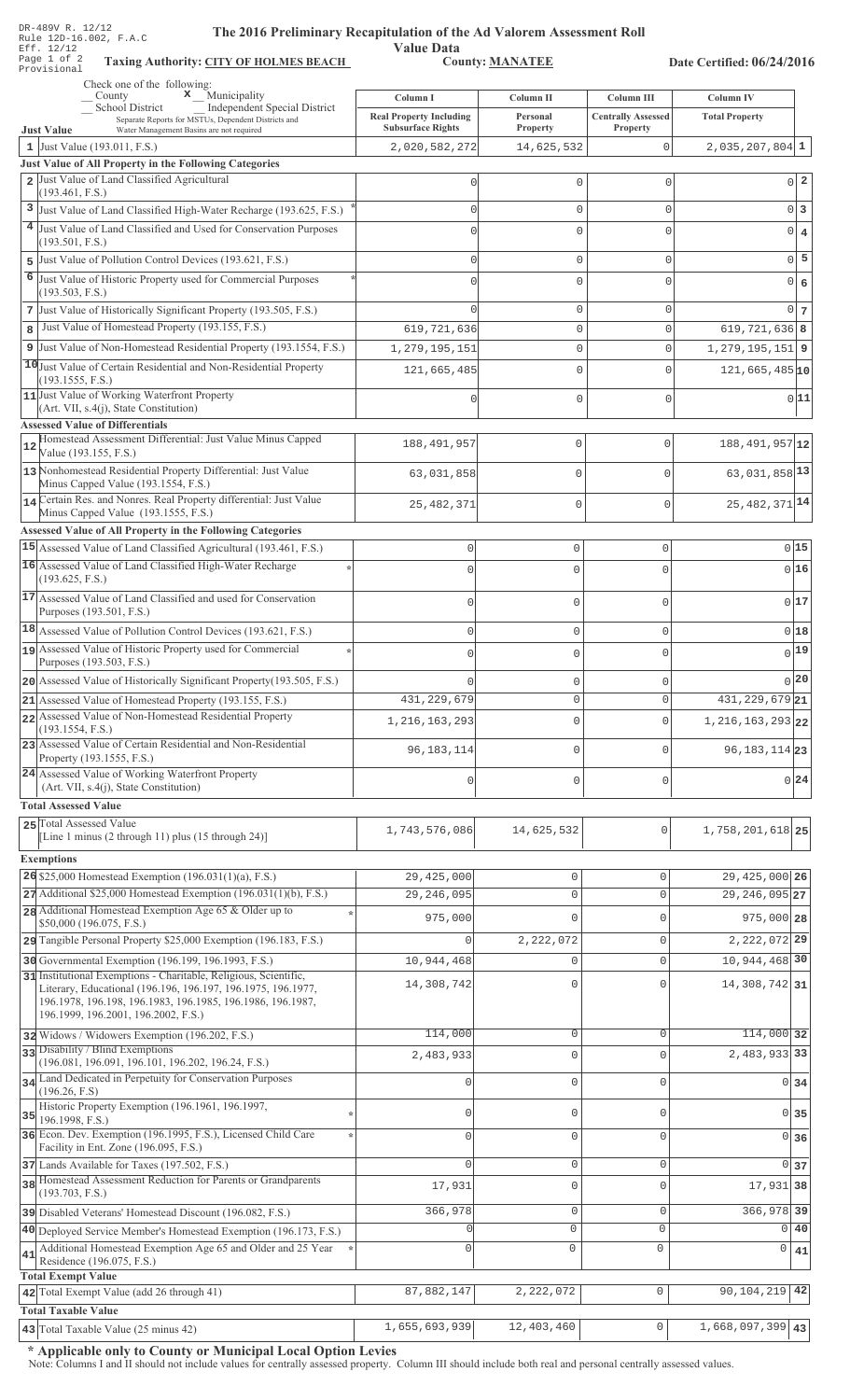# Date Certified: 06/24/2016

# Taxing Authority: CITY OF HOLMES BEACH County: MANATEE

# Additions/Deletions

|                |                                                                                       | <b>Just Value</b> | <b>Taxable Value</b> |
|----------------|---------------------------------------------------------------------------------------|-------------------|----------------------|
| $\mathbf{1}$   | New Construction                                                                      | 18,541,510        | 18, 191, 510         |
| $\overline{2}$ | Additions                                                                             | 2,572,400         | 2,397,902            |
| 3              | Annexations                                                                           | $\Omega$          | $\cup$               |
| $\overline{4}$ | Deletions                                                                             | 1,248,361         | 1,248,361            |
| 5              | Rehabilitative Improvements Increasing Assessed Value by at Least 100%                | $\Omega$          | $\Omega$             |
| 6              | Total TPP Taxable Value in Excess of 115% of Previous Year Total TPP<br>Taxable Value | $\Omega$          | 0                    |
| 7              | Net New Value $(1 + 2 + 3 - 4 + 5 + 6=7)$                                             | 19,865,549        | 19,341,051           |

## **Selected Just Values**

|    |                                                                                                       | <b>Just Value</b> |
|----|-------------------------------------------------------------------------------------------------------|-------------------|
| 8  | Just Value of Subsurface Rights (this amount included in Line 1, Column I, Page One)<br>193.481, F.S. |                   |
| 9  | Just Value of Centrally Assessed Railroad Property Value                                              |                   |
| 10 | Just Value of Centrally Assessed Private Car Line Property Value                                      |                   |

Note: Sum of items 9 and 10 should equal centrally assessed just value on page 1, line 1, column III.

#### **Homestead Portability**

|    | 11   # of Parcels Receiving Transfer of Homestead Differential |           |
|----|----------------------------------------------------------------|-----------|
| 12 | Value of Transferred Homestead Differential                    | 1,865,348 |

|                                  |                                      | Column 1             | Column 2                 |
|----------------------------------|--------------------------------------|----------------------|--------------------------|
|                                  |                                      | <b>Real Property</b> | <b>Personal Property</b> |
| <b>Total Parcels or Accounts</b> | <b>Parcels</b>                       | Accounts             |                          |
|                                  | $\vert$ 13 Total Parcels or Accounts | 4,145                | 3541                     |

#### **Property with Reduced Assessed Value**

| 14 | Land Classified Agricultural (193.461, F.S.)                                                    |          | 0        |
|----|-------------------------------------------------------------------------------------------------|----------|----------|
| 15 | $\ast$<br>Land Classified High-Water Recharge (193.625, F.S.)                                   | 0        | 0        |
| 16 | Land Classified and Used for Conservation Purposes (193.501, F.S.)                              | 0        | 0        |
| 17 | Pollution Control Devices (193.621, F.S.)                                                       | $\Omega$ | 0        |
| 18 | Historic Property used for Commercial Purposes (193.503, F.S.) *                                | 0        | 0        |
| 19 | Historically Significant Property (193.505, F.S.)                                               |          | 0        |
| 20 | Homestead Property; Parcels with Capped Value (193.155, F.S.)                                   | 1,092    | 0        |
| 21 | Non-Homestead Residential Property; Parcels with Capped Value (193.1554, F.S.)                  | 1,256    | 0        |
| 22 | Certain Residential and Non-Residential Property; Parcels with Capped Value<br>(193.1555, F.S.) | 164      | $\Omega$ |
| 23 | Working Waterfront Property (Art. VII, s.4(j), State Constitution)                              | 0        | 0        |
|    |                                                                                                 |          |          |

#### **Other Reductions in Assessed Value**

| 24 | Lands Available for Taxes (197.502, F.S.)                                  |  |
|----|----------------------------------------------------------------------------|--|
| 25 | Homestead Assessment Reduction for Parents or Grandparents (193.703, F.S.) |  |
| 26 | Disabled Veterans' Homestead Discount (196.082, F.S.)                      |  |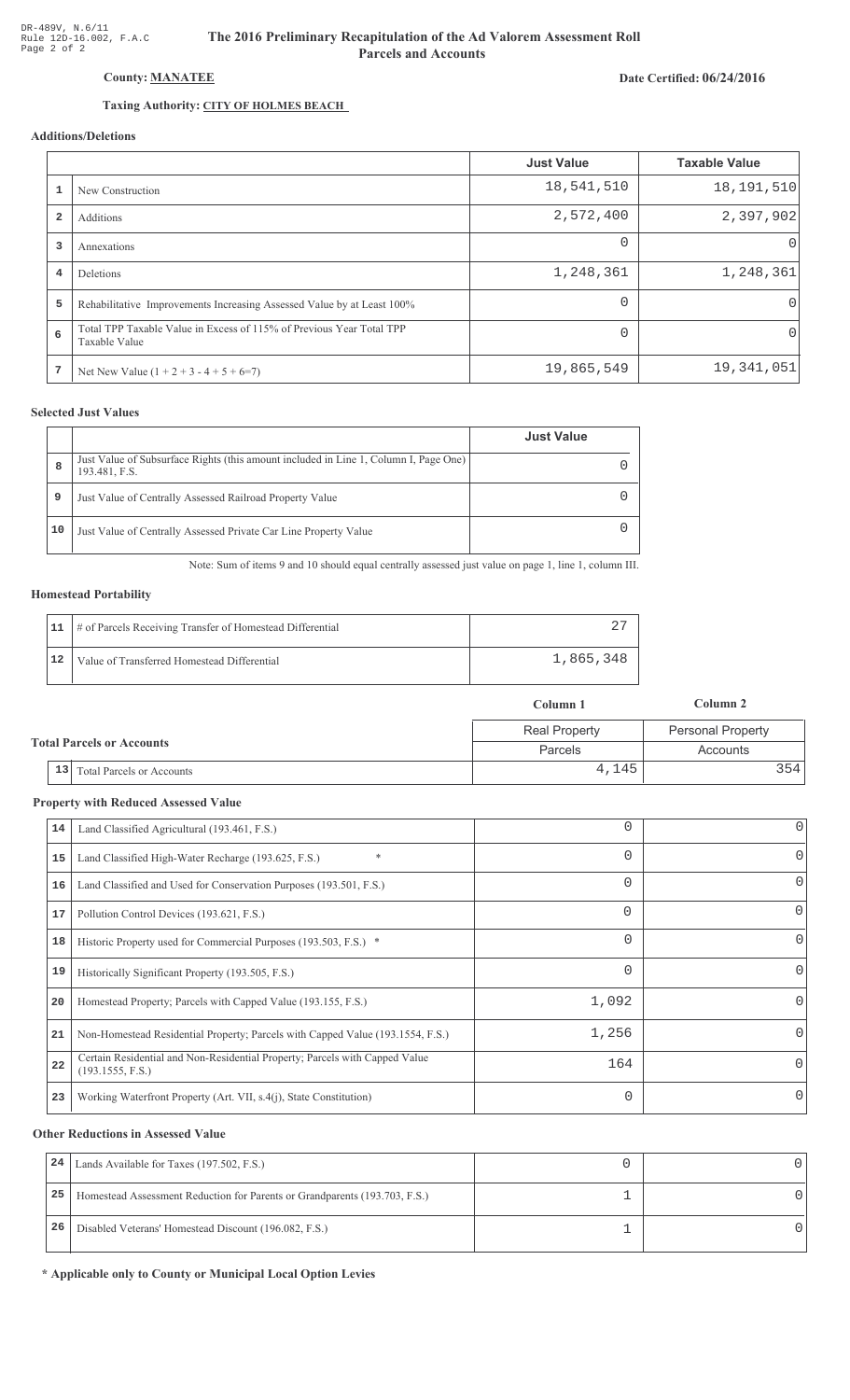| DR-489V R. 12/12<br>The 2016 Preliminary Recapitulation of the Ad Valorem Assessment Roll<br>Rule 12D-16.002, F.A.C                                                                                                                   |                                |                        |                           |                             |                                   |
|---------------------------------------------------------------------------------------------------------------------------------------------------------------------------------------------------------------------------------------|--------------------------------|------------------------|---------------------------|-----------------------------|-----------------------------------|
| Eff. 12/12<br>Page 1 of 2<br><b>Taxing Authority: TOWN OF LONGBOAT KEY</b><br>Provisional                                                                                                                                             | <b>Value Data</b>              | <b>County: MANATEE</b> |                           | Date Certified: 06/24/2016  |                                   |
| Check one of the following:<br>$\mathbf{x}$ Municipality<br>County                                                                                                                                                                    | Column I                       | Column II              | Column III                | <b>Column IV</b>            |                                   |
| Independent Special District<br>School District<br>Separate Reports for MSTUs, Dependent Districts and                                                                                                                                | <b>Real Property Including</b> | Personal               | <b>Centrally Assessed</b> | <b>Total Property</b>       |                                   |
| <b>Just Value</b><br>Water Management Basins are not required                                                                                                                                                                         | <b>Subsurface Rights</b>       | Property               | Property                  |                             |                                   |
| 1 Just Value (193.011, F.S.)<br>Just Value of All Property in the Following Categories                                                                                                                                                | 1,817,754,425                  | 9,001,638              | $\mathbf{0}$              | $1,826,756,063$ 1           |                                   |
| 2 Just Value of Land Classified Agricultural<br>(193.461, F.S.)                                                                                                                                                                       | C                              | $\mathbf 0$            | $\Omega$                  |                             | $\overline{a}$<br>$\Omega$        |
| 3 Just Value of Land Classified High-Water Recharge (193.625, F.S.)                                                                                                                                                                   | $\Omega$                       | $\mathbf{0}$           | 0                         |                             | $0\vert 3$                        |
| 4 Just Value of Land Classified and Used for Conservation Purposes                                                                                                                                                                    |                                | $\Omega$               | $\Omega$                  |                             | $\overline{0}$<br>$\overline{4}$  |
| (193.501, F.S.)                                                                                                                                                                                                                       |                                |                        |                           |                             | 5                                 |
| 5 Just Value of Pollution Control Devices (193.621, F.S.)<br>Just Value of Historic Property used for Commercial Purposes<br>6                                                                                                        | $\Omega$                       | $\mathbf{0}$           | 0                         |                             | $\overline{0}$                    |
| (193.503, F.S.)                                                                                                                                                                                                                       |                                | $\mathbf 0$            | $\Omega$                  |                             | $6\phantom{1}6$<br>$\overline{0}$ |
| 7 Just Value of Historically Significant Property (193.505, F.S.)                                                                                                                                                                     |                                | $\mathbf 0$            | 0                         |                             | $0\vert 7$                        |
| Just Value of Homestead Property (193.155, F.S.)<br>8                                                                                                                                                                                 | 578,720,480                    | $\mathbb O$            | 0                         | $578, 720, 480$ 8           |                                   |
| 9 Just Value of Non-Homestead Residential Property (193.1554, F.S.)                                                                                                                                                                   | 1,138,057,018                  | $\mathbf 0$            | $\mathbf 0$               | $1,138,057,018$   9         |                                   |
| 10 Just Value of Certain Residential and Non-Residential Property<br>(193.1555, F.S.)                                                                                                                                                 | 100,976,927                    | $\mathbf 0$            | $\Omega$                  | $100,976,927$ <sub>10</sub> |                                   |
| 11 Just Value of Working Waterfront Property                                                                                                                                                                                          | U                              | $\mathbf 0$            | 0                         |                             | 0 11                              |
| (Art. VII, s.4(j), State Constitution)<br><b>Assessed Value of Differentials</b>                                                                                                                                                      |                                |                        |                           |                             |                                   |
| Homestead Assessment Differential: Just Value Minus Capped<br>12<br>Value (193.155, F.S.)                                                                                                                                             | 128,872,757                    | 0                      | 0                         | 128,872,757 12              |                                   |
| 13 Nonhomestead Residential Property Differential: Just Value<br>Minus Capped Value (193.1554, F.S.)                                                                                                                                  | 36, 445, 040                   | $\mathbf 0$            | O                         | $36,445,040$ <sup>13</sup>  |                                   |
| 14 Certain Res. and Nonres. Real Property differential: Just Value<br>Minus Capped Value (193.1555, F.S.)                                                                                                                             | 16,289,905                     | $\mathbf 0$            | $\mathbf 0$               | 16, 289, 905 14             |                                   |
| Assessed Value of All Property in the Following Categories                                                                                                                                                                            |                                |                        |                           |                             |                                   |
| 15 Assessed Value of Land Classified Agricultural (193.461, F.S.)                                                                                                                                                                     | 0                              | $\mathbf 0$            | $\mathbf 0$               |                             | 015                               |
| 16 Assessed Value of Land Classified High-Water Recharge<br>(193.625, F.S.)                                                                                                                                                           | $\Omega$                       | $\mathbf 0$            | $\mathbf 0$               |                             | 0 16                              |
| 17 Assessed Value of Land Classified and used for Conservation<br>Purposes (193.501, F.S.)                                                                                                                                            | $\circ$                        | $\mathsf{O}\xspace$    | $\mathbf 0$               |                             | 017                               |
| 18 Assessed Value of Pollution Control Devices (193.621, F.S.)                                                                                                                                                                        | $\mathbf{0}$                   | $\mathsf{O}\xspace$    | $\circ$                   |                             | 0 18                              |
| Assessed Value of Historic Property used for Commercial                                                                                                                                                                               |                                | Ω                      | C                         |                             | 0 19                              |
| Purposes (193.503, F.S.)<br>20 Assessed Value of Historically Significant Property (193.505, F.S.)                                                                                                                                    |                                |                        |                           |                             | $\bigcap$ 20                      |
| 21 Assessed Value of Homestead Property (193.155, F.S.)                                                                                                                                                                               | 449,847,723                    | 0<br>$\circ$           | $\circ$<br>$\mathbf{0}$   | 449,847,723 21              |                                   |
| 22 Assessed Value of Non-Homestead Residential Property                                                                                                                                                                               | 1,101,611,978                  | $\circ$                | $\mathbf{0}$              | 1, 101, 611, 978 22         |                                   |
| (193.1554, F.S.)<br>23 Assessed Value of Certain Residential and Non-Residential                                                                                                                                                      |                                |                        |                           |                             |                                   |
| Property (193.1555, F.S.)<br>24 Assessed Value of Working Waterfront Property                                                                                                                                                         | 84,687,022                     | $\circ$                | $\mathbf{0}$              | 84,687,02223                |                                   |
| (Art. VII, s.4(j), State Constitution)                                                                                                                                                                                                | 0                              | $\mathsf{O}\xspace$    | $\circ$                   |                             | 0 24                              |
| <b>Total Assessed Value</b>                                                                                                                                                                                                           |                                |                        |                           |                             |                                   |
| 25 Total Assessed Value<br>[Line 1 minus (2 through 11) plus (15 through 24)]                                                                                                                                                         | 1,636,146,723                  | 9,001,638              | 0                         | 1,645,148,361 25            |                                   |
| <b>Exemptions</b>                                                                                                                                                                                                                     |                                |                        |                           |                             |                                   |
| 26 \$25,000 Homestead Exemption $(196.031(1)(a), F.S.)$                                                                                                                                                                               | 23,650,000                     | 0                      | 0                         | 23,650,000 26               |                                   |
| $27$ Additional \$25,000 Homestead Exemption (196.031(1)(b), F.S.)                                                                                                                                                                    | 23, 547, 734                   | $\mathbb O$            | $\mathbf 0$               | 23, 547, 734 27             |                                   |
| 28 Additional Homestead Exemption Age 65 & Older up to<br>\$50,000 (196.075, F.S.)                                                                                                                                                    | 350,000                        | $\Omega$               | $\mathbf{0}$              | 350,000 28                  |                                   |
| 29 Tangible Personal Property \$25,000 Exemption (196.183, F.S.)                                                                                                                                                                      |                                | 1,005,344              | $\mathbf 0$               | 1,005,344 29                |                                   |
| 30 Governmental Exemption (196.199, 196.1993, F.S.)                                                                                                                                                                                   | 22, 481, 584                   | $\mathbf{0}$           | $\mathsf{O}\xspace$       | 22, 481, 584 30             |                                   |
| 31 Institutional Exemptions - Charitable, Religious, Scientific,<br>Literary, Educational (196.196, 196.197, 196.1975, 196.1977,<br>196.1978, 196.198, 196.1983, 196.1985, 196.1986, 196.1987,<br>196.1999, 196.2001, 196.2002, F.S.) | 11,409,705                     | 36,845                 | $\Omega$                  | 11, 446, 550 31             |                                   |
| 32 Widows / Widowers Exemption (196.202, F.S.)                                                                                                                                                                                        | 89,000                         | $\circ$                | $\mathbf 0$               | $89,000$ 32                 |                                   |
| 33 Disability / Blind Exemptions                                                                                                                                                                                                      | 3, 374, 539                    | $\mathbf 0$            | $\Omega$                  | 3, 374, 539 33              |                                   |
| (196.081, 196.091, 196.101, 196.202, 196.24, F.S.)                                                                                                                                                                                    |                                |                        |                           |                             |                                   |
| 34 Land Dedicated in Perpetuity for Conservation Purposes<br>(196.26, F.S)<br>Historic Property Exemption (196.1961, 196.1997,                                                                                                        | $\Omega$                       | $\mathbf 0$            | 0                         |                             | $0\overline{34}$                  |
| 35<br>196.1998, F.S.)                                                                                                                                                                                                                 | $\mathbf 0$                    | $\mathbf 0$            | 0                         |                             | $0 \overline{\smash{\big)}\ 35}$  |
| 36 Econ. Dev. Exemption (196.1995, F.S.), Licensed Child Care<br>Facility in Ent. Zone (196.095, F.S.)                                                                                                                                | U                              | $\mathbf{0}$           | 0                         |                             | $0 \overline{\smash)36}$          |
| 37 Lands Available for Taxes (197.502, F.S.)                                                                                                                                                                                          | $\mathbf{0}$                   | $\mathsf{O}\xspace$    | 0                         |                             | 0 <sub>37</sub>                   |
| 38 Homestead Assessment Reduction for Parents or Grandparents<br>(193.703, F.S.)                                                                                                                                                      | $\Omega$                       | $\mathbf 0$            | $\Omega$                  |                             | 0 38                              |
| 39 Disabled Veterans' Homestead Discount (196.082, F.S.)                                                                                                                                                                              | 88,970                         | $\mathbb O$            | $\mathsf{O}\xspace$       | 88,970 39                   |                                   |
| 40 Deployed Service Member's Homestead Exemption (196.173, F.S.)                                                                                                                                                                      |                                | 0                      | $\mathsf{O}\xspace$       | $\overline{0}$              | 40                                |
| Additional Homestead Exemption Age 65 and Older and 25 Year<br>41                                                                                                                                                                     | $\Omega$                       | 0                      | $\mathsf 0$               | 0                           | 41                                |
| Residence (196.075, F.S.)<br><b>Total Exempt Value</b>                                                                                                                                                                                |                                |                        |                           |                             |                                   |
| 42 Total Exempt Value (add 26 through 41)                                                                                                                                                                                             | 84,991,532                     | 1,042,189              | $\mathsf{O}\xspace$       | 86,033,721                  | 42                                |
| <b>Total Taxable Value</b>                                                                                                                                                                                                            |                                |                        |                           |                             |                                   |
| 43 Total Taxable Value (25 minus 42)                                                                                                                                                                                                  | 1,551,155,191                  | 7,959,449              | $\mathsf{O}\xspace$       | $1,559,114,640$ 43          |                                   |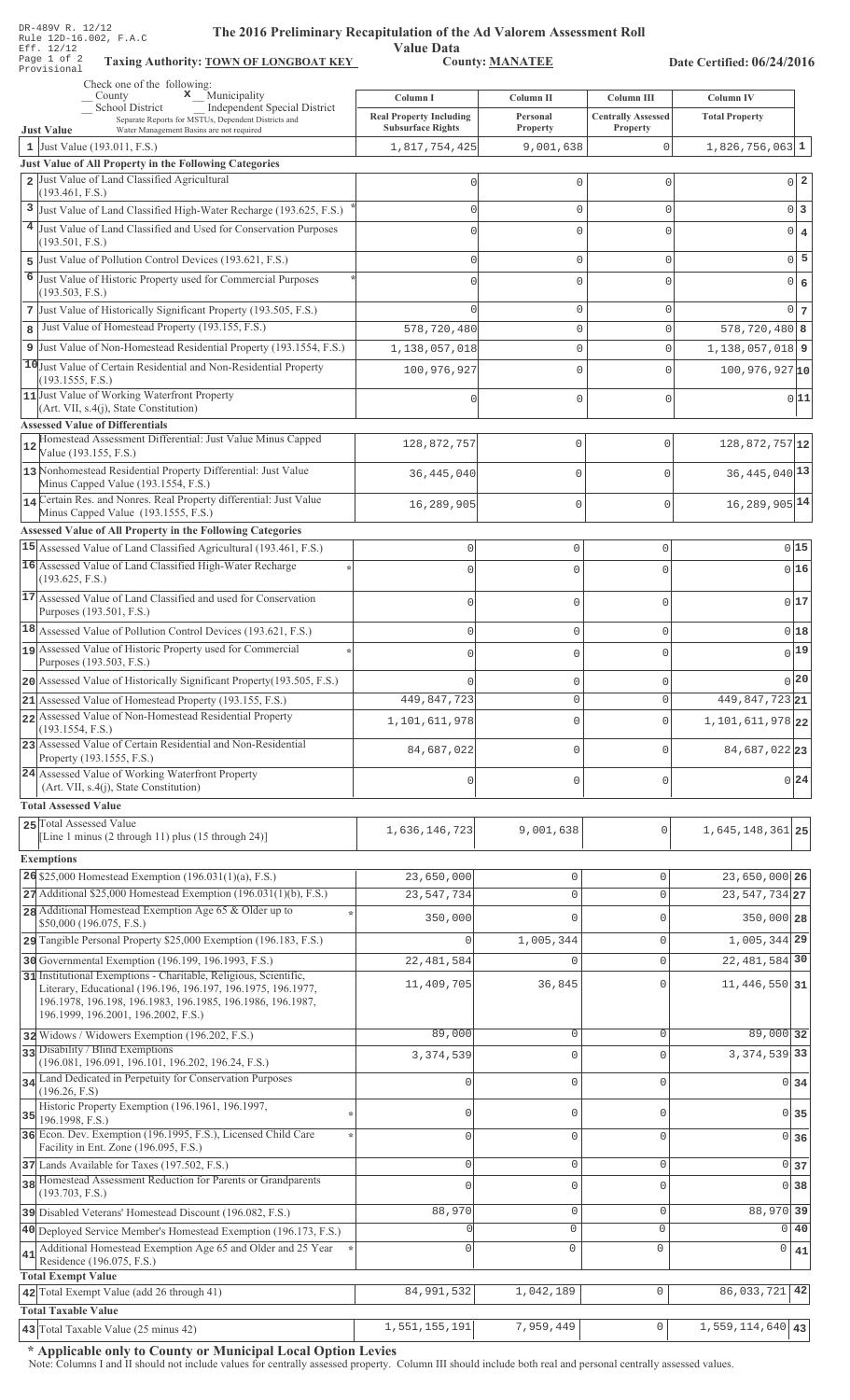# Date Certified: 06/24/2016

# Taxing Authority: **TOWN OF LONGBOAT KEY**

County: MANATEE

# Additions/Deletions

|                |                                                                                       | <b>Just Value</b> | <b>Taxable Value</b> |
|----------------|---------------------------------------------------------------------------------------|-------------------|----------------------|
|                | New Construction                                                                      | 8,204,328         | 8,054,328            |
| $\overline{2}$ | Additions                                                                             | 815,393           | 744,685              |
| 3              | Annexations                                                                           | $\Omega$          | $\cup$               |
| 4              | Deletions                                                                             | 1,317,976         | 1,317,976            |
| 5              | Rehabilitative Improvements Increasing Assessed Value by at Least 100%                | $\Omega$          | 0                    |
| 6              | Total TPP Taxable Value in Excess of 115% of Previous Year Total TPP<br>Taxable Value | $\Omega$          | 0                    |
| 7              | Net New Value $(1 + 2 + 3 - 4 + 5 + 6=7)$                                             | 7,701,745         | 7,481,037            |

### **Selected Just Values**

|    |                                                                                                       | <b>Just Value</b> |
|----|-------------------------------------------------------------------------------------------------------|-------------------|
| 8  | Just Value of Subsurface Rights (this amount included in Line 1, Column I, Page One)<br>193.481, F.S. |                   |
| 9  | Just Value of Centrally Assessed Railroad Property Value                                              |                   |
| 10 | Just Value of Centrally Assessed Private Car Line Property Value                                      |                   |

Note: Sum of items 9 and 10 should equal centrally assessed just value on page 1, line 1, column III.

### **Homestead Portability**

|    | 11   # of Parcels Receiving Transfer of Homestead Differential |           |
|----|----------------------------------------------------------------|-----------|
| 12 | Value of Transferred Homestead Differential                    | 2,094,325 |

|                                  |                              | Column 1             | Column 2          |
|----------------------------------|------------------------------|----------------------|-------------------|
| <b>Total Parcels or Accounts</b> |                              | <b>Real Property</b> | Personal Property |
|                                  |                              | Parcels              | Accounts          |
|                                  | 13 Total Parcels or Accounts | 3,638                | 2141              |

#### **Property with Reduced Assessed Value**

| 14 | Land Classified Agricultural (193.461, F.S.)                                                    | 0        | $\overline{0}$ |
|----|-------------------------------------------------------------------------------------------------|----------|----------------|
| 15 | $\ast$<br>Land Classified High-Water Recharge (193.625, F.S.)                                   | $\Omega$ | 0              |
| 16 | Land Classified and Used for Conservation Purposes (193.501, F.S.)                              | $\Omega$ | 0              |
| 17 | Pollution Control Devices (193.621, F.S.)                                                       | $\Omega$ | 0              |
| 18 | Historic Property used for Commercial Purposes (193.503, F.S.) *                                | $\Omega$ | 0              |
| 19 | Historically Significant Property (193.505, F.S.)                                               | $\Omega$ | Ω              |
| 20 | Homestead Property; Parcels with Capped Value (193.155, F.S.)                                   | 869      |                |
| 21 | Non-Homestead Residential Property; Parcels with Capped Value (193.1554, F.S.)                  | 1,252    |                |
| 22 | Certain Residential and Non-Residential Property; Parcels with Capped Value<br>(193.1555, F.S.) | 43       | 0              |
| 23 | Working Waterfront Property (Art. VII, s.4(j), State Constitution)                              | 0        |                |

#### **Other Reductions in Assessed Value**

| 24 | Lands Available for Taxes (197.502, F.S.)                                  |  |
|----|----------------------------------------------------------------------------|--|
| 25 | Homestead Assessment Reduction for Parents or Grandparents (193.703, F.S.) |  |
| 26 | Disabled Veterans' Homestead Discount (196.082, F.S.)                      |  |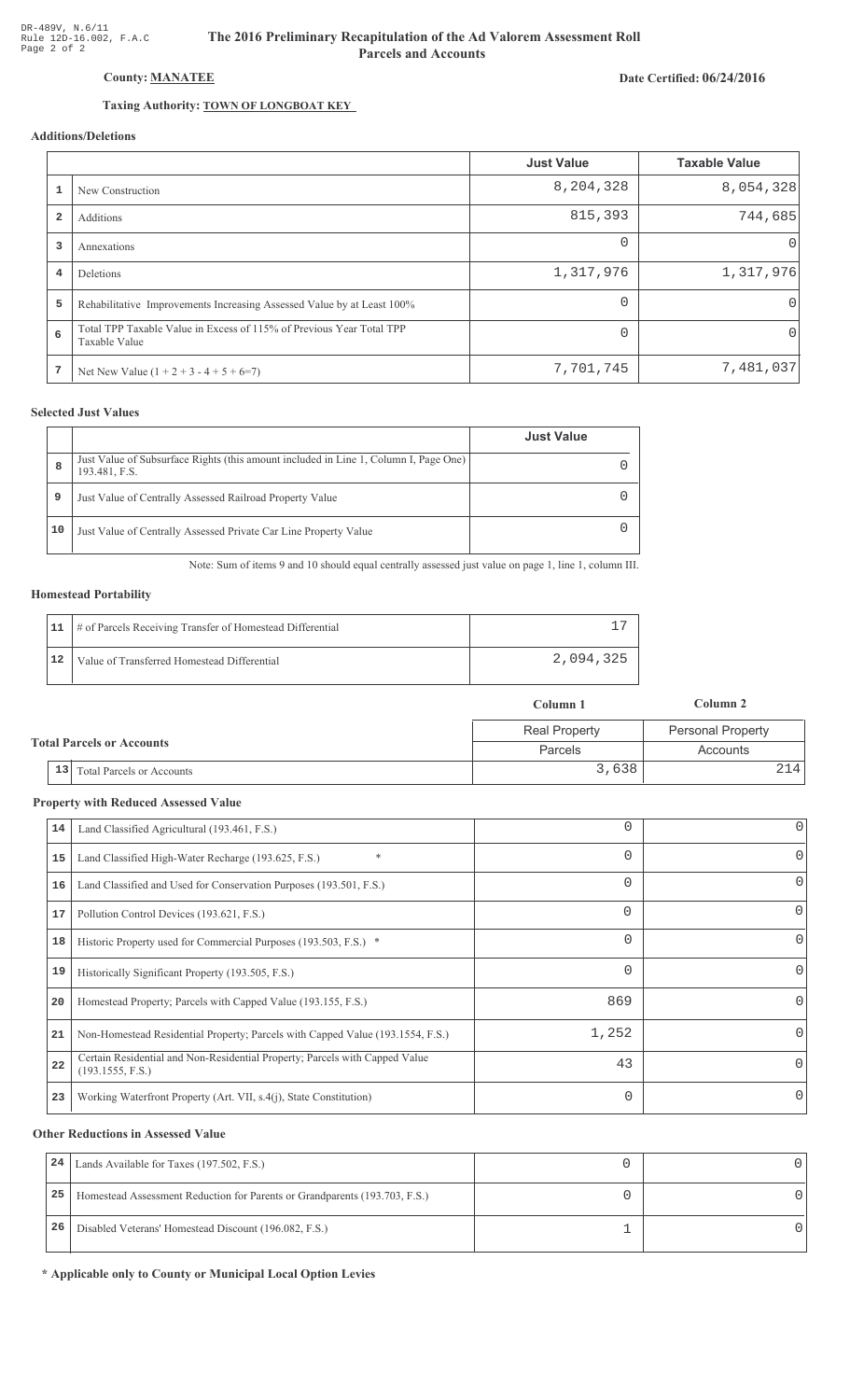## The 2016 Preliminary Recapitulation of the Ad Valorem Assessment Roll **Value Data**

## Taxing Authority: LONGBOAT KEY BEACH EROSION DIST A County: MANATEE

Date Certified: 06/24/2016

| Check one of the following:<br>$\mathbf x$ Municipality<br>County                                                                                                              | Column I                                                   | Column II                  | Column III                            | Column IV                  |            |
|--------------------------------------------------------------------------------------------------------------------------------------------------------------------------------|------------------------------------------------------------|----------------------------|---------------------------------------|----------------------------|------------|
| <b>School District</b><br>Independent Special District<br>Separate Reports for MSTUs, Dependent Districts and<br>Water Management Basins are not required<br><b>Just Value</b> | <b>Real Property Including</b><br><b>Subsurface Rights</b> | Personal<br>Property       | <b>Centrally Assessed</b><br>Property | <b>Total Property</b>      |            |
| 1 Just Value $(193.011, F.S.)$                                                                                                                                                 | 977,998,325                                                | 8,522,765                  | $\Omega$                              | $986, 521, 090$ 1          |            |
| Just Value of All Property in the Following Categories                                                                                                                         |                                                            |                            |                                       |                            |            |
| 2 Just Value of Land Classified Agricultural                                                                                                                                   | U                                                          | 0                          | 0                                     | $0\vert 2$                 |            |
| (193.461, F.S.)<br>3 Just Value of Land Classified High-Water Recharge (193.625, F.S.)                                                                                         | U                                                          | $\mathbf 0$                | 0                                     | $0\vert 3$                 |            |
| 4 Just Value of Land Classified and Used for Conservation Purposes                                                                                                             | U                                                          | $\mathbf 0$                | $\Omega$                              | $0 \mid 4$                 |            |
| (193.501, F.S.)                                                                                                                                                                |                                                            |                            |                                       |                            |            |
| 5 Just Value of Pollution Control Devices (193.621, F.S.)                                                                                                                      | U                                                          | $\mathbf 0$                | $\Omega$                              | $0\overline{5}$            |            |
| 6 Just Value of Historic Property used for Commercial Purposes<br>(193.503, F.S.)                                                                                              |                                                            | $\mathbf 0$                | $\Omega$                              | $\overline{0}$             | $\epsilon$ |
| 7 Just Value of Historically Significant Property (193.505, F.S.)                                                                                                              | ∩                                                          | $\mathbf 0$                | $\Omega$                              | $0\overline{7}$            |            |
| Just Value of Homestead Property (193.155, F.S.)<br>8                                                                                                                          | 213, 331, 064                                              | $\mathbf 0$                | $\Omega$                              | $213, 331, 064$ 8          |            |
| 9 Just Value of Non-Homestead Residential Property (193.1554, F.S.)                                                                                                            | 691,791,883                                                | 0                          | $\Omega$                              | $691,791,883$   9          |            |
| 10 Just Value of Certain Residential and Non-Residential Property<br>(193.1555, F.S.)                                                                                          | 72,875,378                                                 | $\mathbf 0$                | $\cap$                                | $72,875,378$ <sup>10</sup> |            |
| 11 Just Value of Working Waterfront Property                                                                                                                                   |                                                            | $\mathbf 0$                | $\Omega$                              | 0 11                       |            |
| (Art. VII, s.4(j), State Constitution)                                                                                                                                         |                                                            |                            |                                       |                            |            |
| <b>Assessed Value of Differentials</b><br>Homestead Assessment Differential: Just Value Minus Capped                                                                           |                                                            |                            |                                       | 42, 477, 738 12            |            |
| 12<br>Value (193.155, F.S.)                                                                                                                                                    | 42, 477, 738                                               | 0                          | $\mathbf 0$                           |                            |            |
| 13 Nonhomestead Residential Property Differential: Just Value<br>Minus Capped Value (193.1554, F.S.)                                                                           | 25,040,157                                                 | 0                          | $\Omega$                              | $25,040,157$ <sup>13</sup> |            |
| 14 Certain Res. and Nonres. Real Property differential: Just Value<br>Minus Capped Value (193.1555, F.S.)                                                                      | 8,700,209                                                  | $\mathbf 0$                | $\mathbf 0$                           | $8,700,209$ <sup>14</sup>  |            |
| Assessed Value of All Property in the Following Categories                                                                                                                     |                                                            |                            |                                       |                            |            |
| 15 Assessed Value of Land Classified Agricultural (193.461, F.S.)                                                                                                              | $\mathbf 0$                                                | $\mathbf 0$                | 0                                     | 0 15                       |            |
| 16 Assessed Value of Land Classified High-Water Recharge                                                                                                                       | $\cap$                                                     | $\mathbf 0$                | 0                                     | 0 16                       |            |
| (193.625, F.S.)<br>17 Assessed Value of Land Classified and used for Conservation                                                                                              |                                                            |                            |                                       |                            |            |
| Purposes (193.501, F.S.)                                                                                                                                                       | $\Omega$                                                   | $\mathbf 0$                | $\mathbf 0$                           | 017                        |            |
| 18 Assessed Value of Pollution Control Devices (193.621, F.S.)                                                                                                                 | $\mathbf 0$                                                | $\mathbf 0$                | $\mathsf 0$                           | 0 18                       |            |
| 19 Assessed Value of Historic Property used for Commercial                                                                                                                     | $\Omega$                                                   | 0                          | 0                                     | $0$ 19                     |            |
| Purposes (193.503, F.S.)<br>20 Assessed Value of Historically Significant Property (193.505, F.S.)                                                                             |                                                            | $\mathbf 0$                | 0                                     | 0 20                       |            |
| 21 Assessed Value of Homestead Property (193.155, F.S.)                                                                                                                        | 170,853,326                                                | $\mathbf 0$                | 0                                     | 170, 853, 326 21           |            |
| 22 Assessed Value of Non-Homestead Residential Property                                                                                                                        | 666, 751, 726                                              | $\mathbf 0$                | 0                                     | 666, 751, 726 22           |            |
| (193.1554, F.S.)<br>23 Assessed Value of Certain Residential and Non-Residential                                                                                               |                                                            |                            |                                       |                            |            |
| Property (193.1555, F.S.)<br>24 Assessed Value of Working Waterfront Property                                                                                                  | 64, 175, 169                                               | $\mathbf 0$                | $\Omega$                              | 64, 175, 169 23            |            |
| (Art. VII, s.4(j), State Constitution)                                                                                                                                         | 0                                                          | $\mathbf 0$                | $\mathsf 0$                           | $0\vert 24$                |            |
| <b>Total Assessed Value</b>                                                                                                                                                    |                                                            |                            |                                       |                            |            |
| 25 Total Assessed Value<br>[Line 1 minus (2 through 11) plus (15 through 24)]                                                                                                  | 901,780,221                                                | 8,522,765                  | $\mathbf{0}$                          | 910, 302, 986 25           |            |
| <b>Exemptions</b>                                                                                                                                                              |                                                            |                            |                                       |                            |            |
| 26 \$25,000 Homestead Exemption $(196.031(1)(a), F.S.)$                                                                                                                        | 6, 225, 000                                                | $\mathbb O$                | $\Omega$                              | $6,225,000$ 26             |            |
| 27 Additional \$25,000 Homestead Exemption (196.031(1)(b), F.S.)                                                                                                               | 6, 225, 000                                                | $\mathbf 0$                | $\Omega$                              | $6,225,000$ 27             |            |
| 28 Additional Homestead Exemption Age 65 & Older up to<br>\$50,000 (196.075, F.S.)                                                                                             |                                                            | $\Omega$                   | U                                     | $0$ 28                     |            |
| 29 Tangible Personal Property \$25,000 Exemption (196.183, F.S.)                                                                                                               | $\cap$                                                     | 773,623                    | $\Omega$                              | 773,623 29                 |            |
| 30 Governmental Exemption (196.199, 196.1993, F.S.)                                                                                                                            | 16,006,552                                                 | $\mathbf{0}$               | $\Omega$                              | 16,006,552 30              |            |
| 31 Institutional Exemptions - Charitable, Religious, Scientific,                                                                                                               | 2,749,332                                                  | $\Omega$                   | U                                     | 2,749,332 31               |            |
| Literary, Educational (196.196, 196.197, 196.1975, 196.1977,<br>196.1978, 196.198, 196.1983, 196.1985, 196.1986, 196.1987,                                                     |                                                            |                            |                                       |                            |            |
| 196.1999, 196.2001, 196.2002, F.S.)                                                                                                                                            |                                                            |                            |                                       |                            |            |
| 32 Widows / Widowers Exemption (196.202, F.S.)<br>33 Disability / Blind Exemptions                                                                                             | 25,500                                                     | $\mathbb O$                | $\Omega$                              | $25,500$ 32                |            |
| (196.081, 196.091, 196.101, 196.202, 196.24, F.S.)                                                                                                                             | 421,903                                                    | $\mathbf 0$                | $\cap$                                | 421,903 33                 |            |
| 34 Land Dedicated in Perpetuity for Conservation Purposes<br>(196.26, F.S)                                                                                                     | $\Omega$                                                   | $\mathbf{0}$               | C                                     | $0 \overline{\smash{34}}$  |            |
| Historic Property Exemption (196.1961, 196.1997,<br>$35$ 196.1998, F.S.)                                                                                                       | $\mathbf{0}$                                               | $\mathbf 0$                | $\Omega$                              | $0\overline{35}$           |            |
| 36 Econ. Dev. Exemption (196.1995, F.S.), Licensed Child Care                                                                                                                  | $\mathbf{0}$                                               | $\mathbb O$                | $\Omega$                              | 0 <sub>36</sub>            |            |
| Facility in Ent. Zone (196.095, F.S.)                                                                                                                                          |                                                            |                            |                                       |                            |            |
| 37 Lands Available for Taxes (197.502, F.S.)<br>38 Homestead Assessment Reduction for Parents or Grandparents                                                                  | $\mathbf 0$                                                | $\circ$<br>$\mathbf 0$     | $\mathbf 0$<br>$\Omega$               | 0 <sub>37</sub>            |            |
| (193.703, F.S.)                                                                                                                                                                | $\mathbf{0}$                                               |                            |                                       | 0 <sub>38</sub>            |            |
| 39 Disabled Veterans' Homestead Discount (196.082, F.S.)                                                                                                                       | $\mathbb O$<br>$\Omega$                                    | $\mathbb O$<br>$\mathbf 0$ | $\Omega$<br>$\mathbf 0$               | 0 <sup>39</sup><br>0 40    |            |
| 40 Deployed Service Member's Homestead Exemption (196.173, F.S.)<br>Additional Homestead Exemption Age 65 and Older and 25 Year                                                | $\Omega$                                                   | $\Omega$                   | $\mathbf{0}$                          | 0                          |            |
| 41<br>Residence (196.075, F.S.)                                                                                                                                                |                                                            |                            |                                       | 41                         |            |
| <b>Total Exempt Value</b>                                                                                                                                                      |                                                            |                            | $\mathbb O$                           | 32, 426, 910 42            |            |
| 42 Total Exempt Value (add 26 through 41)<br><b>Total Taxable Value</b>                                                                                                        | 31,653,287                                                 | 773,623                    |                                       |                            |            |
| $\vert$ 43 Total Taxable Value (25 minus 42)                                                                                                                                   | 870, 126, 934                                              | 7,749,142                  | $\circ$                               | $\boxed{877,876,076}$ 43   |            |

\* Applicable only to County or Municipal Local Option Levies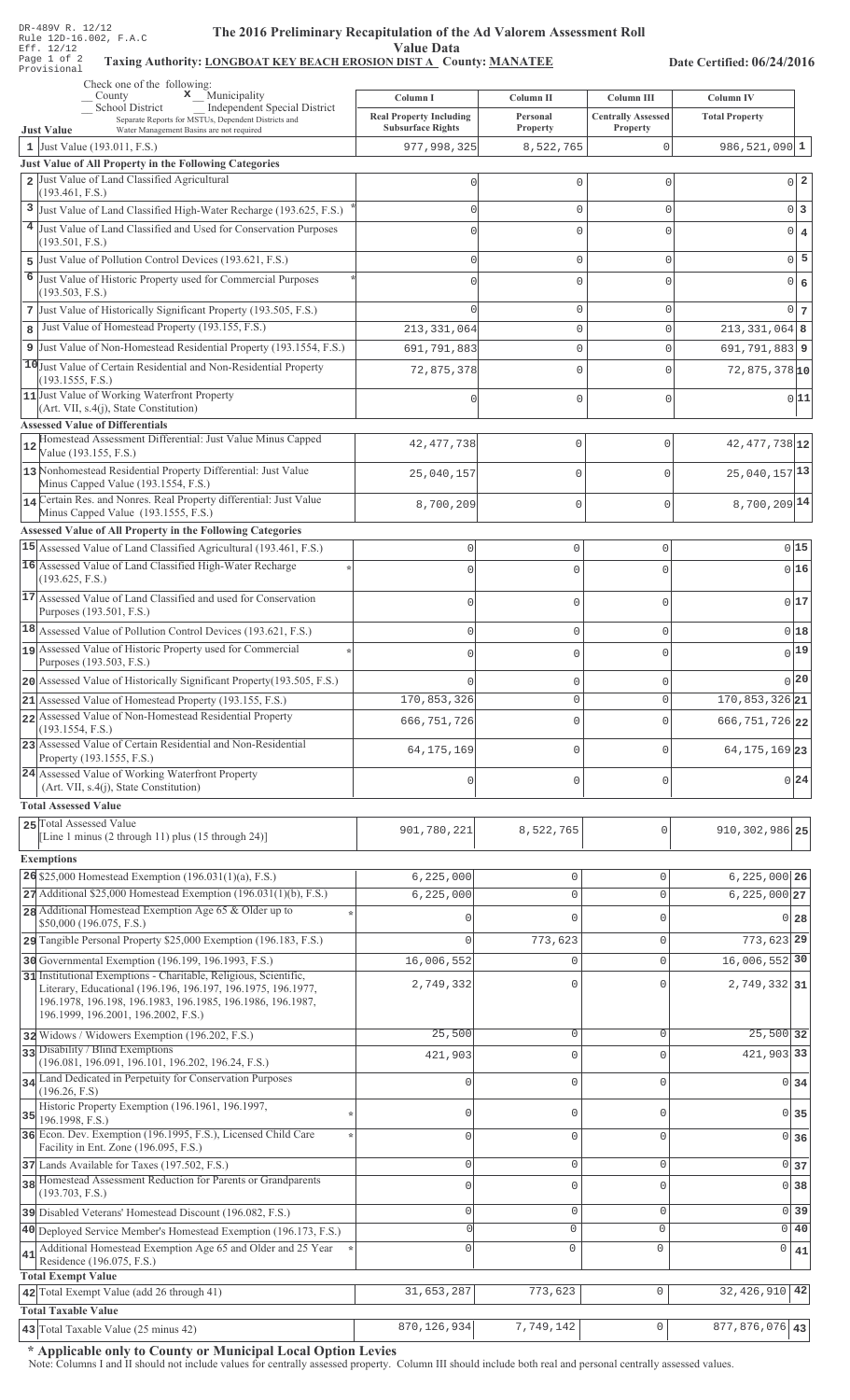# The 2016 Preliminary Recapitulation of the Ad Valorem Assessment Roll **Parcels and Accounts**

# Date Certified: 06/24/2016

# Taxing Authority: LONGBOAT KEY BEACH EROSION DIST A

# Additions/Deletions

|                         |                                                                                       | <b>Just Value</b> | <b>Taxable Value</b> |
|-------------------------|---------------------------------------------------------------------------------------|-------------------|----------------------|
|                         | New Construction                                                                      | 4,410,208         | 4,360,208            |
| $\overline{\mathbf{2}}$ | Additions                                                                             | 52,937            | 52,937               |
| 3                       | Annexations                                                                           | $\Omega$          | $\Omega$             |
| $\overline{4}$          | Deletions                                                                             | 918,579           | 918,579              |
| 5                       | Rehabilitative Improvements Increasing Assessed Value by at Least 100%                | $\Omega$          | 0                    |
| 6                       | Total TPP Taxable Value in Excess of 115% of Previous Year Total TPP<br>Taxable Value |                   | 0                    |
| 7                       | Net New Value $(1 + 2 + 3 - 4 + 5 + 6=7)$                                             | 3,544,566         | 3,494,566            |

#### **Selected Just Values**

|    |                                                                                                       | <b>Just Value</b> |
|----|-------------------------------------------------------------------------------------------------------|-------------------|
| 8  | Just Value of Subsurface Rights (this amount included in Line 1, Column I, Page One)<br>193.481, F.S. |                   |
| 9  | Just Value of Centrally Assessed Railroad Property Value                                              |                   |
| 10 | Just Value of Centrally Assessed Private Car Line Property Value                                      |                   |

Note: Sum of items 9 and 10 should equal centrally assessed just value on page 1, line 1, column III.

#### **Homestead Portability**

|    | 11   # of Parcels Receiving Transfer of Homestead Differential |         |
|----|----------------------------------------------------------------|---------|
| 12 | Value of Transferred Homestead Differential                    | 993,040 |

|                                  |                              | Column 1             | Column 2          |
|----------------------------------|------------------------------|----------------------|-------------------|
| <b>Total Parcels or Accounts</b> |                              | <b>Real Property</b> | Personal Property |
|                                  |                              | Parcels              | Accounts          |
|                                  | 13 Total Parcels or Accounts | 1,553                | 1251              |

#### **Property with Reduced Assessed Value**

| 14 | Land Classified Agricultural (193.461, F.S.)                                                    |          | 0        |
|----|-------------------------------------------------------------------------------------------------|----------|----------|
| 15 | $\ast$<br>Land Classified High-Water Recharge (193.625, F.S.)                                   | 0        | 0        |
| 16 | Land Classified and Used for Conservation Purposes (193.501, F.S.)                              |          | 0        |
| 17 | Pollution Control Devices (193.621, F.S.)                                                       | $\Omega$ | 0        |
| 18 | Historic Property used for Commercial Purposes (193.503, F.S.) *                                | 0        | 0        |
| 19 | Historically Significant Property (193.505, F.S.)                                               |          | 0        |
| 20 | Homestead Property; Parcels with Capped Value (193.155, F.S.)                                   | 231      | 0        |
| 21 | Non-Homestead Residential Property; Parcels with Capped Value (193.1554, F.S.)                  | 782      | 0        |
| 22 | Certain Residential and Non-Residential Property; Parcels with Capped Value<br>(193.1555, F.S.) | 32       | $\Omega$ |
| 23 | Working Waterfront Property (Art. VII, s.4(j), State Constitution)                              | 0        | 0        |
|    |                                                                                                 |          |          |

#### **Other Reductions in Assessed Value**

| 24 | Lands Available for Taxes (197.502, F.S.)                                  |  |
|----|----------------------------------------------------------------------------|--|
| 25 | Homestead Assessment Reduction for Parents or Grandparents (193.703, F.S.) |  |
| 26 | Disabled Veterans' Homestead Discount (196.082, F.S.)                      |  |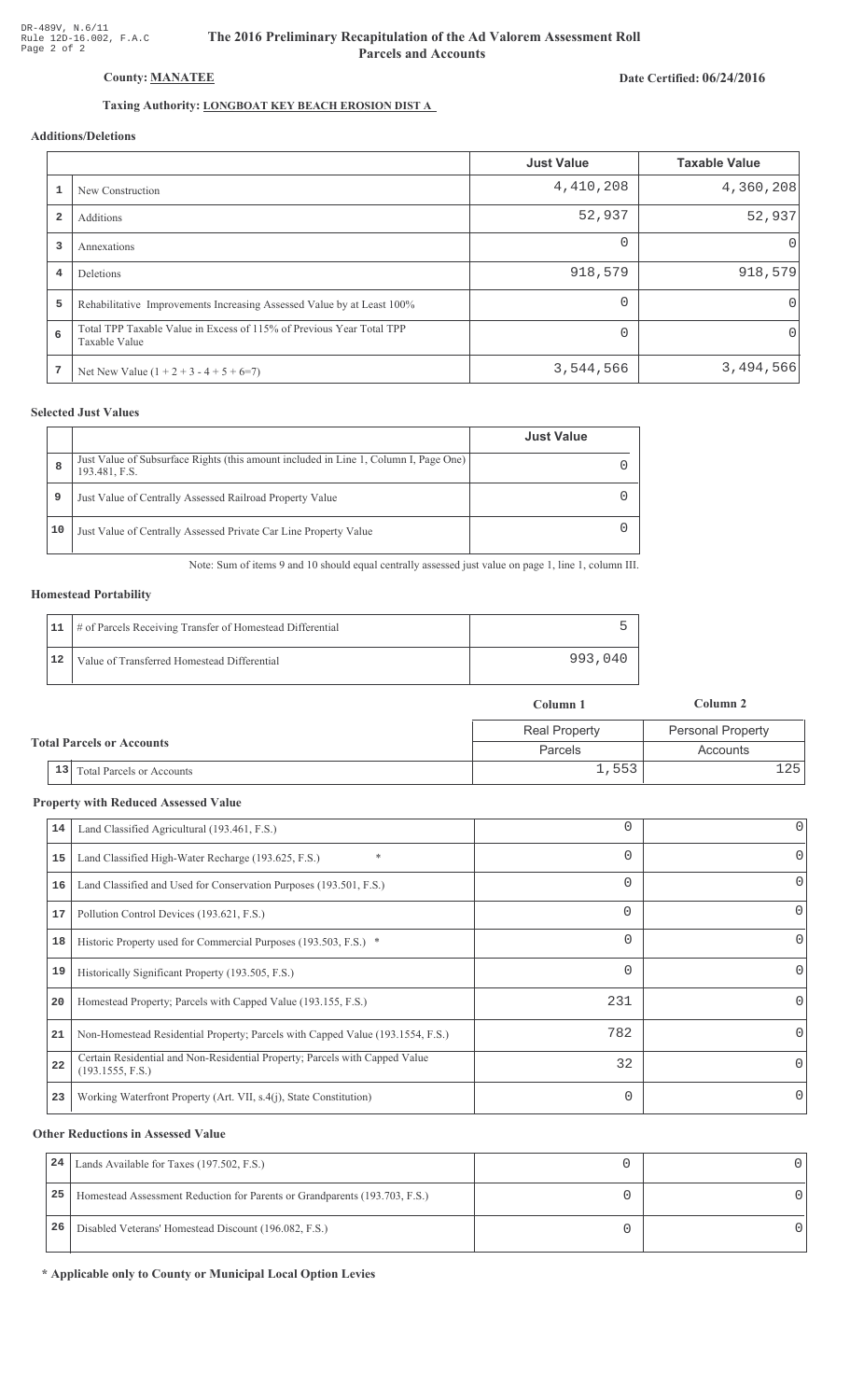#### The 2016 Preliminary Recapitulation of the Ad Valor The 2016 Preliminary Recapitulation of the Ad Valorem Assessment Roll **Value Data**

## Taxing Authority: LONGBOAT KEY BEACH EROSION DIST B County: MANATEE

Date Certified: 06/24/2016

|    | Check one of the following:<br>$\mathbf{x}$ Municipality<br>County                                                                                                      | Column I                                                   | Column II                          | Column III                            | Column IV                        |                |
|----|-------------------------------------------------------------------------------------------------------------------------------------------------------------------------|------------------------------------------------------------|------------------------------------|---------------------------------------|----------------------------------|----------------|
|    | School District<br>Independent Special District<br>Separate Reports for MSTUs, Dependent Districts and<br>Water Management Basins are not required<br><b>Just Value</b> | <b>Real Property Including</b><br><b>Subsurface Rights</b> | Personal<br>Property               | <b>Centrally Assessed</b><br>Property | <b>Total Property</b>            |                |
|    | 1 Just Value $(193.011, F.S.)$                                                                                                                                          | 839,756,100                                                | 478,873                            | $\Omega$                              | $840, 234, 973$ 1                |                |
|    | Just Value of All Property in the Following Categories                                                                                                                  |                                                            |                                    |                                       |                                  |                |
|    | 2 Just Value of Land Classified Agricultural                                                                                                                            |                                                            | 0                                  | $\mathbf{0}$                          | $0\vert 2$                       |                |
|    | (193.461, F.S.)<br>3 Just Value of Land Classified High-Water Recharge (193.625, F.S.)                                                                                  |                                                            | $\mathbf{0}$                       | $\mathbf 0$                           | $0\vert 3$                       |                |
|    | 4 Just Value of Land Classified and Used for Conservation Purposes                                                                                                      |                                                            | $\mathbf{0}$                       | $\Omega$                              | $0 \mid 4$                       |                |
|    | (193.501, F.S.)                                                                                                                                                         |                                                            |                                    |                                       |                                  |                |
|    | 5 Just Value of Pollution Control Devices (193.621, F.S.)                                                                                                               |                                                            | $\mathbf{0}$                       | $\mathbf 0$                           | $\overline{0}$                   | $\overline{5}$ |
|    | 6 Just Value of Historic Property used for Commercial Purposes<br>(193.503, F.S.)                                                                                       |                                                            | $\mathbf{0}$                       | $\Omega$                              | $\overline{0}$                   | $\epsilon$     |
|    | 7 Just Value of Historically Significant Property (193.505, F.S.)                                                                                                       |                                                            | $\mathbf{0}$                       | $\mathbf 0$                           | $0\overline{7}$                  |                |
| 8  | Just Value of Homestead Property (193.155, F.S.)                                                                                                                        | 365, 389, 416                                              | $\mathbf{0}$                       | $\Omega$                              | $365, 389, 416$ 8                |                |
|    | 9 Just Value of Non-Homestead Residential Property (193.1554, F.S.)                                                                                                     | 446, 265, 135                                              | 0                                  | $\Omega$                              | $446, 265, 135$   9              |                |
|    | 10 Just Value of Certain Residential and Non-Residential Property<br>(193.1555, F.S.)                                                                                   | 28,101,549                                                 | $\mathbf{0}$                       | $\Omega$                              | 28, 101, 549 10                  |                |
|    | 11 Just Value of Working Waterfront Property                                                                                                                            |                                                            | $\mathbf 0$                        | $\mathbf{0}$                          | 0 11                             |                |
|    | $(Art. VII, s.4(j), State Constitution)$                                                                                                                                |                                                            |                                    |                                       |                                  |                |
|    | <b>Assessed Value of Differentials</b><br>Homestead Assessment Differential: Just Value Minus Capped                                                                    |                                                            |                                    |                                       |                                  |                |
| 12 | Value (193.155, F.S.)                                                                                                                                                   | 86, 395, 019                                               | $\mathbf 0$                        | $\mathbf{0}$                          | 86, 395, 019 12                  |                |
|    | 13 Nonhomestead Residential Property Differential: Just Value<br>Minus Capped Value (193.1554, F.S.)                                                                    | 11,404,883                                                 | 0                                  | $\Omega$                              | 11, 404, 883 13                  |                |
|    | 14 Certain Res. and Nonres. Real Property differential: Just Value<br>Minus Capped Value (193.1555, F.S.)                                                               | 7,589,696                                                  | $\mathbf 0$                        | $\mathbf 0$                           | 7,589,696 14                     |                |
|    | Assessed Value of All Property in the Following Categories                                                                                                              |                                                            |                                    |                                       |                                  |                |
|    | 15 Assessed Value of Land Classified Agricultural (193.461, F.S.)                                                                                                       | $\mathbf 0$                                                | $\mathbf 0$                        | $\mathsf{O}\xspace$                   | 015                              |                |
|    | 16 Assessed Value of Land Classified High-Water Recharge                                                                                                                | $\cap$                                                     | 0                                  | $\mathbf 0$                           | 0 16                             |                |
|    | (193.625, F.S.)                                                                                                                                                         |                                                            |                                    |                                       |                                  |                |
|    | 17 Assessed Value of Land Classified and used for Conservation<br>Purposes (193.501, F.S.)                                                                              | $\Omega$                                                   | $\mathbf 0$                        | $\mathbf 0$                           | 017                              |                |
|    | 18 Assessed Value of Pollution Control Devices (193.621, F.S.)                                                                                                          | 0                                                          | $\mathbf 0$                        | $\mathsf 0$                           | 018                              |                |
|    | 19 Assessed Value of Historic Property used for Commercial                                                                                                              | $\Omega$                                                   | 0                                  | $\mathbf{0}$                          | $0$ 19                           |                |
|    | Purposes (193.503, F.S.)                                                                                                                                                |                                                            |                                    |                                       |                                  |                |
|    | 20 Assessed Value of Historically Significant Property (193.505, F.S.)                                                                                                  |                                                            | $\mathbf 0$                        | 0                                     | 0 20                             |                |
|    | 21 Assessed Value of Homestead Property (193.155, F.S.)<br>22 Assessed Value of Non-Homestead Residential Property                                                      | 278,994,397                                                | 0                                  | 0                                     | 278,994,397 21                   |                |
|    | (193.1554, F.S.)                                                                                                                                                        | 434,860,252                                                | $\mathbf 0$                        | $\mathbf 0$                           | 434,860,252 22                   |                |
|    | 23 Assessed Value of Certain Residential and Non-Residential<br>Property (193.1555, F.S.)                                                                               | 20, 511, 853                                               | $\mathbf 0$                        | $\Omega$                              | 20, 511, 853 23                  |                |
|    | 24 Assessed Value of Working Waterfront Property<br>(Art. VII, s.4(j), State Constitution)                                                                              | $\Omega$                                                   | $\mathbf 0$                        | $\mathbf 0$                           | $0\vert 24$                      |                |
|    | <b>Total Assessed Value</b>                                                                                                                                             |                                                            |                                    |                                       |                                  |                |
|    | 25 Total Assessed Value                                                                                                                                                 | 734, 366, 502                                              | 478,873                            | 0                                     | 734,845,375 25                   |                |
|    | [Line 1 minus (2 through 11) plus (15 through 24)]                                                                                                                      |                                                            |                                    |                                       |                                  |                |
|    | <b>Exemptions</b>                                                                                                                                                       |                                                            |                                    |                                       |                                  |                |
|    | 26 \$25,000 Homestead Exemption $(196.031(1)(a), F.S.)$<br>$27$ Additional \$25,000 Homestead Exemption (196.031(1)(b), F.S.)                                           | 17,425,000<br>17, 322, 734                                 | $\mathsf{O}\xspace$<br>$\mathbf 0$ | $\mathbf{0}$<br>$\Omega$              | 17,425,000 26<br>17, 322, 734 27 |                |
|    | 28 Additional Homestead Exemption Age 65 & Older up to                                                                                                                  |                                                            |                                    |                                       |                                  |                |
|    | \$50,000 (196.075, F.S.)                                                                                                                                                | 350,000                                                    | $\Omega$                           | $\bigcap$                             | 350,000 28                       |                |
|    | 29 Tangible Personal Property \$25,000 Exemption (196.183, F.S.)                                                                                                        | $\Omega$                                                   | 231,721                            | $\mathbf{0}$                          | 231, 721 29                      |                |
|    | 30 Governmental Exemption (196.199, 196.1993, F.S.)<br>31 Institutional Exemptions - Charitable, Religious, Scientific,                                                 | 6,475,032                                                  | $\Omega$                           | $\Omega$                              | $6,475,032$ 30                   |                |
|    | Literary, Educational (196.196, 196.197, 196.1975, 196.1977,                                                                                                            | 8,660,373                                                  | 36,845                             | $\Omega$                              | 8,697,218 31                     |                |
|    | 196.1978, 196.198, 196.1983, 196.1985, 196.1986, 196.1987,<br>196.1999, 196.2001, 196.2002, F.S.)                                                                       |                                                            |                                    |                                       |                                  |                |
|    | 32 Widows / Widowers Exemption (196.202, F.S.)                                                                                                                          | 63,500                                                     | $\mathsf{O}\xspace$                | $\Omega$                              | 63,500 32                        |                |
|    | 33 Disability / Blind Exemptions<br>(196.081, 196.091, 196.101, 196.202, 196.24, F.S.)                                                                                  | 2,952,636                                                  | $\mathbf 0$                        | $\Omega$                              | 2,952,636 33                     |                |
|    | 34 Land Dedicated in Perpetuity for Conservation Purposes                                                                                                               |                                                            | $\mathbf 0$                        | $\cap$                                | $0 \overline{\smash{34}}$        |                |
|    | (196.26, F.S)<br>Historic Property Exemption (196.1961, 196.1997,                                                                                                       |                                                            |                                    |                                       |                                  |                |
|    | $35$ 196.1998, F.S.)                                                                                                                                                    | $\cap$                                                     | $\mathbf 0$                        | $\Omega$                              | 0 35                             |                |
|    | 36 Econ. Dev. Exemption (196.1995, F.S.), Licensed Child Care<br>Facility in Ent. Zone (196.095, F.S.)                                                                  | $\mathbf{0}$                                               | $\mathbf 0$                        | $\Omega$                              | 0 <sub>36</sub>                  |                |
|    | 37 Lands Available for Taxes (197.502, F.S.)                                                                                                                            | 0                                                          | $\mathsf{O}\xspace$                | $\mathbf{0}$                          | 0 <sub>37</sub>                  |                |
|    | 38 Homestead Assessment Reduction for Parents or Grandparents                                                                                                           |                                                            | $\mathbf 0$                        | $\Omega$                              | 0 <sup>38</sup>                  |                |
|    | (193.703, F.S.)                                                                                                                                                         | 88,970                                                     | $\mathbb O$                        | $\mathbf{0}$                          | 88,970 39                        |                |
|    | 39 Disabled Veterans' Homestead Discount (196.082, F.S.)<br>40 Deployed Service Member's Homestead Exemption (196.173, F.S.)                                            |                                                            | $\mathsf{O}\xspace$                | $\mathbf 0$                           | 0 40                             |                |
|    | Additional Homestead Exemption Age 65 and Older and 25 Year                                                                                                             | $\cap$                                                     | $\mathbf 0$                        | $\mathbf 0$                           | 0<br>41                          |                |
| 41 | Residence (196.075, F.S.)                                                                                                                                               |                                                            |                                    |                                       |                                  |                |
|    | <b>Total Exempt Value</b><br>42 Total Exempt Value (add 26 through 41)                                                                                                  | 53, 338, 245                                               | 268,566                            | $\mathbb O$                           | 53,606,811 42                    |                |
|    | <b>Total Taxable Value</b>                                                                                                                                              |                                                            |                                    |                                       |                                  |                |
|    | 43 Total Taxable Value (25 minus 42)                                                                                                                                    | 681,028,257                                                | 210, 307                           | $\circ$                               | $\overline{681}$ , 238, 564 43   |                |

\* Applicable only to County or Municipal Local Option Levies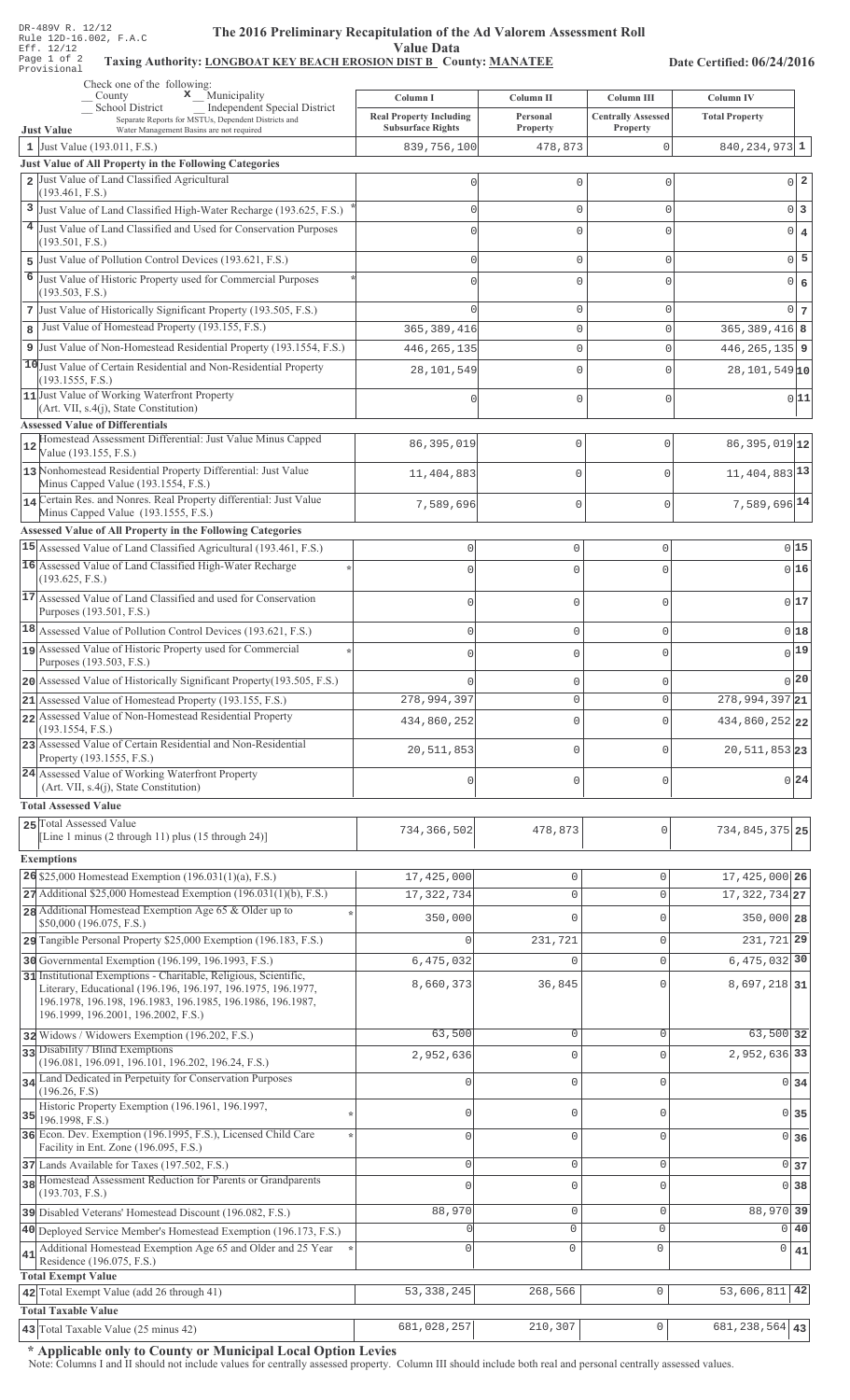# The 2016 Preliminary Recapitulation of the Ad Valorem Assessment Roll **Parcels and Accounts**

# Date Certified: 06/24/2016

# Taxing Authority: LONGBOAT KEY BEACH EROSION DIST B

# **Additions/Deletions**

|                         |                                                                                       | <b>Just Value</b> | <b>Taxable Value</b> |
|-------------------------|---------------------------------------------------------------------------------------|-------------------|----------------------|
|                         | New Construction                                                                      | 3,794,120         | 3,694,120            |
| $\overline{\mathbf{2}}$ | Additions                                                                             | 762,456           | 691,748              |
| 3                       | Annexations                                                                           | $\Omega$          | 0                    |
| 4                       | Deletions                                                                             | 399,397           | 399,397              |
| 5                       | Rehabilitative Improvements Increasing Assessed Value by at Least 100%                | $\Omega$          | 0                    |
| 6                       | Total TPP Taxable Value in Excess of 115% of Previous Year Total TPP<br>Taxable Value | $\Omega$          | 0                    |
| 7                       | Net New Value $(1 + 2 + 3 - 4 + 5 + 6=7)$                                             | 4, 157, 179       | 3,986,471            |

### **Selected Just Values**

|    |                                                                                                       | <b>Just Value</b> |
|----|-------------------------------------------------------------------------------------------------------|-------------------|
| 8  | Just Value of Subsurface Rights (this amount included in Line 1, Column I, Page One)<br>193.481, F.S. |                   |
| 9  | Just Value of Centrally Assessed Railroad Property Value                                              |                   |
| 10 | Just Value of Centrally Assessed Private Car Line Property Value                                      |                   |

Note: Sum of items 9 and 10 should equal centrally assessed just value on page 1, line 1, column III.

### **Homestead Portability**

|    | 11   # of Parcels Receiving Transfer of Homestead Differential |           |
|----|----------------------------------------------------------------|-----------|
| 12 | Value of Transferred Homestead Differential                    | 1,101,285 |

|                                           | Column 1             | Column 2          |
|-------------------------------------------|----------------------|-------------------|
|                                           | <b>Real Property</b> | Personal Property |
| <b>Total Parcels or Accounts</b>          | Parcels              | Accounts          |
| <sup>1</sup> 13 Total Parcels or Accounts | 2,085                | 891               |

#### **Property with Reduced Assessed Value**

|    |                                                                                                 |          | $\mathbf 0$ |
|----|-------------------------------------------------------------------------------------------------|----------|-------------|
| 14 | Land Classified Agricultural (193.461, F.S.)                                                    |          |             |
| 15 | Land Classified High-Water Recharge (193.625, F.S.)                                             | $\Omega$ | 0           |
| 16 | Land Classified and Used for Conservation Purposes (193.501, F.S.)                              |          | 0           |
| 17 | Pollution Control Devices (193.621, F.S.)                                                       | $\Omega$ | 0           |
| 18 | Historic Property used for Commercial Purposes (193.503, F.S.) *                                | 0        | 0           |
| 19 | Historically Significant Property (193.505, F.S.)                                               |          | 0           |
| 20 | Homestead Property; Parcels with Capped Value (193.155, F.S.)                                   | 638      | 0           |
| 21 | Non-Homestead Residential Property; Parcels with Capped Value (193.1554, F.S.)                  | 470      | 0           |
| 22 | Certain Residential and Non-Residential Property; Parcels with Capped Value<br>(193.1555, F.S.) | 11       | 0           |
| 23 | Working Waterfront Property (Art. VII, s.4(j), State Constitution)                              |          | 0           |

#### **Other Reductions in Assessed Value**

| 24 | Lands Available for Taxes (197.502, F.S.)                                  |  |
|----|----------------------------------------------------------------------------|--|
| 25 | Homestead Assessment Reduction for Parents or Grandparents (193.703, F.S.) |  |
| 26 | Disabled Veterans' Homestead Discount (196.082, F.S.)                      |  |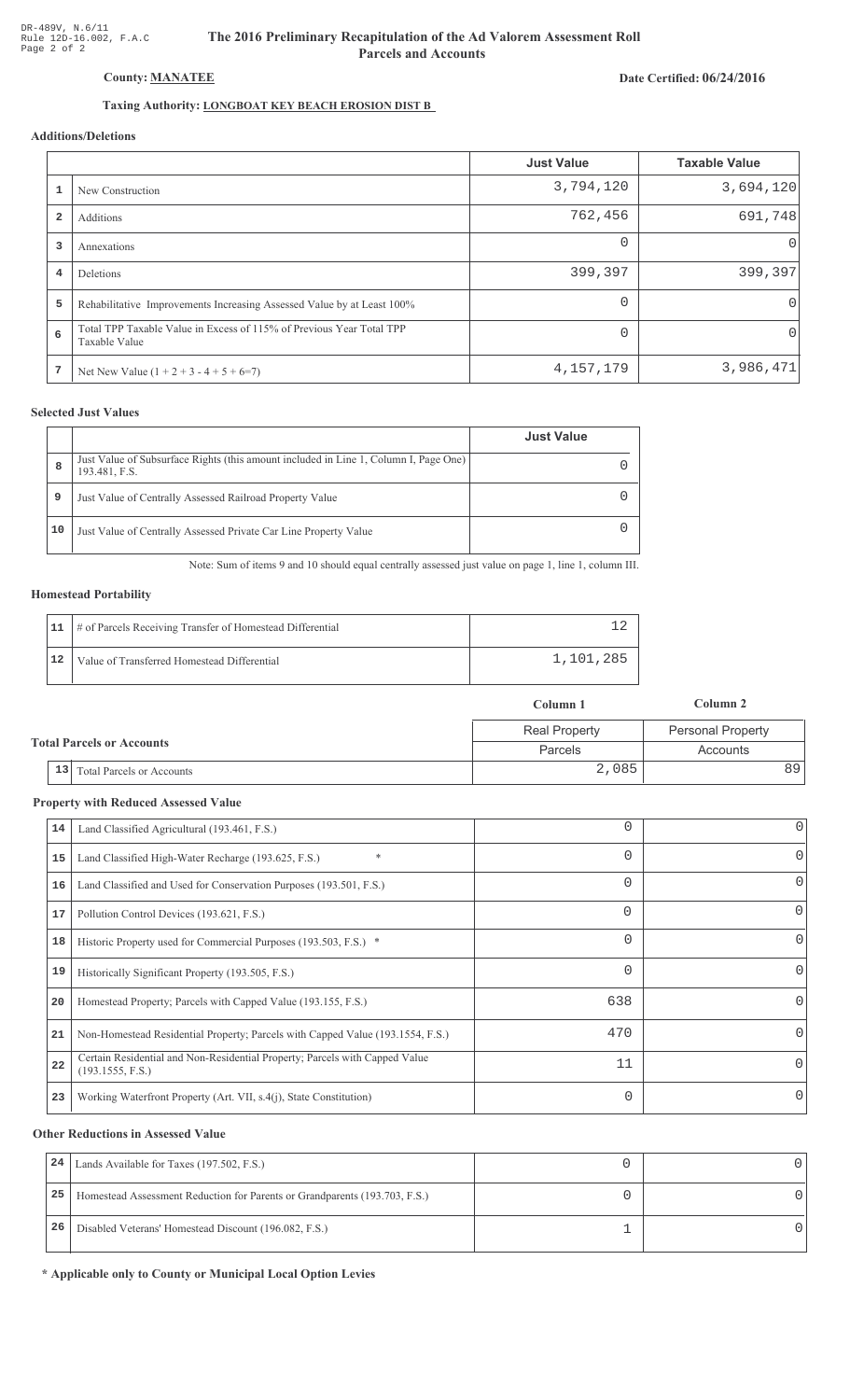| DR-489V R. 12/12<br>The 2016 Preliminary Recapitulation of the Ad Valorem Assessment Roll<br>Rule 12D-16.002, F.A.C<br>Eff. 12/12<br>Page 1 of 2                                               | <b>Value Data</b>              |                            |                            |                                  |
|------------------------------------------------------------------------------------------------------------------------------------------------------------------------------------------------|--------------------------------|----------------------------|----------------------------|----------------------------------|
| <b>Taxing Authority: CITY OF PALMETTO</b><br>Provisional                                                                                                                                       |                                | <b>County: MANATEE</b>     |                            | Date Certified: 06/24/2016       |
| Check one of the following:<br>$\boldsymbol{\mathsf{x}}$ Municipality<br>$\_\_$ County                                                                                                         | Column I                       | Column II                  | Column III                 | Column IV                        |
| School District<br>Independent Special District<br>Separate Reports for MSTUs, Dependent Districts and                                                                                         | <b>Real Property Including</b> | Personal                   | <b>Centrally Assessed</b>  | <b>Total Property</b>            |
| Water Management Basins are not required<br><b>Just Value</b>                                                                                                                                  | <b>Subsurface Rights</b>       | Property                   | Property                   |                                  |
| 1 Just Value $(193.011, F.S.)$<br>Just Value of All Property in the Following Categories                                                                                                       | 1,075,130,972                  | 48,539,520                 | 710,206                    | $1,124,380,698$ 1                |
| 2 Just Value of Land Classified Agricultural                                                                                                                                                   | 5,029,231                      | $\mathbb O$                | $\mathbf{0}$               | $5,029,231$ 2                    |
| (193.461, F.S.)                                                                                                                                                                                |                                |                            |                            |                                  |
| 3 Just Value of Land Classified High-Water Recharge (193.625, F.S.)                                                                                                                            | 0                              | $\mathbb O$                | $\mathbf{0}$               | 0 <br>3                          |
| 4 Just Value of Land Classified and Used for Conservation Purposes<br>(193.501, F.S.)                                                                                                          | $\Omega$                       | $\Omega$                   | $\mathbf{0}$               | $\overline{0}$<br>$\overline{4}$ |
| Just Value of Pollution Control Devices (193.621, F.S.)<br>5                                                                                                                                   | $\Omega$                       | 50,705                     | $\circ$                    | $50,705$ 5                       |
| 6<br>Just Value of Historic Property used for Commercial Purposes                                                                                                                              | 0                              | $\mathbf 0$                | $\mathbf{0}$               | 0 <br>6                          |
| (193.503, F.S.)                                                                                                                                                                                |                                |                            |                            |                                  |
| 7 Just Value of Historically Significant Property (193.505, F.S.)                                                                                                                              | O                              | 0                          | $\mathbf{0}$               | $\overline{0}$<br>-7             |
| Just Value of Homestead Property (193.155, F.S.)<br>8                                                                                                                                          | 385, 136, 221                  | $\mathbb O$                | $\mathbf{0}$               | $385, 136, 221$ 8                |
| 9 Just Value of Non-Homestead Residential Property (193.1554, F.S.)                                                                                                                            | 294, 119, 774                  | $\mathsf{O}\xspace$        | $\mathbf{0}$               | $294, 119, 774$ 9                |
| 10 Just Value of Certain Residential and Non-Residential Property<br>(193.1555, F.S.)                                                                                                          | 390,845,746                    | $\mathbf 0$                | $\mathbf 0$                | 390,845,746 10                   |
| 11 Just Value of Working Waterfront Property<br>(Art. VII, s.4(j), State Constitution)<br><b>Assessed Value of Differentials</b>                                                               | 0                              | $\mathsf{O}\xspace$        | $\mathbf 0$                | 0 11                             |
| Homestead Assessment Differential: Just Value Minus Capped<br>Value (193.155, F.S.)                                                                                                            | 81,008,542                     | 0                          | $\mathbf 0$                | 81,008,542 12                    |
| 13 Nonhomestead Residential Property Differential: Just Value                                                                                                                                  | 11,018,336                     | 0                          | $\mathbf 0$                | 11,018,336 13                    |
| Minus Capped Value (193.1554, F.S.)<br>14 Certain Res. and Nonres. Real Property differential: Just Value                                                                                      |                                |                            |                            |                                  |
| Minus Capped Value (193.1555, F.S.)                                                                                                                                                            | 15, 297, 645                   | 0                          | $\mathbf{0}$               | $15,297,645$ <sup>14</sup>       |
| Assessed Value of All Property in the Following Categories                                                                                                                                     |                                |                            |                            |                                  |
| 15 Assessed Value of Land Classified Agricultural (193.461, F.S.)                                                                                                                              | 130,461                        | $\mathbf 0$                | $\mathsf{O}\xspace$        | 130,461 15                       |
| 16 Assessed Value of Land Classified High-Water Recharge<br>(193.625, F.S.)                                                                                                                    | O                              | $\mathbf 0$                | $\mathbf 0$                | 016                              |
| 17 Assessed Value of Land Classified and used for Conservation<br>Purposes (193.501, F.S.)                                                                                                     | $\mathbf 0$                    | $\mathbf 0$                | $\mathsf{O}\xspace$        | 017                              |
| 18 Assessed Value of Pollution Control Devices (193.621, F.S.)                                                                                                                                 | $\mathbf 0$                    | 5,070                      | $\mathsf{O}\xspace$        | $5,070$ 18                       |
| 19 Assessed Value of Historic Property used for Commercial                                                                                                                                     |                                | $\mathbf 0$                | $\mathbf 0$                | $0$ 19                           |
| Purposes (193.503, F.S.)                                                                                                                                                                       |                                |                            |                            |                                  |
| 20 Assessed Value of Historically Significant Property (193.505, F.S.)                                                                                                                         |                                | $\mathbf 0$                | $\mathsf{O}\xspace$        | 0 20                             |
| 21 Assessed Value of Homestead Property (193.155, F.S.)                                                                                                                                        | 304, 127, 679                  | $\mathbf 0$                | $\mathbf 0$                | 304, 127, 679 21                 |
| 22 Assessed Value of Non-Homestead Residential Property<br>(193.1554, F.S.)                                                                                                                    | 283, 101, 438                  | $\mathbf 0$                | $\circ$                    | 283, 101, 438 22                 |
| 23 Assessed Value of Certain Residential and Non-Residential<br>Property (193.1555, F.S.)                                                                                                      | 375, 548, 101                  | $\overline{0}$             | $\mathbf 0$                | 375, 548, 101 23                 |
| 24 Assessed Value of Working Waterfront Property<br>(Art. VII, s.4(j), State Constitution)                                                                                                     | $\mathbf 0$                    | $\mathbf 0$                | $\circ$                    | 0 24                             |
| <b>Total Assessed Value</b>                                                                                                                                                                    |                                |                            |                            |                                  |
| 25 Total Assessed Value                                                                                                                                                                        |                                |                            |                            |                                  |
| [Line 1 minus $(2 \text{ through } 11)$ plus $(15 \text{ through } 24)$ ]                                                                                                                      | 962,907,679                    | 48, 493, 885               | 710,206                    | 1,012,111,770 25                 |
| <b>Exemptions</b>                                                                                                                                                                              |                                |                            |                            |                                  |
| 26 \$25,000 Homestead Exemption $(196.031(1)(a), F.S.)$                                                                                                                                        | 56, 154, 425                   | $\circ$                    | $\mathbf 0$                | 56, 154, 425 26                  |
| $27$ Additional \$25,000 Homestead Exemption (196.031(1)(b), F.S.)                                                                                                                             | 40,183,696                     | $\circ$                    | $\mathbf 0$                | 40, 183, 696 27                  |
| 28 Additional Homestead Exemption Age 65 & Older up to<br>\$50,000 (196.075, F.S.)                                                                                                             | O                              | $\Omega$                   | $\Omega$                   | 01<br>28                         |
| 29 Tangible Personal Property \$25,000 Exemption (196.183, F.S.)                                                                                                                               | $\overline{0}$                 | 6,274,006                  | 96,453                     | $6,370,459$ 29                   |
| 30 Governmental Exemption (196.199, 196.1993, F.S.)                                                                                                                                            | 72,524,872                     | $\mathbf 0$                | $\mathbf 0$                | 72,524,872 30                    |
| 31 Institutional Exemptions - Charitable, Religious, Scientific,<br>Literary, Educational (196.196, 196.197, 196.1975, 196.1977,<br>196.1978, 196.198, 196.1983, 196.1985, 196.1986, 196.1987, | 66, 261, 545                   | 1,694,864                  | $\mathbf{0}$               | $67,956,409$ 31                  |
| 196.1999, 196.2001, 196.2002, F.S.)                                                                                                                                                            | 149,000                        | 1,070                      | $\mathbf 0$                | 150,070 32                       |
| 32 Widows / Widowers Exemption (196.202, F.S.)<br>33 Disability / Blind Exemptions                                                                                                             |                                |                            | $\mathbf 0$                | 4, 457, 837 33                   |
| (196.081, 196.091, 196.101, 196.202, 196.24, F.S.)                                                                                                                                             | 4,456,917                      | 920                        |                            |                                  |
| 34 Land Dedicated in Perpetuity for Conservation Purposes<br>(196.26, F.S)                                                                                                                     | 0                              | $\mathbf 0$                | $\mathsf{O}\xspace$        | $\overline{0}$<br>34             |
| Historic Property Exemption (196.1961, 196.1997,                                                                                                                                               | 0                              | $\mathbf{0}$               | $\mathsf{O}\xspace$        | $\circ$                          |
| 35<br>196.1998, F.S.)<br>36 Econ. Dev. Exemption (196.1995, F.S.), Licensed Child Care                                                                                                         |                                |                            |                            | 35                               |
| Facility in Ent. Zone (196.095, F.S.)                                                                                                                                                          | 0                              | $\mathbf{0}$               | $\mathsf{O}\xspace$        | $\Omega$<br>36                   |
| 37 Lands Available for Taxes (197.502, F.S.)<br>38 Homestead Assessment Reduction for Parents or Grandparents                                                                                  | 0<br>$\Omega$                  | $\mathbb O$<br>$\mathbf 0$ | $\mathbb O$<br>$\mathbf 0$ | $\circ$<br>37<br>38<br>$\Omega$  |
| (193.703, F.S.)                                                                                                                                                                                |                                |                            |                            |                                  |
| 39 Disabled Veterans' Homestead Discount (196.082, F.S.)                                                                                                                                       | 493,772                        | $\mathbb O$                | $\mathbf 0$                | 493, 772 39                      |
| 40 Deployed Service Member's Homestead Exemption (196.173, F.S.)                                                                                                                               | $\Omega$                       | 0                          | $\mathbf 0$                | $\Omega$<br>40                   |
| Additional Homestead Exemption Age 65 and Older and 25 Year<br>41<br>Residence (196.075, F.S.)<br><b>Total Exempt Value</b>                                                                    | 0                              | $\mathbf 0$                | $\circ$                    | 0<br>41                          |
| 42 Total Exempt Value (add 26 through 41)                                                                                                                                                      | 240, 224, 227                  | 7,970,860                  | 96,453                     | 248, 291, 540<br>42              |
| <b>Total Taxable Value</b>                                                                                                                                                                     |                                |                            |                            |                                  |
| 43 Total Taxable Value (25 minus 42)                                                                                                                                                           | 722,683,452                    | 40,523,025                 | 613,753                    | $763,820,230$ 43                 |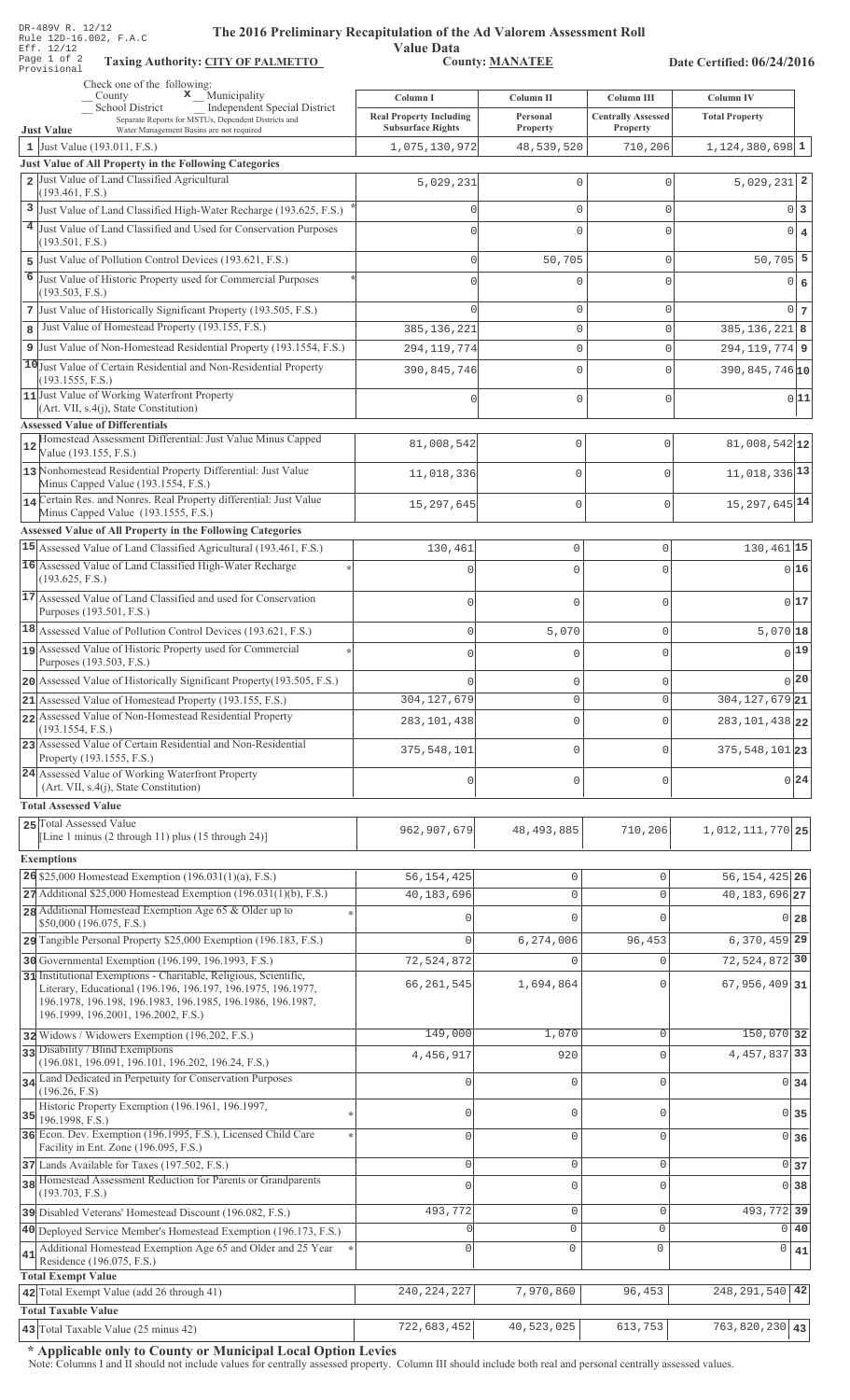## County: MANATEE

## Taxing Authority: CITY OF PALMETTO

### Additions/Deletions

|                         |                                                                                       | <b>Just Value</b> | <b>Taxable Value</b> |
|-------------------------|---------------------------------------------------------------------------------------|-------------------|----------------------|
|                         | New Construction                                                                      | 3,489,134         | 3,046,366            |
| $\overline{\mathbf{2}}$ | Additions                                                                             | 1,230,878         | 379,560              |
| 3                       | Annexations                                                                           | 465,139           | 465,139              |
| 4                       | Deletions                                                                             | 340,364           | 340, 364             |
| 5                       | Rehabilitative Improvements Increasing Assessed Value by at Least 100%                | $\Omega$          | $\Omega$             |
| 6                       | Total TPP Taxable Value in Excess of 115% of Previous Year Total TPP<br>Taxable Value | $\Omega$          | 0                    |
| 7                       | Net New Value $(1 + 2 + 3 - 4 + 5 + 6=7)$                                             | 4,844,787         | 3,550,701            |

### **Selected Just Values**

|    |                                                                                                       | <b>Just Value</b> |
|----|-------------------------------------------------------------------------------------------------------|-------------------|
| 8  | Just Value of Subsurface Rights (this amount included in Line 1, Column I, Page One)<br>193.481, F.S. | 35                |
| 9  | Just Value of Centrally Assessed Railroad Property Value                                              | 524,246           |
| 10 | Just Value of Centrally Assessed Private Car Line Property Value                                      | 185,960           |

Note: Sum of items 9 and 10 should equal centrally assessed just value on page 1, line 1, column III.

#### **Homestead Portability**

|    | 11   # of Parcels Receiving Transfer of Homestead Differential |           |
|----|----------------------------------------------------------------|-----------|
| 12 | Value of Transferred Homestead Differential                    | 2,029,192 |

|                                  |                              | Column 1             | Column 2                 |  |
|----------------------------------|------------------------------|----------------------|--------------------------|--|
| <b>Total Parcels or Accounts</b> |                              | <b>Real Property</b> | <b>Personal Property</b> |  |
|                                  |                              | <b>Parcels</b>       | Accounts                 |  |
|                                  | 13 Total Parcels or Accounts | 6,164                | 2,128                    |  |

#### **Property with Reduced Assessed Value**

| 14 | Land Classified Agricultural (193.461, F.S.)                                                    | 10       | 0        |
|----|-------------------------------------------------------------------------------------------------|----------|----------|
| 15 | $\ast$<br>Land Classified High-Water Recharge (193.625, F.S.)                                   | 0        | 0        |
| 16 | Land Classified and Used for Conservation Purposes (193.501, F.S.)                              | 0        | 0        |
| 17 | Pollution Control Devices (193.621, F.S.)                                                       | $\Omega$ | 2        |
| 18 | Historic Property used for Commercial Purposes (193.503, F.S.) *                                | 0        | 0        |
| 19 | Historically Significant Property (193.505, F.S.)                                               | $\Omega$ | $\Omega$ |
| 20 | Homestead Property; Parcels with Capped Value (193.155, F.S.)                                   | 2,115    | 0        |
| 21 | Non-Homestead Residential Property; Parcels with Capped Value (193.1554, F.S.)                  | 1,073    | 0        |
| 22 | Certain Residential and Non-Residential Property; Parcels with Capped Value<br>(193.1555, F.S.) | 214      | $\Omega$ |
| 23 | Working Waterfront Property (Art. VII, s.4(j), State Constitution)                              | 0        | $\Omega$ |
|    |                                                                                                 |          |          |

#### **Other Reductions in Assessed Value**

| 24 | Lands Available for Taxes (197.502, F.S.)                                  |  |
|----|----------------------------------------------------------------------------|--|
| 25 | Homestead Assessment Reduction for Parents or Grandparents (193.703, F.S.) |  |
| 26 | Disabled Veterans' Homestead Discount (196.082, F.S.)                      |  |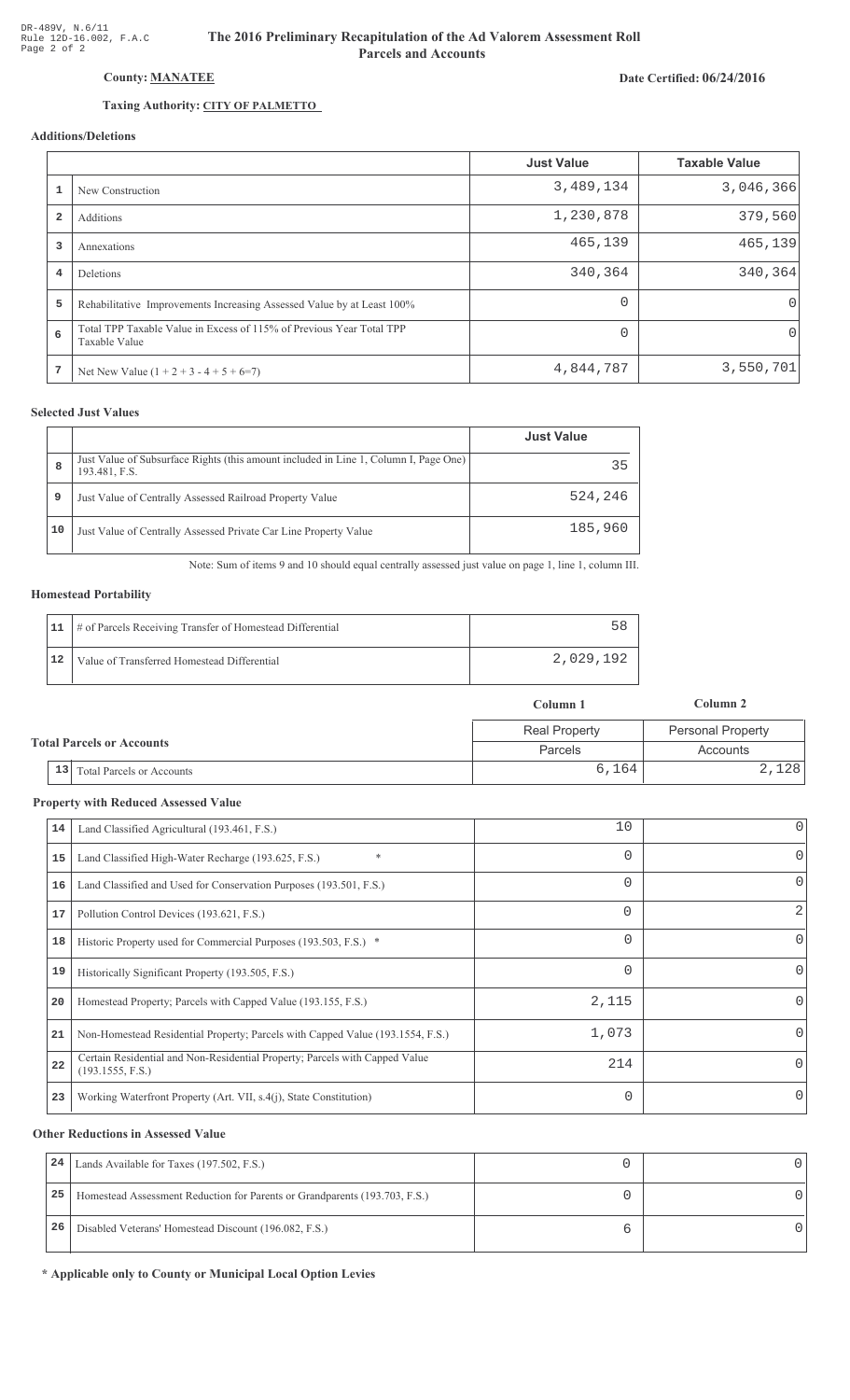| DR-489V R. 12/12 |  |  |                        |
|------------------|--|--|------------------------|
|                  |  |  | Rule 12D-16.002, F.A.C |
| Eff. 12/12       |  |  |                        |
| Page 1 of 2      |  |  | Taxing                 |
| Provisional      |  |  |                        |

# The 2016 Preliminary Recapitulation of the Ad Valorem Assessment Roll

Value Data<br>County: MANATEE

Taxing Authority: CEDAR HAMMOCK FIRE RESCUE County: MANATEE

Date Certified: 06/24/2016

|    | Check one of the following:                                                                                                      |                                                            |                             |                                       |                               |                   |
|----|----------------------------------------------------------------------------------------------------------------------------------|------------------------------------------------------------|-----------------------------|---------------------------------------|-------------------------------|-------------------|
|    | Municipality<br>$\equiv$ County<br>School District<br>x Independent Special District                                             | Column I                                                   | Column II                   | Column III                            | <b>Column IV</b>              |                   |
|    | Separate Reports for MSTUs, Dependent Districts and<br><b>Just Value</b><br>Water Management Basins are not required             | <b>Real Property Including</b><br><b>Subsurface Rights</b> | Personal<br><b>Property</b> | <b>Centrally Assessed</b><br>Property | <b>Total Property</b>         |                   |
|    | 1 Just Value $(193.011, F.S.)$                                                                                                   | 3,583,057,893                                              | $\mathbf{0}$                | $\mathbf{0}$                          | $3,583,057,893$ 1             |                   |
|    | Just Value of All Property in the Following Categories                                                                           |                                                            |                             |                                       |                               |                   |
|    | 2 Just Value of Land Classified Agricultural                                                                                     | 32, 142, 440                                               | $\mathbf 0$                 | 0                                     | $32,142,440$ 2                |                   |
|    | (193.461, F.S.)<br>3 Just Value of Land Classified High-Water Recharge (193.625, F.S.)                                           | $\Omega$                                                   | $\mathbf 0$                 | $\mathbf 0$                           |                               | 0 3               |
|    | 4 Just Value of Land Classified and Used for Conservation Purposes                                                               | $\Omega$                                                   | $\Omega$                    | $\Omega$                              |                               | $0 \mid 4$        |
|    | (193.501, F.S.)                                                                                                                  |                                                            |                             |                                       |                               |                   |
| 5  | Just Value of Pollution Control Devices (193.621, F.S.)                                                                          | $\Omega$                                                   | $\mathbf 0$                 | $\mathbf 0$                           |                               | $0\overline{5}$   |
| 6  | Just Value of Historic Property used for Commercial Purposes                                                                     |                                                            | $\Omega$                    | 0                                     |                               | 0 6               |
|    | (193.503, F.S.)                                                                                                                  |                                                            |                             |                                       |                               |                   |
|    | 7 Just Value of Historically Significant Property (193.505, F.S.)<br>Just Value of Homestead Property (193.155, F.S.)            |                                                            | $\mathbb O$                 | $\circ$                               |                               | $0\vert 7$        |
| 8  |                                                                                                                                  | 1,139,424,565                                              | $\mathbf 0$                 | $\Omega$                              | $1,139,424,565$ 8             |                   |
|    | 9 Just Value of Non-Homestead Residential Property (193.1554, F.S.)                                                              | 1,088,441,469                                              | $\mathbb O$                 | $\mathbf 0$                           | $1,088,441,469$ 9             |                   |
|    | 10 Just Value of Certain Residential and Non-Residential Property<br>(193.1555, F.S.)                                            | 1,323,049,419                                              | $\mathbf 0$                 | $\Omega$                              | $1,323,049,419$ <sub>10</sub> |                   |
|    | 11 Just Value of Working Waterfront Property                                                                                     |                                                            | $\Omega$                    | $\Omega$                              |                               | 0 11              |
|    | (Art. VII, s.4(j), State Constitution)                                                                                           |                                                            |                             |                                       |                               |                   |
|    | <b>Assessed Value of Differentials</b><br>Homestead Assessment Differential: Just Value Minus Capped                             |                                                            |                             |                                       |                               |                   |
|    | Value (193.155, F.S.)                                                                                                            | 273,749,100                                                | 0                           | $\mathbf{0}$                          | $273,749,100$ 12              |                   |
|    | 13 Nonhomestead Residential Property Differential: Just Value                                                                    | 109,948,547                                                | 0                           | $\mathbf 0$                           | 109, 948, 547 13              |                   |
|    | Minus Capped Value (193.1554, F.S.)<br>14 Certain Res. and Nonres. Real Property differential: Just Value                        |                                                            |                             |                                       |                               |                   |
|    | Minus Capped Value (193.1555, F.S.)                                                                                              | 56,920,350                                                 | 0                           | $\mathbf 0$                           | 56,920,350 14                 |                   |
|    | Assessed Value of All Property in the Following Categories                                                                       |                                                            |                             |                                       |                               |                   |
|    | 15 Assessed Value of Land Classified Agricultural (193.461, F.S.)                                                                | 1,116,755                                                  | $\mathbf 0$                 | 0                                     | 1, 116, 755 15                |                   |
|    | 16 Assessed Value of Land Classified High-Water Recharge                                                                         | $\mathbf 0$                                                | $\mathbf 0$                 | $\Omega$                              |                               | 016               |
|    | (193.625, F.S.)                                                                                                                  |                                                            |                             |                                       |                               |                   |
|    | 17 Assessed Value of Land Classified and used for Conservation<br>Purposes (193.501, F.S.)                                       | $\mathbf 0$                                                | $\mathbf 0$                 | 0                                     |                               | 0 17              |
|    | 18 Assessed Value of Pollution Control Devices (193.621, F.S.)                                                                   |                                                            |                             |                                       |                               | $0$ 18            |
|    | 19 Assessed Value of Historic Property used for Commercial                                                                       | $\mathbf 0$                                                | $\mathbf 0$                 | 0                                     |                               | $0$ <sup>19</sup> |
|    | Purposes (193.503, F.S.)                                                                                                         | $\mathbf 0$                                                | $\mathbf 0$                 | $\Omega$                              |                               |                   |
|    | 20 Assessed Value of Historically Significant Property (193.505, F.S.)                                                           | $\mathbf{0}$                                               | $\mathbf 0$                 | 0                                     |                               | 0 20              |
|    | 21 Assessed Value of Homestead Property (193.155, F.S.)                                                                          | 865,675,465                                                | O                           | O                                     | $865, 675, 465$  21           |                   |
|    | 22 Assessed Value of Non-Homestead Residential Property                                                                          | 978, 492, 922                                              | $\Omega$                    | $\Omega$                              | 978, 492, 922 22              |                   |
|    | (193.1554, F.S.)<br>23 Assessed Value of Certain Residential and Non-Residential                                                 |                                                            |                             |                                       |                               |                   |
|    | Property (193.1555, F.S.)                                                                                                        | 1,266,129,069                                              | $\mathbf 0$                 | 0                                     | $1,266,129,069$ 23            |                   |
|    | 24 Assessed Value of Working Waterfront Property                                                                                 | 0                                                          | $\mathbf 0$                 | 0                                     |                               | 0 24              |
|    | (Art. VII, s.4(j), State Constitution)                                                                                           |                                                            |                             |                                       |                               |                   |
|    | <b>Total Assessed Value</b>                                                                                                      |                                                            |                             |                                       |                               |                   |
|    | 25 Total Assessed Value<br>[Line 1 minus (2 through 11) plus (15 through 24)]                                                    | 3, 111, 414, 211                                           | 0                           | $\mathbf 0$                           | 3, 111, 414, 211 25           |                   |
|    | <b>Exemptions</b>                                                                                                                |                                                            |                             |                                       |                               |                   |
|    | 26 \$25,000 Homestead Exemption $(196.031(1)(a), F.S.)$                                                                          | 234, 211, 335                                              | $\mathbb O$                 | $\mathbf 0$                           | 234, 211, 335 26              |                   |
|    | $27$ Additional \$25,000 Homestead Exemption (196.031(1)(b), F.S.)                                                               | 133,694,167                                                | $\mathbb O$                 | $\circ$                               | $133,694,167$ <sub>27</sub>   |                   |
|    | 28 Additional Homestead Exemption Age 65 & Older up to                                                                           |                                                            | $\mathbf{0}$                | U                                     |                               |                   |
|    | \$50,000 (196.075, F.S.)                                                                                                         |                                                            |                             |                                       |                               | 0 <sub>28</sub>   |
|    | 29 Tangible Personal Property \$25,000 Exemption (196.183, F.S.)                                                                 |                                                            | $\mathbf{0}$                | $\mathbf 0$                           |                               | 0 <sub>29</sub>   |
|    | 30 Governmental Exemption (196.199, 196.1993, F.S.)                                                                              | 195, 491, 211                                              | $\mathbb O$                 | $\Omega$                              | 195, 491, 211 30              |                   |
|    | 31 Institutional Exemptions - Charitable, Religious, Scientific,<br>Literary, Educational (196.196, 196.197, 196.1975, 196.1977, | 100,731,017                                                | $\mathbf{0}$                |                                       | $100, 731, 017$ 31            |                   |
|    | 196.1978, 196.198, 196.1983, 196.1985, 196.1986, 196.1987,                                                                       |                                                            |                             |                                       |                               |                   |
|    | 196.1999, 196.2001, 196.2002, F.S.)                                                                                              |                                                            |                             |                                       |                               |                   |
|    | 32 Widows / Widowers Exemption (196.202, F.S.)<br>33 Disability / Blind Exemptions                                               | 743,853                                                    | $\mathbb O$                 | $\mathbf 0$                           | 743,853 32                    |                   |
|    | (196.081, 196.091, 196.101, 196.202, 196.24, F.S.)                                                                               | 10,259,474                                                 | $\mathbf{0}$                | $\Omega$                              | 10, 259, 474 33               |                   |
|    | 34 Land Dedicated in Perpetuity for Conservation Purposes                                                                        | Ω                                                          | $\mathbf{0}$                | $\Omega$                              |                               | $0\overline{34}$  |
|    | (196.26, F.S)<br>Historic Property Exemption (196.1961, 196.1997,                                                                |                                                            |                             |                                       |                               |                   |
| 35 | 196.1998, F.S.)                                                                                                                  | 0                                                          | $\mathbb O$                 | U                                     |                               | $0\overline{35}$  |
|    | 36 Econ. Dev. Exemption (196.1995, F.S.), Licensed Child Care                                                                    | $\Omega$                                                   | $\mathbf 0$                 | $\Omega$                              |                               | 0 36              |
|    | Facility in Ent. Zone (196.095, F.S.)                                                                                            |                                                            |                             |                                       |                               |                   |
|    | 37 Lands Available for Taxes (197.502, F.S.)<br>38 Homestead Assessment Reduction for Parents or Grandparents                    | $\mathbf{0}$                                               | $\mathbb O$                 | $\mathbf 0$                           |                               | $0\vert 37$       |
|    | (193.703, F.S.)                                                                                                                  | $\Omega$                                                   | $\mathbf{0}$                | $\Omega$                              |                               | 0 <sup>38</sup>   |
|    | 39 Disabled Veterans' Homestead Discount (196.082, F.S.)                                                                         | 206,861                                                    | $\mathbb O$                 | $\mathbf 0$                           | 206,861 39                    |                   |
|    | 40 Deployed Service Member's Homestead Exemption (196.173, F.S.)                                                                 |                                                            | $\circ$                     | $\Omega$                              |                               | $0\vert 40$       |
| 41 | Additional Homestead Exemption Age 65 and Older and 25 Year                                                                      | $\circ$                                                    | $\mathbf 0$                 | 0                                     | 0                             | 41                |
|    | Residence (196.075, F.S.)<br><b>Total Exempt Value</b>                                                                           |                                                            |                             |                                       |                               |                   |
|    | 42 Total Exempt Value (add 26 through 41)                                                                                        | 675, 337, 918                                              | $\circ$                     | $\mathbb O$                           | 675, 337, 918 42              |                   |
|    | <b>Total Taxable Value</b>                                                                                                       |                                                            |                             |                                       |                               |                   |
|    | 43 Total Taxable Value (25 minus 42)                                                                                             | 2,436,076,293                                              | $\mathsf{O}\xspace$         | $\mathsf{O}\xspace$                   | $2,436,076,293$ 43            |                   |

\* Applicable only to County or Municipal Local Option Levies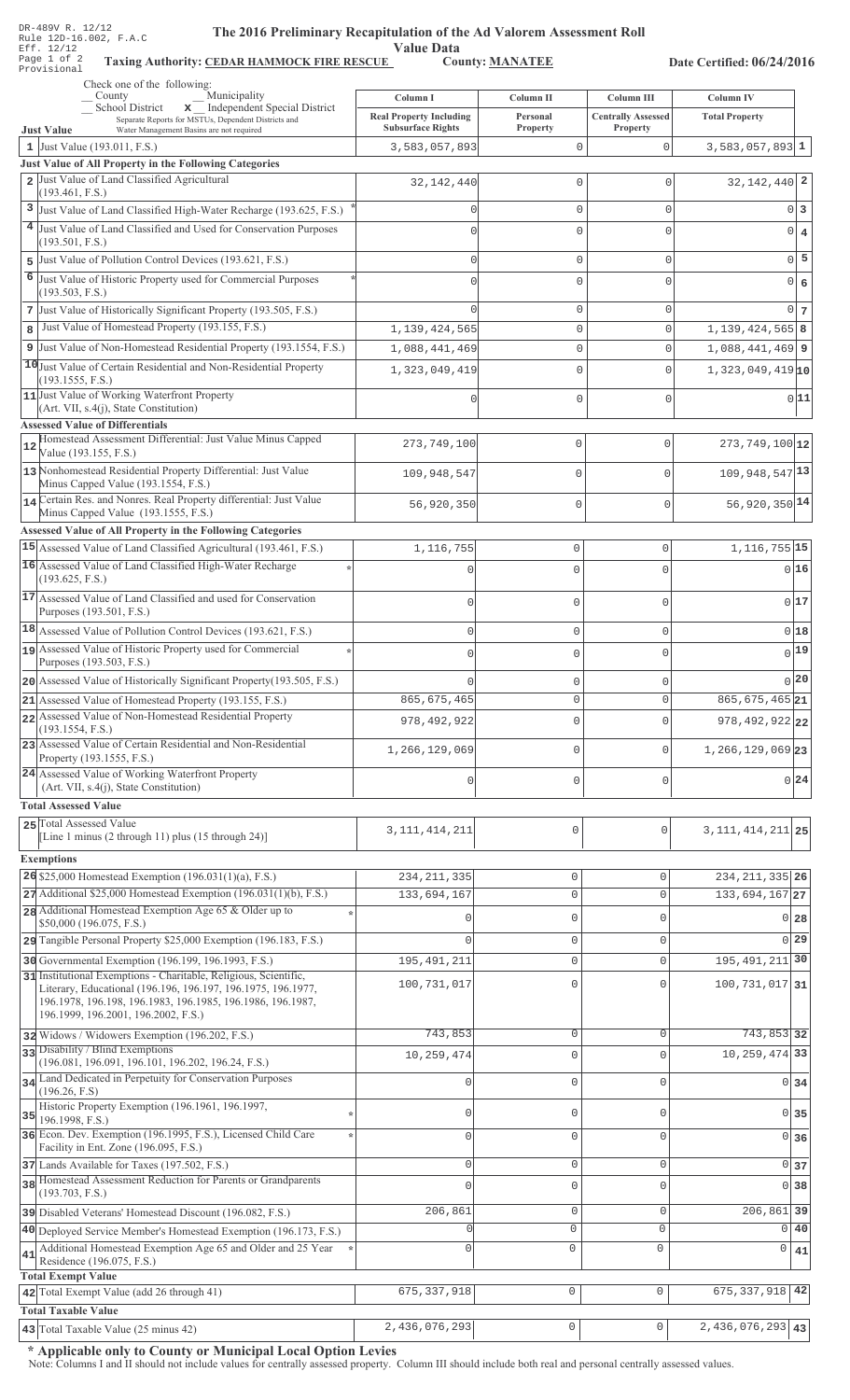# The 2016 Preliminary Recapitulation of the Ad Valorem Assessment Roll **Parcels and Accounts**

### Date Certified: 06/24/2016

# Taxing Authority: CEDAR HAMMOCK FIRE RESCUE

## Additions/Deletions

|                         |                                                                                       | <b>Just Value</b> | <b>Taxable Value</b> |
|-------------------------|---------------------------------------------------------------------------------------|-------------------|----------------------|
|                         | New Construction                                                                      | 34,449,689        | 33,695,032           |
| $\overline{\mathbf{2}}$ | Additions                                                                             | 4,231,349         | 3,939,139            |
| 3                       | Annexations                                                                           | $\Omega$          | $\Omega$             |
| 4                       | Deletions                                                                             | 2,885,224         | 2,885,224            |
| 5                       | Rehabilitative Improvements Increasing Assessed Value by at Least 100%                | $\Omega$          | $\Omega$             |
| 6                       | Total TPP Taxable Value in Excess of 115% of Previous Year Total TPP<br>Taxable Value | $\Omega$          | $\Omega$             |
| 7                       | Net New Value $(1 + 2 + 3 - 4 + 5 + 6=7)$                                             | 35,795,814        | 34,748,947           |

#### **Selected Just Values**

|    |                                                                                                       | <b>Just Value</b> |
|----|-------------------------------------------------------------------------------------------------------|-------------------|
| 8  | Just Value of Subsurface Rights (this amount included in Line 1, Column I, Page One)<br>193.481, F.S. | 235               |
| 9  | Just Value of Centrally Assessed Railroad Property Value                                              |                   |
| 10 | Just Value of Centrally Assessed Private Car Line Property Value                                      |                   |

Note: Sum of items 9 and 10 should equal centrally assessed just value on page 1, line 1, column III.

#### **Homestead Portability**

|    | 11   # of Parcels Receiving Transfer of Homestead Differential |           |
|----|----------------------------------------------------------------|-----------|
| 12 | Value of Transferred Homestead Differential                    | 2,416,251 |

|                                      | Column 1             | Column 2                 |
|--------------------------------------|----------------------|--------------------------|
|                                      | <b>Real Property</b> | <b>Personal Property</b> |
| <b>Total Parcels or Accounts</b>     | Parcels              | Accounts                 |
| $\vert$ 13 Total Parcels or Accounts | 23,664               |                          |

#### **Property with Reduced Assessed Value**

| 14 | Land Classified Agricultural (193.461, F.S.)                                                    | 13       | 0        |
|----|-------------------------------------------------------------------------------------------------|----------|----------|
| 15 | $\ast$<br>Land Classified High-Water Recharge (193.625, F.S.)                                   | 0        | 0        |
| 16 | Land Classified and Used for Conservation Purposes (193.501, F.S.)                              | 0        | 0        |
| 17 | Pollution Control Devices (193.621, F.S.)                                                       | $\Omega$ | 0        |
| 18 | Historic Property used for Commercial Purposes (193.503, F.S.) *                                | 0        | 0        |
| 19 | Historically Significant Property (193.505, F.S.)                                               | 0        | $\Omega$ |
| 20 | Homestead Property; Parcels with Capped Value (193.155, F.S.)                                   | 8,965    | 0        |
| 21 | Non-Homestead Residential Property; Parcels with Capped Value (193.1554, F.S.)                  | 7,828    | 0        |
| 22 | Certain Residential and Non-Residential Property; Parcels with Capped Value<br>(193.1555, F.S.) | 307      | 0        |
| 23 | Working Waterfront Property (Art. VII, s.4(j), State Constitution)                              | 0        | O        |

#### **Other Reductions in Assessed Value**

| 24 | Lands Available for Taxes (197.502, F.S.)                                  |  |
|----|----------------------------------------------------------------------------|--|
| 25 | Homestead Assessment Reduction for Parents or Grandparents (193.703, F.S.) |  |
| 26 | Disabled Veterans' Homestead Discount (196.082, F.S.)                      |  |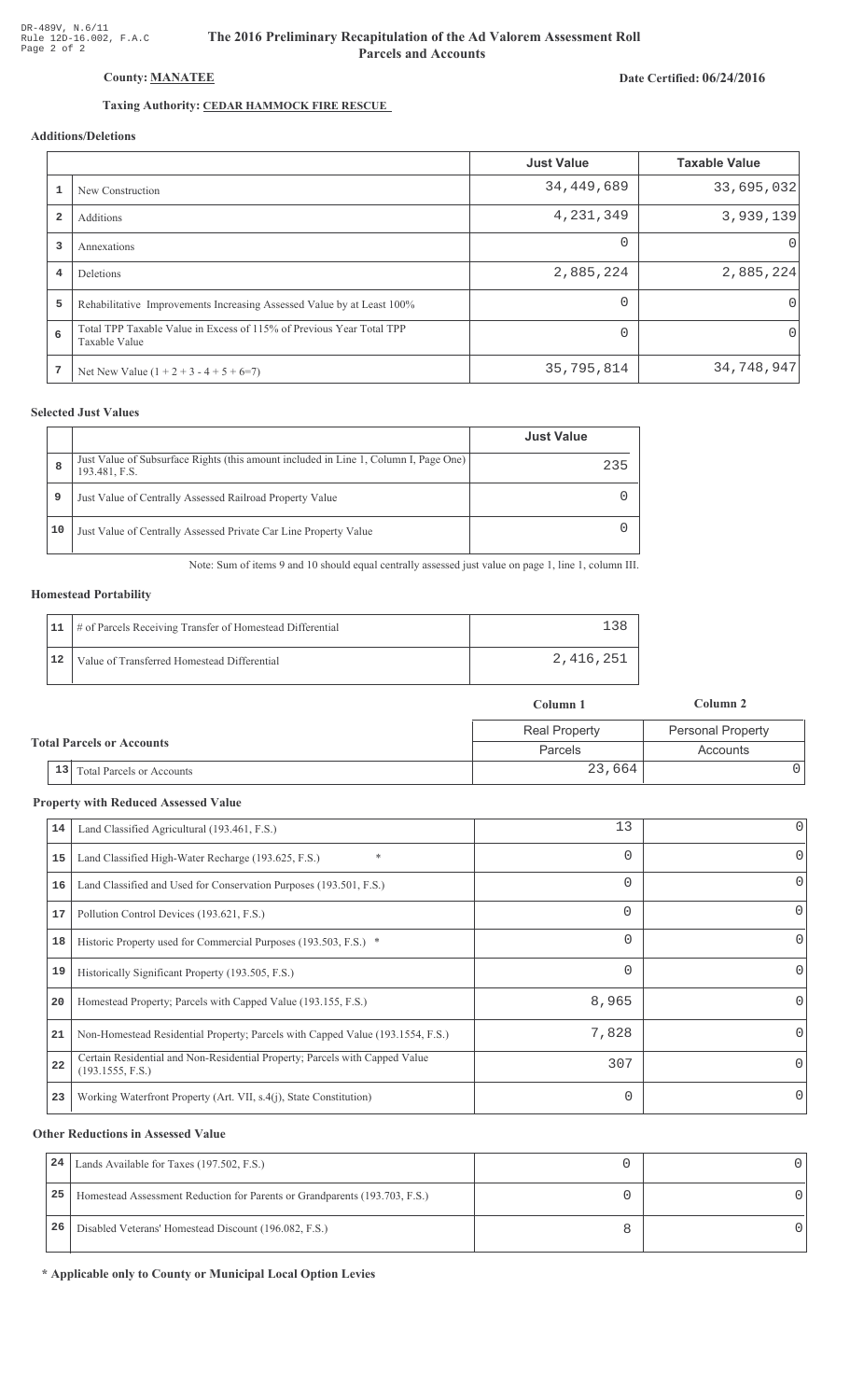| DR-489V R. 12/12<br>The 2016 Preliminary Recapitulation of the Ad Valorem Assessment Roll<br>Rule 12D-16.002, F.A.C                                               |                                            |                            |                                         |                                    |                      |
|-------------------------------------------------------------------------------------------------------------------------------------------------------------------|--------------------------------------------|----------------------------|-----------------------------------------|------------------------------------|----------------------|
| <b>Value Data</b><br>Eff. 12/12<br>Page 1 of 2<br><b>County: MANATEE</b><br><b>Taxing Authority: SOUTHERN MAN FIRE RESCUE</b><br>Date Certified: 06/24/2016       |                                            |                            |                                         |                                    |                      |
| Provisional<br>Check one of the following:                                                                                                                        |                                            |                            |                                         |                                    |                      |
| Municipality<br>County<br>School District<br>x Independent Special District<br>Separate Reports for MSTUs, Dependent Districts and                                | Column I<br><b>Real Property Including</b> | Column II<br>Personal      | Column III<br><b>Centrally Assessed</b> | Column IV<br><b>Total Property</b> |                      |
| <b>Just Value</b><br>Water Management Basins are not required                                                                                                     | <b>Subsurface Rights</b>                   | Property                   | Property                                |                                    |                      |
| 1 Just Value (193.011, F.S.)<br>Just Value of All Property in the Following Categories                                                                            | 5,782,777,043                              | $\mathbf 0$                | $\Omega$                                | $5,782,777,043$ 1                  |                      |
| 2 Just Value of Land Classified Agricultural                                                                                                                      | 21,980,613                                 | $\mathbf{0}$               | $\Omega$                                | $21,980,613$ 2                     |                      |
| (193.461, F.S.)<br><sup>3</sup> Just Value of Land Classified High-Water Recharge (193.625, F.S.)                                                                 |                                            | $\mathbf 0$                | $\Omega$                                |                                    | 0 3                  |
| 4 Just Value of Land Classified and Used for Conservation Purposes                                                                                                |                                            | $\mathbf{0}$               | $\Omega$                                |                                    | 0 <br>$\overline{4}$ |
| (193.501, F.S.)                                                                                                                                                   |                                            |                            |                                         |                                    |                      |
| Just Value of Pollution Control Devices (193.621, F.S.)<br>5<br>Just Value of Historic Property used for Commercial Purposes<br>6                                 | $\cap$                                     | $\mathbf 0$                | 0                                       |                                    | $0$ 5                |
| (193.503, F.S.)                                                                                                                                                   |                                            | $\mathbf{0}$               | $\Omega$                                |                                    | $\overline{0}$<br>6  |
| 7 Just Value of Historically Significant Property (193.505, F.S.)                                                                                                 |                                            | $\mathbf 0$                | 0                                       |                                    | $0\vert 7$           |
| Just Value of Homestead Property (193.155, F.S.)<br>8                                                                                                             | 2,829,704,567                              | $\mathbf 0$                | $\mathbf 0$                             | $2,829,704,567$ 8                  |                      |
| 9 Just Value of Non-Homestead Residential Property (193.1554, F.S.)<br>10 Just Value of Certain Residential and Non-Residential Property                          | 1,497,731,887                              | 0                          | $\mathbf 0$                             | 1,497,731,887 9                    |                      |
| (193.1555, F.S.)                                                                                                                                                  | 1,433,359,976                              | $\mathbf 0$                | $\mathbf 0$                             | $1,433,359,976$ <sup>10</sup>      |                      |
| 11 Just Value of Working Waterfront Property<br>(Art. VII, s.4(j), State Constitution)                                                                            |                                            | $\mathbf 0$                | 0                                       |                                    | 0 11                 |
| <b>Assessed Value of Differentials</b><br>Homestead Assessment Differential: Just Value Minus Capped                                                              |                                            | $\mathbf 0$                | $\mathbf 0$                             | $562, 135, 713$ 12                 |                      |
| 12<br>Value (193.155, F.S.)                                                                                                                                       | 562, 135, 713                              |                            |                                         |                                    |                      |
| 13 Nonhomestead Residential Property Differential: Just Value<br>Minus Capped Value (193.1554, F.S.)                                                              | 68,761,135                                 | $\mathbf 0$                | 0                                       | 68, 761, 135 13                    |                      |
| 14 Certain Res. and Nonres. Real Property differential: Just Value                                                                                                | 42,666,757                                 | $\mathbf 0$                | $\mathbf 0$                             | 42,666,757 14                      |                      |
| Minus Capped Value (193.1555, F.S.)<br>Assessed Value of All Property in the Following Categories                                                                 |                                            |                            |                                         |                                    |                      |
| 15 Assessed Value of Land Classified Agricultural (193.461, F.S.)                                                                                                 | 539,585                                    | $\mathbb O$                | $\Omega$                                | 539,585 15                         |                      |
| 16 Assessed Value of Land Classified High-Water Recharge                                                                                                          | $\mathbf 0$                                | $\mathbf 0$                | $\Omega$                                |                                    | 016                  |
| (193.625, F.S.)<br>17 Assessed Value of Land Classified and used for Conservation                                                                                 |                                            |                            |                                         |                                    |                      |
| Purposes (193.501, F.S.)                                                                                                                                          | 0                                          | $\mathbb O$                | $\mathbf 0$                             |                                    | 017                  |
| 18 Assessed Value of Pollution Control Devices (193.621, F.S.)                                                                                                    | 0                                          | $\mathbb O$                | $\Omega$                                |                                    | 018                  |
| 19 Assessed Value of Historic Property used for Commercial<br>Purposes (193.503, F.S.)                                                                            |                                            | 0                          |                                         |                                    | 0 19                 |
| 20 Assessed Value of Historically Significant Property (193.505, F.S.)                                                                                            |                                            | $\mathbf 0$                | $\Omega$                                |                                    | $0^{20}$             |
| 21 Assessed Value of Homestead Property (193.155, F.S.)                                                                                                           | 2,267,568,854                              | $\circ$                    | $\mathbf 0$                             | $2, 267, 568, 854$ 21              |                      |
| 22 Assessed Value of Non-Homestead Residential Property<br>(193.1554, F.S.)                                                                                       | 1,428,970,752                              | $\mathsf{O}\xspace$        | $\Omega$                                | 1,428,970,752 22                   |                      |
| 23 Assessed Value of Certain Residential and Non-Residential<br>Property (193.1555, F.S.)                                                                         | 1,390,693,219                              | $\circ$                    | $\Omega$                                | 1,390,693,219 23                   |                      |
| 24 Assessed Value of Working Waterfront Property                                                                                                                  | 0                                          | $\mathbb O$                | $\Omega$                                |                                    | 0 24                 |
| (Art. VII, s.4(j), State Constitution)<br><b>Total Assessed Value</b>                                                                                             |                                            |                            |                                         |                                    |                      |
| 25 Total Assessed Value                                                                                                                                           |                                            | 0                          |                                         |                                    |                      |
| [Line 1 minus (2 through 11) plus (15 through 24)]                                                                                                                | 5,087,772,410                              |                            | $\mathbf 0$                             | $5,087,772,410$   25               |                      |
| <b>Exemptions</b>                                                                                                                                                 |                                            |                            |                                         |                                    |                      |
| 26 \$25,000 Homestead Exemption $(196.031(1)(a), F.S.)$<br>27 Additional \$25,000 Homestead Exemption (196.031(1)(b), F.S.)                                       | 367,101,516<br>301,697,810                 | $\mathbb O$<br>$\mathbb O$ | 0<br>$\mathsf{O}\xspace$                | 367, 101, 516 26<br>301,697,810 27 |                      |
| 28 Additional Homestead Exemption Age 65 & Older up to                                                                                                            | $\cap$                                     | $\mathbf{0}$               | $\mathbf{0}$                            |                                    | 0 28                 |
| \$50,000 (196.075, F.S.)<br>29 Tangible Personal Property \$25,000 Exemption (196.183, F.S.)                                                                      |                                            | $\mathbb O$                | $\mathbf 0$                             |                                    | $0$   29             |
| 30 Governmental Exemption (196.199, 196.1993, F.S.)                                                                                                               | 124, 222, 933                              | $\mathbb O$                | $\mathbf 0$                             | 124, 222, 933 30                   |                      |
| 31 Institutional Exemptions - Charitable, Religious, Scientific,                                                                                                  | 77,525,763                                 | $\Omega$                   | $\Omega$                                | $77,525,763$ 31                    |                      |
| Literary, Educational (196.196, 196.197, 196.1975, 196.1977,<br>196.1978, 196.198, 196.1983, 196.1985, 196.1986, 196.1987,<br>196.1999, 196.2001, 196.2002, F.S.) |                                            |                            |                                         |                                    |                      |
| 32 Widows / Widowers Exemption (196.202, F.S.)                                                                                                                    | 971,776                                    | $\mathbf{0}$               | $\mathbf 0$                             | $971,776$ 32                       |                      |
| 33 Disability / Blind Exemptions                                                                                                                                  | 23,850,341                                 | $\Omega$                   | $\Omega$                                | 23, 850, 341 33                    |                      |
| (196.081, 196.091, 196.101, 196.202, 196.24, F.S.)<br>34 Land Dedicated in Perpetuity for Conservation Purposes                                                   | $\Omega$                                   | $\mathbf{0}$               | $\mathbf{0}$                            |                                    | 0 34                 |
| (196.26, F.S)<br>Historic Property Exemption (196.1961, 196.1997,                                                                                                 |                                            |                            |                                         |                                    |                      |
| $35$ 196.1998, F.S.)                                                                                                                                              |                                            | $\mathbf{0}$               | $\mathbf{0}$                            |                                    | 0 35                 |
| 36 Econ. Dev. Exemption (196.1995, F.S.), Licensed Child Care<br>Facility in Ent. Zone (196.095, F.S.)                                                            |                                            | $\mathbf 0$                | $\mathbf 0$                             |                                    | 0 36                 |
| 37 Lands Available for Taxes (197.502, F.S.)                                                                                                                      | $\cap$                                     | $\mathsf{O}\xspace$        | $\mathbf 0$                             |                                    | 0 <sub>37</sub>      |
| 38 Homestead Assessment Reduction for Parents or Grandparents<br>(193.703, F.S.)                                                                                  | 60,554                                     | $\mathbf 0$                | $\mathbf{0}$                            | 60,554 38                          |                      |
| 39 Disabled Veterans' Homestead Discount (196.082, F.S.)                                                                                                          | 1,387,716                                  | $\mathbb O$                | $\mathsf{O}\xspace$                     | 1,387,716 39                       |                      |
| 40 Deployed Service Member's Homestead Exemption (196.173, F.S.)                                                                                                  | $\Omega$                                   | $\circ$                    | $\mathbf{0}$                            | $\Omega$                           | 40                   |
| Additional Homestead Exemption Age 65 and Older and 25 Year<br>41<br>Residence (196.075, F.S.)                                                                    | $\Omega$                                   | 0                          | 0                                       | 0                                  | 41                   |
| <b>Total Exempt Value</b>                                                                                                                                         |                                            |                            |                                         |                                    |                      |
| 42 Total Exempt Value (add 26 through 41)                                                                                                                         | 896, 818, 409                              | 0                          | $\mathsf{O}\xspace$                     | 896, 818, 409 42                   |                      |
| <b>Total Taxable Value</b><br>43 Total Taxable Value (25 minus 42)                                                                                                | 4,190,954,001                              | 0                          | $\mathsf{O}$                            | 4,190,954,001 43                   |                      |
|                                                                                                                                                                   |                                            |                            |                                         |                                    |                      |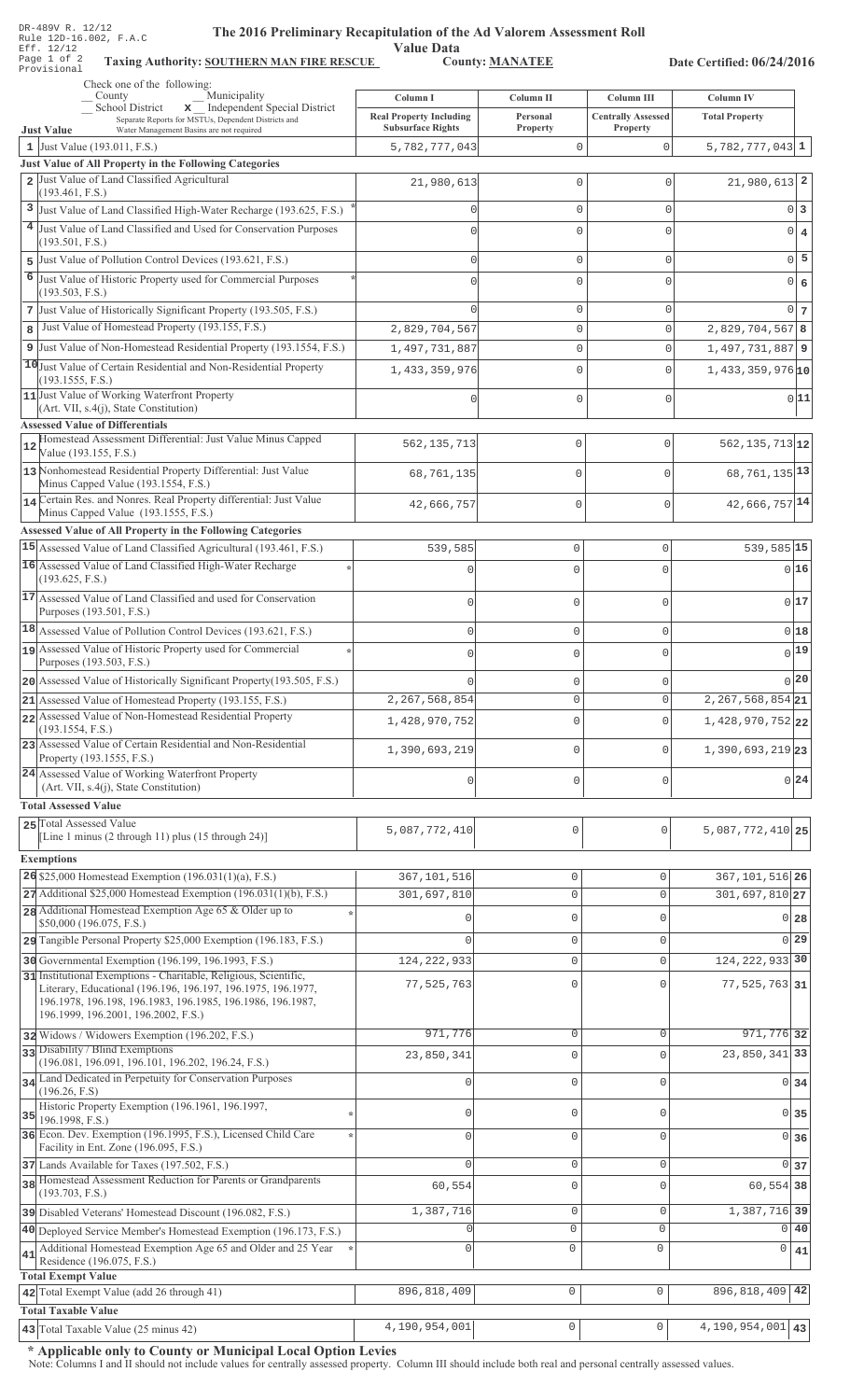# The 2016 Preliminary Recapitulation of the Ad Valorem Assessment Roll **Parcels and Accounts**

# Date Certified: 06/24/2016

# Taxing Authority: SOUTHERN MAN FIRE RESCUE

# **Additions/Deletions**

|                |                                                                                       | <b>Just Value</b> | <b>Taxable Value</b> |
|----------------|---------------------------------------------------------------------------------------|-------------------|----------------------|
|                | New Construction                                                                      | 85, 195, 725      | 75,820,652           |
| $\overline{2}$ | Additions                                                                             | 4,857,079         | 4,522,005            |
| 3              | Annexations                                                                           | $\Omega$          | $\Omega$             |
| 4              | Deletions                                                                             | 2,522,278         | 2,522,278            |
| 5              | Rehabilitative Improvements Increasing Assessed Value by at Least 100%                | $\Omega$          | 0                    |
| 6              | Total TPP Taxable Value in Excess of 115% of Previous Year Total TPP<br>Taxable Value |                   | 0                    |
| 7              | Net New Value $(1 + 2 + 3 - 4 + 5 + 6=7)$                                             | 87,530,526        | 77,820,379           |

## **Selected Just Values**

|    |                                                                                                       | <b>Just Value</b> |
|----|-------------------------------------------------------------------------------------------------------|-------------------|
| 8  | Just Value of Subsurface Rights (this amount included in Line 1, Column I, Page One)<br>193.481, F.S. | 7,265             |
| 9  | Just Value of Centrally Assessed Railroad Property Value                                              |                   |
| 10 | Just Value of Centrally Assessed Private Car Line Property Value                                      |                   |

Note: Sum of items 9 and 10 should equal centrally assessed just value on page 1, line 1, column III.

### **Homestead Portability**

|    | 11   # of Parcels Receiving Transfer of Homestead Differential |           |
|----|----------------------------------------------------------------|-----------|
| 12 | Value of Transferred Homestead Differential                    | 8,564,094 |

|                                  |                              | Column 1             | Column 2                 |
|----------------------------------|------------------------------|----------------------|--------------------------|
| <b>Total Parcels or Accounts</b> |                              | <b>Real Property</b> | <b>Personal Property</b> |
|                                  |                              | <b>Parcels</b>       | Accounts                 |
|                                  | 13 Total Parcels or Accounts | 31,011               |                          |

#### **Property with Reduced Assessed Value**

| 14 | Land Classified Agricultural (193.461, F.S.)                                                    | 57       | 0        |
|----|-------------------------------------------------------------------------------------------------|----------|----------|
| 15 | $\ast$<br>Land Classified High-Water Recharge (193.625, F.S.)                                   | 0        | 0        |
| 16 | Land Classified and Used for Conservation Purposes (193.501, F.S.)                              | 0        | 0        |
| 17 | Pollution Control Devices (193.621, F.S.)                                                       | $\Omega$ | 0        |
| 18 | Historic Property used for Commercial Purposes (193.503, F.S.) *                                | 0        | 0        |
| 19 | Historically Significant Property (193.505, F.S.)                                               | $\Omega$ | 0        |
| 20 | Homestead Property; Parcels with Capped Value (193.155, F.S.)                                   | 13,616   | 0        |
| 21 | Non-Homestead Residential Property; Parcels with Capped Value (193.1554, F.S.)                  | 6,121    | 0        |
| 22 | Certain Residential and Non-Residential Property; Parcels with Capped Value<br>(193.1555, F.S.) | 464      | $\Omega$ |
| 23 | Working Waterfront Property (Art. VII, s.4(j), State Constitution)                              | 0        | 0        |
|    |                                                                                                 |          |          |

#### **Other Reductions in Assessed Value**

| 24 | Lands Available for Taxes (197.502, F.S.)                                  |    |  |
|----|----------------------------------------------------------------------------|----|--|
| 25 | Homestead Assessment Reduction for Parents or Grandparents (193.703, F.S.) |    |  |
| 26 | Disabled Veterans' Homestead Discount (196.082, F.S.)                      | 22 |  |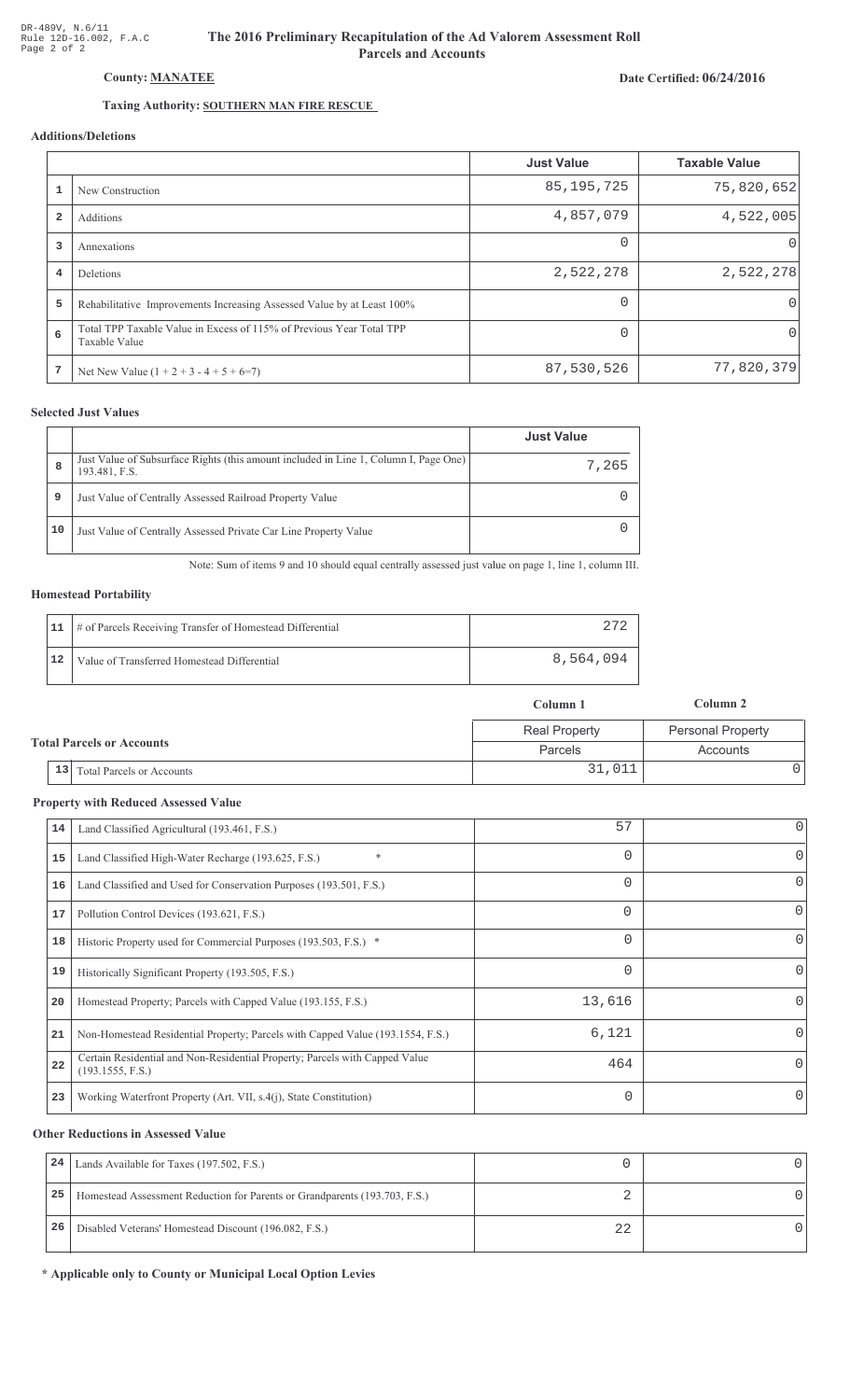| DR-489V R. 12/12<br>The 2016 Preliminary Recapitulation of the Ad Valorem Assessment Roll<br>Rule 12D-16.002, F.A.C<br><b>Value Data</b><br>Eff. 12/12<br>Page 1 of 2<br><b>County: MANATEE</b><br><b>Taxing Authority: EAST MANATEE FIRE RESCUE</b><br>Date Certified: 06/24/2016<br>Provisional |                                                                        |                                   |                                                     |                                           |                                  |
|---------------------------------------------------------------------------------------------------------------------------------------------------------------------------------------------------------------------------------------------------------------------------------------------------|------------------------------------------------------------------------|-----------------------------------|-----------------------------------------------------|-------------------------------------------|----------------------------------|
| Check one of the following:                                                                                                                                                                                                                                                                       |                                                                        |                                   |                                                     |                                           |                                  |
| Municipality<br>County<br>x Independent Special District<br>School District<br>Separate Reports for MSTUs, Dependent Districts and                                                                                                                                                                | Column I<br><b>Real Property Including</b><br><b>Subsurface Rights</b> | Column II<br>Personal<br>Property | Column III<br><b>Centrally Assessed</b><br>Property | <b>Column IV</b><br><b>Total Property</b> |                                  |
| <b>Just Value</b><br>Water Management Basins are not required<br>1 Just Value (193.011, F.S.)                                                                                                                                                                                                     | 9,924,463,040                                                          | $\mathbf 0$                       | $\Omega$                                            | $9,924,463,040$ 1                         |                                  |
| <b>Just Value of All Property in the Following Categories</b>                                                                                                                                                                                                                                     |                                                                        |                                   |                                                     |                                           |                                  |
| 2 Just Value of Land Classified Agricultural<br>(193.461, F.S.)                                                                                                                                                                                                                                   | 263, 229, 387                                                          | $\mathbf 0$                       | $\Omega$                                            | $263, 229, 387$ 2                         |                                  |
| 3 Just Value of Land Classified High-Water Recharge (193.625, F.S.)                                                                                                                                                                                                                               | O                                                                      | $\mathbf{0}$                      | 0                                                   |                                           | 0 <sup>3</sup>                   |
| 4 Just Value of Land Classified and Used for Conservation Purposes                                                                                                                                                                                                                                |                                                                        | $\mathbf 0$                       | $\Omega$                                            |                                           | $\overline{0}$<br>$\overline{4}$ |
| (193.501, F.S.)                                                                                                                                                                                                                                                                                   |                                                                        |                                   |                                                     |                                           | 5                                |
| 5 Just Value of Pollution Control Devices (193.621, F.S.)<br>6 Just Value of Historic Property used for Commercial Purposes                                                                                                                                                                       | $\Omega$                                                               | $\mathbf{0}$                      | 0                                                   |                                           | 0                                |
| (193.503, F.S.)                                                                                                                                                                                                                                                                                   |                                                                        | $\mathbf 0$                       | $\Omega$                                            | $\overline{0}$                            | 6                                |
| 7 Just Value of Historically Significant Property (193.505, F.S.)                                                                                                                                                                                                                                 |                                                                        | $\mathbf{0}$                      | 0                                                   |                                           | $0\vert 7$                       |
| Just Value of Homestead Property (193.155, F.S.)<br>8                                                                                                                                                                                                                                             | 5,515,502,303                                                          | $\mathbf 0$                       | $\mathbf 0$                                         | $5,515,502,303$ 8                         |                                  |
| 9 Just Value of Non-Homestead Residential Property (193.1554, F.S.)                                                                                                                                                                                                                               | 2,772,170,098                                                          | $\mathbf 0$                       | 0                                                   | $2,772,170,098$ 9                         |                                  |
| 10 Just Value of Certain Residential and Non-Residential Property<br>(193.1555, F.S.)                                                                                                                                                                                                             | 1, 373, 561, 252                                                       | $\mathbf 0$                       | $\Omega$                                            | $1,373,561,252$ <sub>10</sub>             |                                  |
| 11 Just Value of Working Waterfront Property<br>(Art. VII, s.4(j), State Constitution)                                                                                                                                                                                                            | O                                                                      | $\mathbf{0}$                      | $\mathbf 0$                                         |                                           | 0 11                             |
| <b>Assessed Value of Differentials</b><br>Homestead Assessment Differential: Just Value Minus Capped                                                                                                                                                                                              |                                                                        |                                   |                                                     |                                           |                                  |
| 12<br>Value (193.155, F.S.)                                                                                                                                                                                                                                                                       | 1,020,204,189                                                          | 0                                 | $\mathbf 0$                                         | $1,020,204,189$ <sup>12</sup>             |                                  |
| 13 Nonhomestead Residential Property Differential: Just Value                                                                                                                                                                                                                                     | 76, 913, 661                                                           | $\mathbf 0$                       | $\Omega$                                            | $76,913,661$ <sup>13</sup>                |                                  |
| Minus Capped Value (193.1554, F.S.)<br>14 Certain Res. and Nonres. Real Property differential: Just Value                                                                                                                                                                                         |                                                                        | 0                                 | $\mathbf 0$                                         | 31, 471, 731 14                           |                                  |
| Minus Capped Value (193.1555, F.S.)                                                                                                                                                                                                                                                               | 31, 471, 731                                                           |                                   |                                                     |                                           |                                  |
| <b>Assessed Value of All Property in the Following Categories</b>                                                                                                                                                                                                                                 |                                                                        |                                   |                                                     |                                           |                                  |
| 15 Assessed Value of Land Classified Agricultural (193.461, F.S.)<br>16 Assessed Value of Land Classified High-Water Recharge                                                                                                                                                                     | 9,614,974                                                              | $\mathbb O$                       | 0                                                   | $9,614,974$ 15                            |                                  |
| (193.625, F.S.)                                                                                                                                                                                                                                                                                   | $\mathbf{0}$                                                           | $\mathbf 0$                       | $\mathbf{0}$                                        |                                           | 016                              |
| 17 Assessed Value of Land Classified and used for Conservation                                                                                                                                                                                                                                    | 0                                                                      | $\mathbb O$                       | $\mathbf 0$                                         |                                           | 017                              |
| Purposes (193.501, F.S.)                                                                                                                                                                                                                                                                          |                                                                        |                                   |                                                     |                                           |                                  |
| 18 Assessed Value of Pollution Control Devices (193.621, F.S.)<br>assessed Value of Historic Property used for Commercial                                                                                                                                                                         | 0                                                                      | $\mathbb O$                       | $\circ$                                             |                                           | 0 18                             |
| Purposes (193.503, F.S.)                                                                                                                                                                                                                                                                          |                                                                        |                                   | C                                                   |                                           | 0 19                             |
| 20 Assessed Value of Historically Significant Property (193.505, F.S.)                                                                                                                                                                                                                            |                                                                        | 0                                 | $\circ$                                             |                                           | 0 20                             |
| 21 Assessed Value of Homestead Property (193.155, F.S.)                                                                                                                                                                                                                                           | 4, 495, 298, 114                                                       | $\circ$                           | $\mathbf 0$                                         | $4,495,298,114$ 21                        |                                  |
| 22 Assessed Value of Non-Homestead Residential Property<br>(193.1554, F.S.)                                                                                                                                                                                                                       | 2,695,256,437                                                          | $\mathbf 0$                       | $\mathbf 0$                                         | $2,695,256,437$ 22                        |                                  |
| 23 Assessed Value of Certain Residential and Non-Residential<br>Property (193.1555, F.S.)                                                                                                                                                                                                         | 1,342,089,521                                                          | $\mathsf{O}\xspace$               | $\mathbf{0}$                                        | 1,342,089,521 23                          |                                  |
| 24 Assessed Value of Working Waterfront Property                                                                                                                                                                                                                                                  | 0                                                                      | $\circ$                           | $\circ$                                             |                                           | 0 24                             |
| (Art. VII, s.4(j), State Constitution)<br><b>Total Assessed Value</b>                                                                                                                                                                                                                             |                                                                        |                                   |                                                     |                                           |                                  |
| 25 Total Assessed Value                                                                                                                                                                                                                                                                           |                                                                        |                                   |                                                     |                                           |                                  |
| [Line 1 minus (2 through 11) plus (15 through 24)]                                                                                                                                                                                                                                                | 8,542,259,046                                                          | 0                                 | $\mathsf{O}\xspace$                                 | $8,542,259,046$ 25                        |                                  |
| <b>Exemptions</b>                                                                                                                                                                                                                                                                                 |                                                                        |                                   |                                                     |                                           |                                  |
| 26 \$25,000 Homestead Exemption $(196.031(1)(a), F.S.)$                                                                                                                                                                                                                                           | 430,872,031                                                            | $\mathsf{O}\xspace$               | 0                                                   | 430, 872, 031 26                          |                                  |
| $27$ Additional \$25,000 Homestead Exemption (196.031(1)(b), F.S.)<br>28 Additional Homestead Exemption Age 65 & Older up to                                                                                                                                                                      | 422,386,772                                                            | $\mathbb O$                       | $\mathsf{O}\xspace$                                 | 422, 386, 772 27                          |                                  |
| \$50,000 (196.075, F.S.)                                                                                                                                                                                                                                                                          |                                                                        | $\mathbb O$                       | $\mathbf 0$                                         |                                           | 0 <sub>28</sub>                  |
| 29 Tangible Personal Property \$25,000 Exemption (196.183, F.S.)                                                                                                                                                                                                                                  |                                                                        | $\mathbb O$                       | $\mathbf 0$                                         |                                           | $0$ 29                           |
| 30 Governmental Exemption (196.199, 196.1993, F.S.)                                                                                                                                                                                                                                               | 158,055,460                                                            | $\mathbb O$                       | $\mathsf{O}\xspace$                                 | 158,055,460 30                            |                                  |
| 31 Institutional Exemptions - Charitable, Religious, Scientific,<br>Literary, Educational (196.196, 196.197, 196.1975, 196.1977,<br>196.1978, 196.198, 196.1983, 196.1985, 196.1986, 196.1987,<br>196.1999, 196.2001, 196.2002, F.S.)                                                             | 154,648,531                                                            | $\mathbf 0$                       | $\Omega$                                            | 154,648,531 31                            |                                  |
| 32 Widows / Widowers Exemption (196.202, F.S.)                                                                                                                                                                                                                                                    | 646,500                                                                | $\mathbb O$                       | $\mathbf 0$                                         | 646,500 32                                |                                  |
| 33 Disability / Blind Exemptions                                                                                                                                                                                                                                                                  | 39,075,718                                                             | $\mathbf 0$                       | $\Omega$                                            | 39,075,718 33                             |                                  |
| (196.081, 196.091, 196.101, 196.202, 196.24, F.S.)<br>34 Land Dedicated in Perpetuity for Conservation Purposes                                                                                                                                                                                   | $\Omega$                                                               | $\mathbf{0}$                      | $\mathbf 0$                                         |                                           | $0\overline{34}$                 |
| (196.26, F.S)                                                                                                                                                                                                                                                                                     |                                                                        |                                   |                                                     |                                           |                                  |
| Historic Property Exemption (196.1961, 196.1997,<br>$35$ 196.1998, F.S.)                                                                                                                                                                                                                          | $\cap$                                                                 | $\mathbf 0$                       | $\mathbf 0$                                         |                                           | 0 35                             |
| 36 Econ. Dev. Exemption (196.1995, F.S.), Licensed Child Care                                                                                                                                                                                                                                     | $\cap$                                                                 | $\mathbf 0$                       | $\mathbf 0$                                         |                                           | $0 \overline{\smash{\big)}\ 36}$ |
| Facility in Ent. Zone (196.095, F.S.)<br>37 Lands Available for Taxes (197.502, F.S.)                                                                                                                                                                                                             | $\Omega$                                                               | $\mathsf{O}\xspace$               | $\mathbf 0$                                         |                                           | 0 <sub>37</sub>                  |
| 38 Homestead Assessment Reduction for Parents or Grandparents                                                                                                                                                                                                                                     | 430,858                                                                | $\mathsf{O}\xspace$               | 0                                                   | 430,858 38                                |                                  |
| (193.703, F.S.)                                                                                                                                                                                                                                                                                   |                                                                        |                                   |                                                     |                                           |                                  |
| 39 Disabled Veterans' Homestead Discount (196.082, F.S.)                                                                                                                                                                                                                                          | 5,200,650                                                              | $\mathbb O$<br>$\circ$            | $\mathsf{O}\xspace$<br>$\mathbf 0$                  | $5,200,650$ 39                            |                                  |
| 40 Deployed Service Member's Homestead Exemption (196.173, F.S.)<br>Additional Homestead Exemption Age 65 and Older and 25 Year                                                                                                                                                                   | Ω                                                                      | 0                                 | $\mathsf 0$                                         | 0                                         | 0 40                             |
| 41<br>Residence (196.075, F.S.)                                                                                                                                                                                                                                                                   |                                                                        |                                   |                                                     |                                           | 41                               |
| <b>Total Exempt Value</b>                                                                                                                                                                                                                                                                         |                                                                        |                                   |                                                     |                                           | 42                               |
| 42 Total Exempt Value (add 26 through 41)<br><b>Total Taxable Value</b>                                                                                                                                                                                                                           | 1, 211, 316, 520                                                       | $\mathbb O$                       | $\mathbb O$                                         | 1, 211, 316, 520                          |                                  |
| 43 Total Taxable Value (25 minus 42)                                                                                                                                                                                                                                                              | 7,330,942,526                                                          | $\mathsf{O}\xspace$               | $\hbox{O}$                                          | $7,330,942,526$ 43                        |                                  |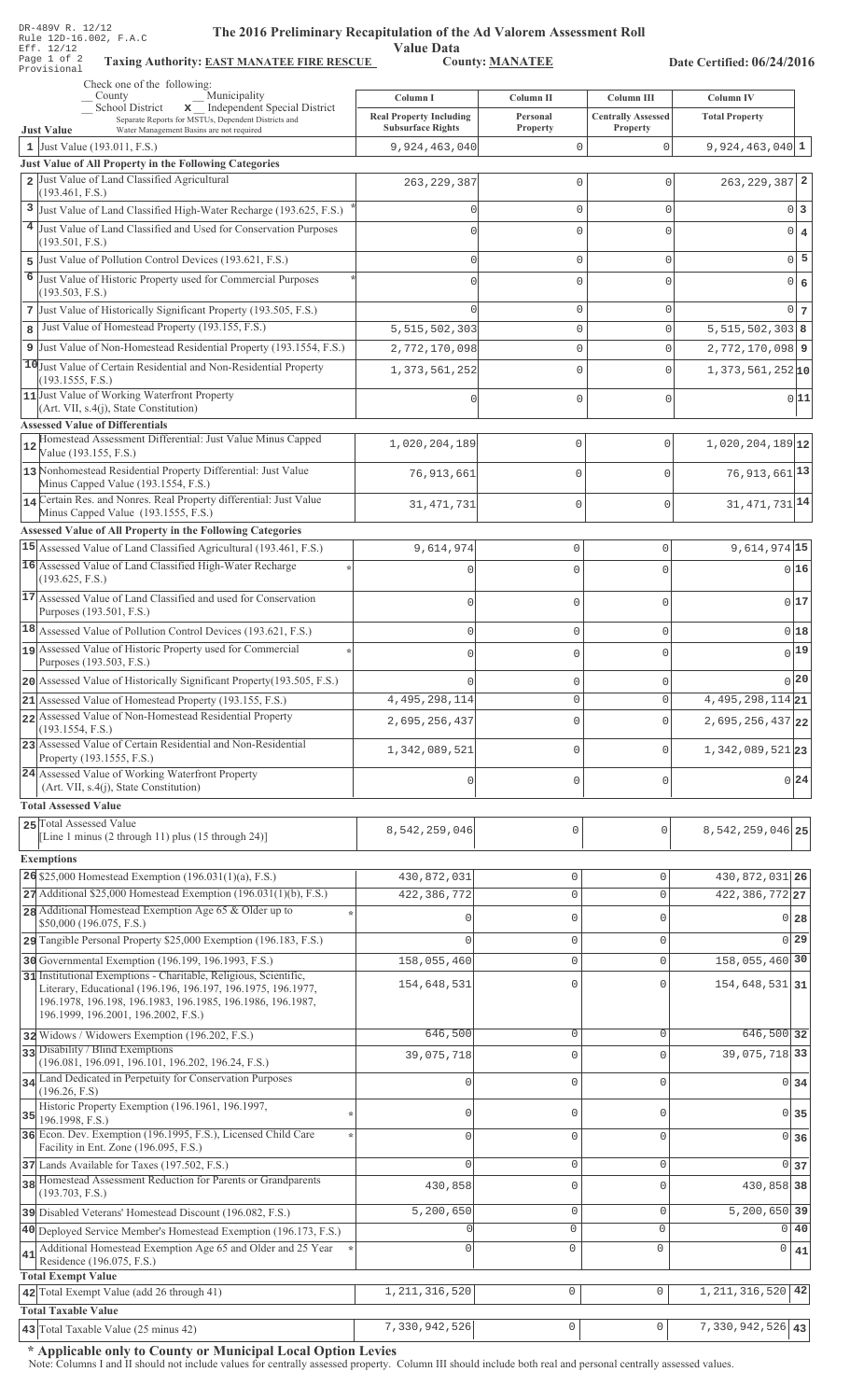# Date Certified: 06/24/2016

# Taxing Authority: **EAST MANATEE FIRE RESCUE**

County: MANATEE

# Additions/Deletions

|                         |                                                                                       | <b>Just Value</b> | <b>Taxable Value</b> |
|-------------------------|---------------------------------------------------------------------------------------|-------------------|----------------------|
|                         | New Construction                                                                      | 427, 426, 988     | 382, 413, 628        |
| $\overline{\mathbf{2}}$ | Additions                                                                             | 17,484,831        | 16, 319, 034         |
| 3                       | Annexations                                                                           | $-404, 273$       | $-404, 273$          |
| 4                       | <b>Deletions</b>                                                                      | 1,398,797         | 1,398,797            |
| 5                       | Rehabilitative Improvements Increasing Assessed Value by at Least 100%                | $\Omega$          | $\Omega$             |
| 6                       | Total TPP Taxable Value in Excess of 115% of Previous Year Total TPP<br>Taxable Value | $\Omega$          | $\Omega$             |
| 7                       | Net New Value $(1 + 2 + 3 - 4 + 5 + 6=7)$                                             | 443,108,749       | 396,929,592          |

#### **Selected Just Values**

|    |                                                                                                       | <b>Just Value</b> |
|----|-------------------------------------------------------------------------------------------------------|-------------------|
| 8  | Just Value of Subsurface Rights (this amount included in Line 1, Column I, Page One)<br>193.481, F.S. | 21,832            |
| 9  | Just Value of Centrally Assessed Railroad Property Value                                              |                   |
| 10 | Just Value of Centrally Assessed Private Car Line Property Value                                      |                   |

Note: Sum of items 9 and 10 should equal centrally assessed just value on page 1, line 1, column III.

#### **Homestead Portability**

|    | 11   # of Parcels Receiving Transfer of Homestead Differential | 634        |
|----|----------------------------------------------------------------|------------|
| 12 | Value of Transferred Homestead Differential                    | 28,844,656 |

|                                      | Column 1             | Column 2                 |
|--------------------------------------|----------------------|--------------------------|
|                                      | <b>Real Property</b> | <b>Personal Property</b> |
| <b>Total Parcels or Accounts</b>     | Parcels              | Accounts                 |
| $\vert$ 13 Total Parcels or Accounts | 34,862               |                          |

#### **Property with Reduced Assessed Value**

| 14 | Land Classified Agricultural (193.461, F.S.)                                                    | 297      | 0        |
|----|-------------------------------------------------------------------------------------------------|----------|----------|
| 15 | $\ast$<br>Land Classified High-Water Recharge (193.625, F.S.)                                   | 0        | 0        |
| 16 | Land Classified and Used for Conservation Purposes (193.501, F.S.)                              |          | 0        |
| 17 | Pollution Control Devices (193.621, F.S.)                                                       | $\Omega$ | 0        |
| 18 | Historic Property used for Commercial Purposes (193.503, F.S.) *                                | 0        | 0        |
| 19 | Historically Significant Property (193.505, F.S.)                                               | $\Omega$ | $\Omega$ |
| 20 | Homestead Property; Parcels with Capped Value (193.155, F.S.)                                   | 15,471   | 0        |
| 21 | Non-Homestead Residential Property; Parcels with Capped Value (193.1554, F.S.)                  | 4,220    | 0        |
| 22 | Certain Residential and Non-Residential Property; Parcels with Capped Value<br>(193.1555, F.S.) | 348      | $\Omega$ |
| 23 | Working Waterfront Property (Art. VII, s.4(j), State Constitution)                              | 0        | 0        |
|    |                                                                                                 |          |          |

#### **Other Reductions in Assessed Value**

| 24 | Lands Available for Taxes (197.502, F.S.)                                  |            |  |
|----|----------------------------------------------------------------------------|------------|--|
| 25 | Homestead Assessment Reduction for Parents or Grandparents (193.703, F.S.) |            |  |
| 26 | Disabled Veterans' Homestead Discount (196.082, F.S.)                      | $\sim$ $-$ |  |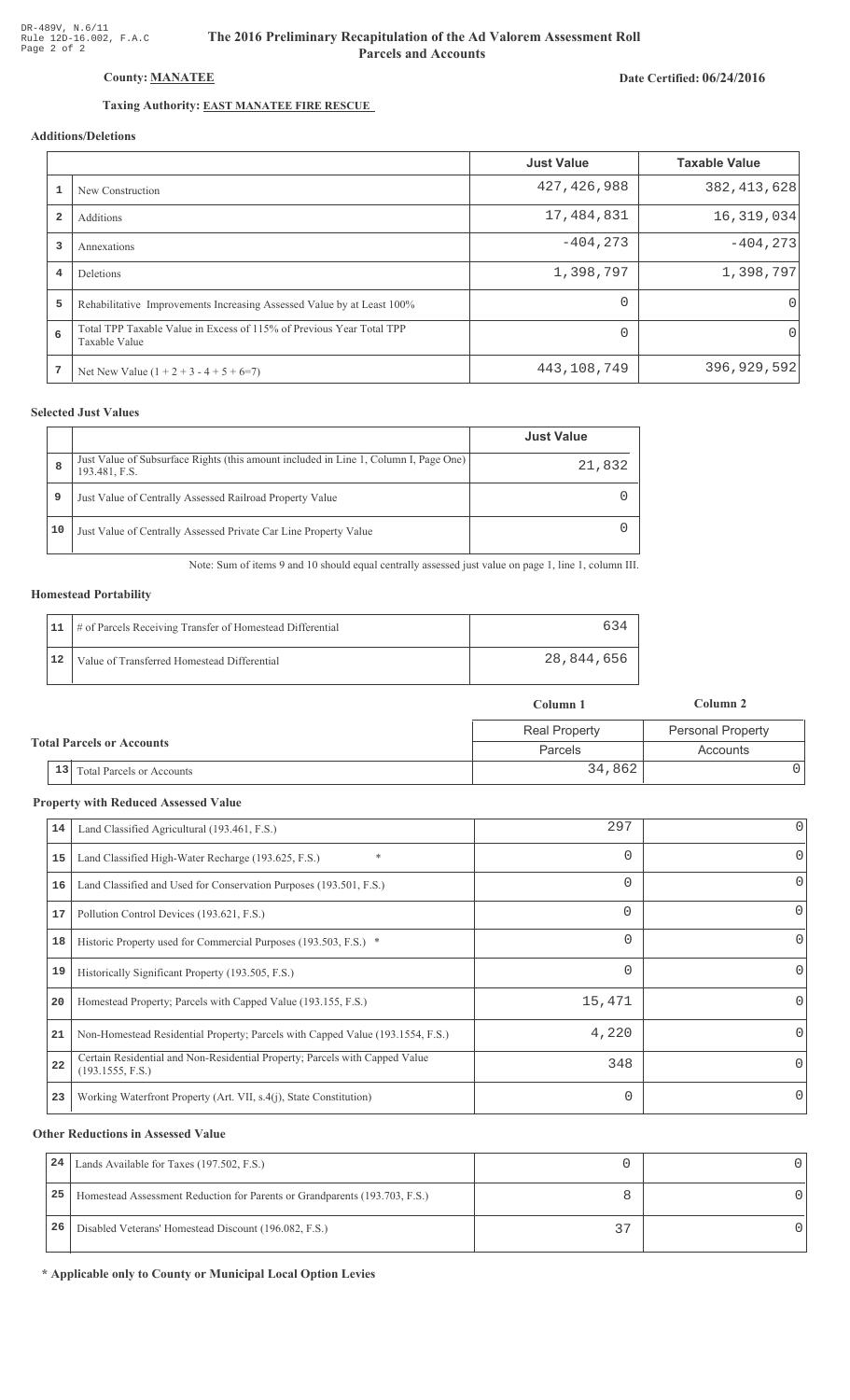| DR-489V R. 12/12<br>The 2016 Preliminary Recapitulation of the Ad Valorem Assessment Roll<br>Rule 12D-16.002, F.A.C                      |                                            |                          |                                         |                                      |                 |
|------------------------------------------------------------------------------------------------------------------------------------------|--------------------------------------------|--------------------------|-----------------------------------------|--------------------------------------|-----------------|
| Eff. 12/12<br>Page 1 of 2<br>Taxing Authority: MOSQUITO CONTROL DISTRICT<br>Provisional                                                  | <b>Value Data</b>                          | <b>County: MANATEE</b>   |                                         | Date Certified: 06/24/2016           |                 |
| Check one of the following:<br>Municipality                                                                                              |                                            |                          |                                         |                                      |                 |
| County<br>$\overline{\mathbf{x}}$ Independent Special District<br>School District<br>Separate Reports for MSTUs, Dependent Districts and | Column I<br><b>Real Property Including</b> | Column II<br>Personal    | Column III<br><b>Centrally Assessed</b> | Column IV<br><b>Total Property</b>   |                 |
| Water Management Basins are not required<br><b>Just Value</b>                                                                            | <b>Subsurface Rights</b>                   | Property                 | Property                                |                                      |                 |
| 1 Just Value (193.011, F.S.)<br>Just Value of All Property in the Following Categories                                                   | 39, 497, 692, 433                          | 2,804,864,546            | 8,385,758                               | $42,310,942,737$ 1                   |                 |
| 2 Just Value of Land Classified Agricultural                                                                                             | 1, 134, 529, 920                           | $\mathbf 0$              | $\Omega$                                | $1,134,529,920$ <sup>2</sup>         |                 |
| (193.461, F.S.)<br>3 Just Value of Land Classified High-Water Recharge (193.625, F.S.)                                                   | $\cap$                                     | 0                        | $\mathbf 0$                             | $\mathbf 0$                          | 3               |
| 4 Just Value of Land Classified and Used for Conservation Purposes                                                                       |                                            | $\Omega$                 | $\Omega$                                | $\Omega$                             | $\overline{4}$  |
| (193.501, F.S.)                                                                                                                          |                                            |                          |                                         |                                      |                 |
| 5 Just Value of Pollution Control Devices (193.621, F.S.)                                                                                | 73,280                                     | 19,524,627               | $\mathbf 0$                             | 19,597,907                           | 5               |
| 6 Just Value of Historic Property used for Commercial Purposes<br>(193.503, F.S.)                                                        |                                            | 0                        | $\Omega$                                | $\Omega$                             | 6               |
| 7 Just Value of Historically Significant Property (193.505, F.S.)                                                                        |                                            | 0                        | $\mathbf 0$                             | $\mathbf 0$                          | $7\phantom{.0}$ |
| Just Value of Homestead Property (193.155, F.S.)<br>8                                                                                    | 17,964,838,760                             | $\mathbf 0$              | $\circ$                                 | $17,964,838,760$ 8                   |                 |
| 9 Just Value of Non-Homestead Residential Property (193.1554, F.S.)                                                                      | 12,525,624,412                             | 0                        | $\mathbf 0$                             | $12,525,624,412$ 9                   |                 |
| 10 Just Value of Certain Residential and Non-Residential Property<br>(193.1555, F.S.)                                                    | 7,872,502,065                              | $\mathbf 0$              | $\Omega$                                | $7,872,502,065$ <sup>10</sup>        |                 |
| 11 Just Value of Working Waterfront Property                                                                                             | $\Omega$                                   | $\mathbf 0$              | $\mathbf 0$                             |                                      | 0 11            |
| (Art. VII, s.4(j), State Constitution)<br><b>Assessed Value of Differentials</b>                                                         |                                            |                          |                                         |                                      |                 |
| Homestead Assessment Differential: Just Value Minus Capped<br>12<br>Value (193.155, F.S.)                                                | 3,817,935,796                              | $\mathbf 0$              | $\mathbf{0}$                            | 3,817,935,796 12                     |                 |
| 13 Nonhomestead Residential Property Differential: Just Value<br>Minus Capped Value (193.1554, F.S.)                                     | 631, 122, 304                              | $\mathbb O$              | $\mathbf{0}$                            | $631, 122, 304$ <sup>13</sup>        |                 |
| 14 Certain Res. and Nonres. Real Property differential: Just Value                                                                       | 377, 144, 939                              | $\mathbf 0$              | $\circ$                                 | 377, 144, 939 14                     |                 |
| Minus Capped Value (193.1555, F.S.)<br><b>Assessed Value of All Property in the Following Categories</b>                                 |                                            |                          |                                         |                                      |                 |
| 15 Assessed Value of Land Classified Agricultural (193.461, F.S.)                                                                        | 134, 478, 680                              | $\mathbb O$              | 0                                       | 134, 478, 680 15                     |                 |
| 16 Assessed Value of Land Classified High-Water Recharge                                                                                 | $\Omega$                                   | $\mathbf{0}$             | 0                                       |                                      | 0 16            |
| (193.625, F.S.)<br>17 Assessed Value of Land Classified and used for Conservation                                                        |                                            |                          |                                         |                                      |                 |
| Purposes (193.501, F.S.)                                                                                                                 | $\Omega$                                   | $\mathsf 0$              | 0                                       |                                      | 017             |
| 18 Assessed Value of Pollution Control Devices (193.621, F.S.)                                                                           | 73,280                                     | 1,935,959                | 0                                       | $2,009,239$ <sup>18</sup>            |                 |
| 19 Assessed Value of Historic Property used for Commercial<br>Purposes (193.503, F.S.)                                                   |                                            |                          |                                         |                                      | 0 19            |
| 20 Assessed Value of Historically Significant Property (193.505, F.S.)                                                                   |                                            | $\mathbf 0$              | 0                                       |                                      | $\frac{1}{20}$  |
| 21 Assessed Value of Homestead Property (193.155, F.S.)                                                                                  | 14, 146, 902, 964                          | $\mathbf 0$              | $\mathsf{O}\xspace$                     | 14, 146, 902, 964 21                 |                 |
| 22 Assessed Value of Non-Homestead Residential Property<br>(193.1554, F.S.)                                                              | 11,894,502,108                             | $\mathbf 0$              | 0                                       | 11,894,502,108 22                    |                 |
| 23 Assessed Value of Certain Residential and Non-Residential<br>Property (193.1555, F.S.)                                                | 7,495,357,126                              | $\mathbf 0$              | 0                                       | 7,495,357,126 23                     |                 |
| 24 Assessed Value of Working Waterfront Property<br>(Art. VII, s.4(j), State Constitution)                                               | 0                                          | $\mathbf 0$              | 0                                       |                                      | $0^{24}$        |
| <b>Total Assessed Value</b>                                                                                                              |                                            |                          |                                         |                                      |                 |
| 25 Total Assessed Value                                                                                                                  | 33, 671, 438, 154                          | 2,787,275,878            | 8,385,758                               | 36, 467, 099, 790 25                 |                 |
| [Line 1 minus (2 through 11) plus (15 through 24)]                                                                                       |                                            |                          |                                         |                                      |                 |
| <b>Exemptions</b>                                                                                                                        |                                            |                          |                                         |                                      |                 |
| 26 \$25,000 Homestead Exemption $(196.031(1)(a), F.S.)$<br>$27$ Additional \$25,000 Homestead Exemption (196.031(1)(b), F.S.)            | 2,005,980,119<br>1,675,898,060             | 0<br>0                   | 0<br>0                                  | 2,005,980,119 26<br>1,675,898,060 27 |                 |
| 28 Additional Homestead Exemption Age 65 & Older up to                                                                                   |                                            | $\Omega$                 | $\Omega$                                |                                      | $0$ 28          |
| \$50,000 (196.075, F.S.)                                                                                                                 | $\Omega$                                   |                          |                                         | 139, 177, 743 29                     |                 |
| 29 Tangible Personal Property \$25,000 Exemption (196.183, F.S.)<br>30 Governmental Exemption (196.199, 196.1993, F.S.)                  | 1,101,042,877                              | 138,248,589<br>6,840,932 | 929,154<br>0                            | 1,107,883,809 30                     |                 |
| 31 Institutional Exemptions - Charitable, Religious, Scientific,                                                                         |                                            |                          |                                         |                                      |                 |
| Literary, Educational (196.196, 196.197, 196.1975, 196.1977,<br>196.1978, 196.198, 196.1983, 196.1985, 196.1986, 196.1987,               | 711, 355, 822                              | 24, 114, 164             | $\Omega$                                | 735,469,986 31                       |                 |
| 196.1999, 196.2001, 196.2002, F.S.)<br>32 Widows / Widowers Exemption (196.202, F.S.)                                                    | 4,888,603                                  | 35,010                   | $\mathbf 0$                             | 4,923,613 32                         |                 |
| 33 Disability / Blind Exemptions                                                                                                         | 154, 281, 910                              | 33,925                   | $\mathbf 0$                             | 154, 315, 835 33                     |                 |
| (196.081, 196.091, 196.101, 196.202, 196.24, F.S.)<br>34 Land Dedicated in Perpetuity for Conservation Purposes                          |                                            |                          |                                         |                                      |                 |
| (196.26, F.S)                                                                                                                            | $\cap$                                     | 0                        | $\circ$                                 |                                      | 0 34            |
| Historic Property Exemption (196.1961, 196.1997,<br>$35$ 196.1998, F.S.)                                                                 | n                                          | 0                        | $\mathbf 0$                             | $\overline{0}$                       | 35              |
| 36 Econ. Dev. Exemption (196.1995, F.S.), Licensed Child Care                                                                            | $\cap$                                     | 0                        | $\circ$                                 |                                      | 0 36            |
| Facility in Ent. Zone (196.095, F.S.)<br>37 Lands Available for Taxes (197.502, F.S.)                                                    | 2,206,196                                  | $\mathbf 0$              | $\mathbf 0$                             | 2, 206, 196 37                       |                 |
| 38 Homestead Assessment Reduction for Parents or Grandparents                                                                            | 572,710                                    | 0                        | $\mathbf 0$                             | 572,710 38                           |                 |
| (193.703, F.S.)<br>39 Disabled Veterans' Homestead Discount (196.082, F.S.)                                                              | 10,778,168                                 | $\mathbf 0$              | 0                                       | 10, 778, 168 39                      |                 |
| 40 Deployed Service Member's Homestead Exemption (196.173, F.S.)                                                                         | 136,629                                    | $\mathbf{0}$             | $\circ$                                 | 136,629 40                           |                 |
| Additional Homestead Exemption Age 65 and Older and 25 Year<br>41                                                                        |                                            | $\mathbf 0$              | 0                                       | 0                                    | 41              |
| Residence (196.075, F.S.)<br><b>Total Exempt Value</b>                                                                                   |                                            |                          |                                         |                                      |                 |
| 42 Total Exempt Value (add 26 through 41)                                                                                                | 5,667,141,094                              | 169, 272, 620            | 929,154                                 | 5,837,342,868                        | 42              |
| <b>Total Taxable Value</b>                                                                                                               |                                            |                          |                                         |                                      |                 |
| 43 Total Taxable Value (25 minus 42)                                                                                                     | 28,004,297,060                             | 2,618,003,258            | 7,456,604                               | $30,629,756,922$ 43                  |                 |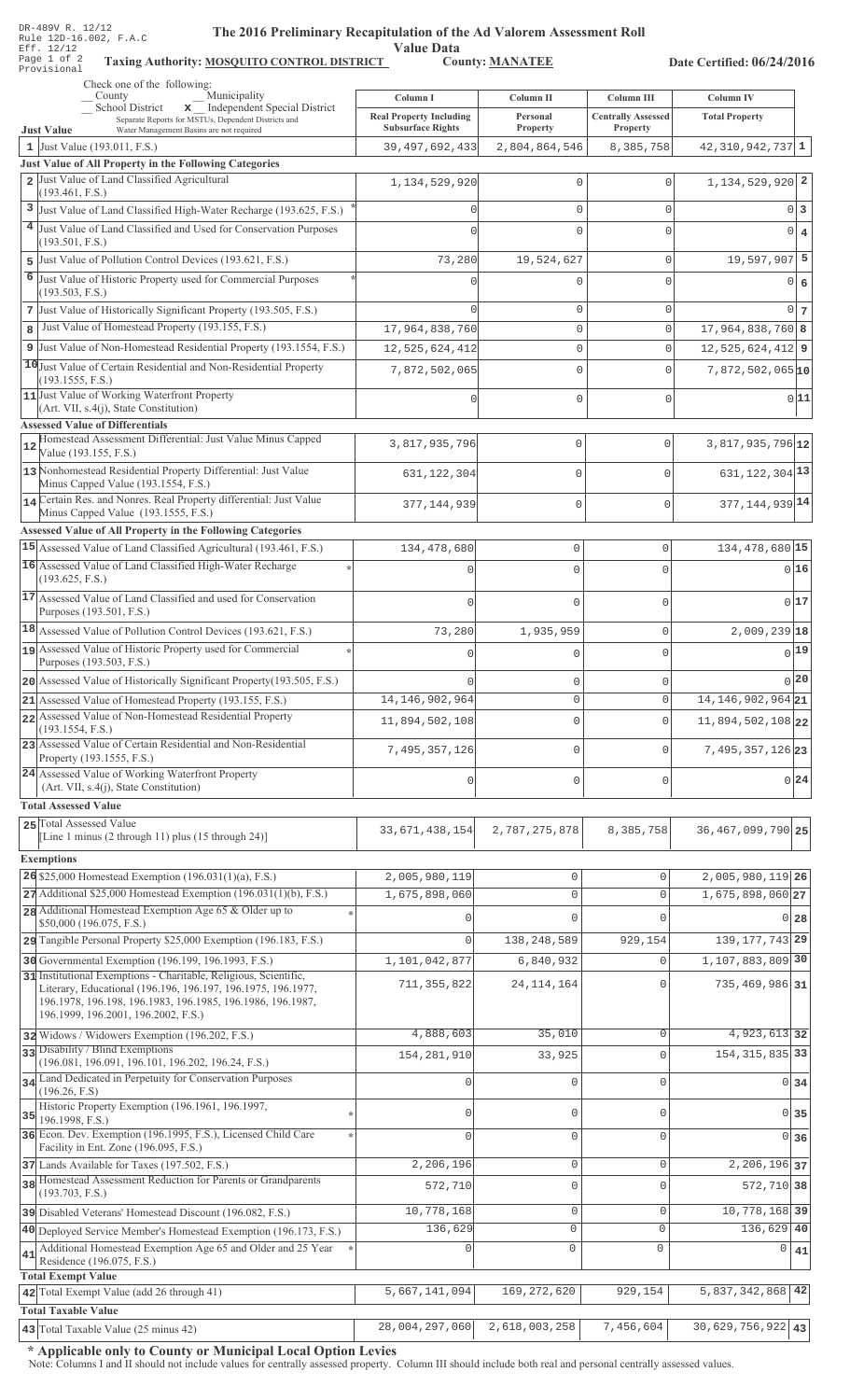# The 2016 Preliminary Recapitulation of the Ad Valorem Assessment Roll **Parcels and Accounts**

### Date Certified: 06/24/2016

# Taxing Authority: **MOSQUITO CONTROL DISTRICT**

## Additions/Deletions

|                         |                                                                                       | <b>Just Value</b> | <b>Taxable Value</b> |
|-------------------------|---------------------------------------------------------------------------------------|-------------------|----------------------|
|                         | New Construction                                                                      | 885, 913, 877     | 789,561,641          |
| $\overline{\mathbf{2}}$ | Additions                                                                             | 52,900,508        | 48,084,350           |
| 3                       | Annexations                                                                           | $\Omega$          | $\left( \right)$     |
| 4                       | <b>Deletions</b>                                                                      | 16,906,916        | 16,906,916           |
| 5                       | Rehabilitative Improvements Increasing Assessed Value by at Least 100%                | $\Omega$          | $\Omega$             |
| 6                       | Total TPP Taxable Value in Excess of 115% of Previous Year Total TPP<br>Taxable Value | $\Omega$          | $\Omega$             |
|                         | Net New Value $(1 + 2 + 3 - 4 + 5 + 6=7)$                                             | 921,907,469       | 820, 739, 075        |

### **Selected Just Values**

|    |                                                                                                       | <b>Just Value</b> |
|----|-------------------------------------------------------------------------------------------------------|-------------------|
| 8  | Just Value of Subsurface Rights (this amount included in Line 1, Column I, Page One)<br>193.481, F.S. | 980,734           |
| 9  | Just Value of Centrally Assessed Railroad Property Value                                              | 6,520,692         |
| 10 | Just Value of Centrally Assessed Private Car Line Property Value                                      | 1,865,066         |

Note: Sum of items 9 and 10 should equal centrally assessed just value on page 1, line 1, column III.

#### **Homestead Portability**

|    | 11   # of Parcels Receiving Transfer of Homestead Differential |            |
|----|----------------------------------------------------------------|------------|
| 12 | Value of Transferred Homestead Differential                    | 74,614,318 |

|                                      | Column 1             | Column 2                 |
|--------------------------------------|----------------------|--------------------------|
|                                      | <b>Real Property</b> | <b>Personal Property</b> |
| <b>Total Parcels or Accounts</b>     | Parcels              | Accounts                 |
| $\vert$ 13 Total Parcels or Accounts | 177,993              | 27,427                   |

#### **Property with Reduced Assessed Value**

| 14 | Land Classified Agricultural (193.461, F.S.)                                                    | 2,353    | 0            |
|----|-------------------------------------------------------------------------------------------------|----------|--------------|
| 15 | *<br>Land Classified High-Water Recharge (193.625, F.S.)                                        | 0        | 0            |
| 16 | Land Classified and Used for Conservation Purposes (193.501, F.S.)                              | 0        | 0            |
| 17 | Pollution Control Devices (193.621, F.S.)                                                       | 1        | 19           |
| 18 | Historic Property used for Commercial Purposes (193.503, F.S.) *                                | 0        | $\mathbf{0}$ |
| 19 | Historically Significant Property (193.505, F.S.)                                               | $\Omega$ | $\Omega$     |
| 20 | Homestead Property; Parcels with Capped Value (193.155, F.S.)                                   | 74,086   | 0            |
| 21 | Non-Homestead Residential Property; Parcels with Capped Value (193.1554, F.S.)                  | 36,052   | 0            |
| 22 | Certain Residential and Non-Residential Property; Parcels with Capped Value<br>(193.1555, F.S.) | 3,598    | 0            |
| 23 | Working Waterfront Property (Art. VII, s.4(j), State Constitution)                              |          | 0            |

#### **Other Reductions in Assessed Value**

| 24 | Lands Available for Taxes (197.502, F.S.)                                  |     |  |
|----|----------------------------------------------------------------------------|-----|--|
| 25 | Homestead Assessment Reduction for Parents or Grandparents (193.703, F.S.) |     |  |
| 26 | Disabled Veterans' Homestead Discount (196.082, F.S.)                      | 125 |  |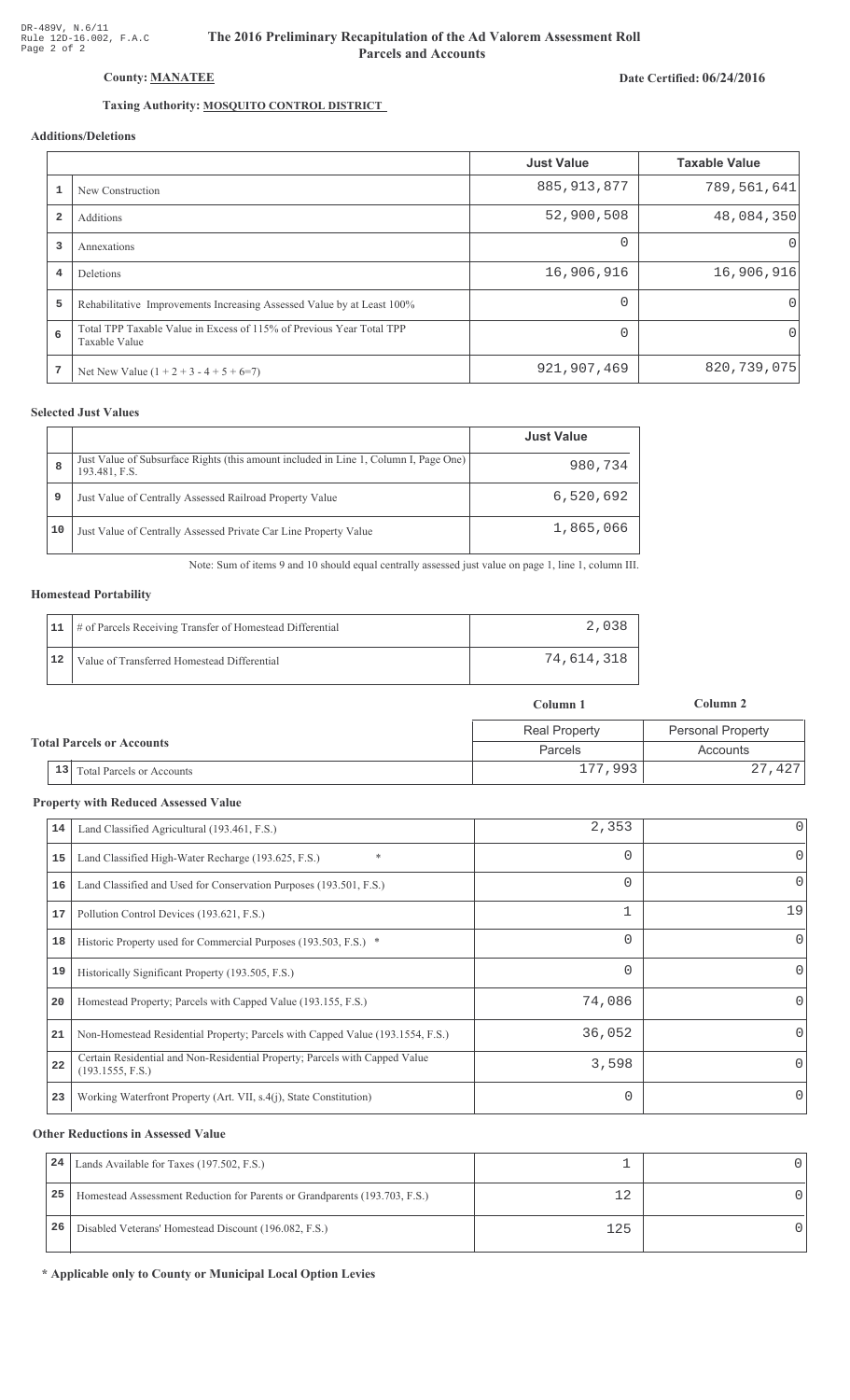|    | DR-489V R. 12/12<br>The 2016 Preliminary Recapitulation of the Ad Valorem Assessment Roll<br>Rule 12D-16.002, F.A.C                                                                                                                   |                                                            |                             |                                       |                                  |  |
|----|---------------------------------------------------------------------------------------------------------------------------------------------------------------------------------------------------------------------------------------|------------------------------------------------------------|-----------------------------|---------------------------------------|----------------------------------|--|
|    | <b>Value Data</b><br>Eff. 12/12<br>Page 1 of 2<br><b>County: MANATEE</b><br><b>Taxing Authority: PALMS OF TERRA CEIA</b><br>Date Certified: 06/24/2016                                                                                |                                                            |                             |                                       |                                  |  |
|    | Provisional<br>Check one of the following:                                                                                                                                                                                            |                                                            |                             |                                       |                                  |  |
|    | Municipality<br>County<br>School District<br>x _ Independent Special District                                                                                                                                                         | Column I                                                   | Column II                   | <b>Column III</b>                     | Column <sub>IV</sub>             |  |
|    | Separate Reports for MSTUs, Dependent Districts and<br>Water Management Basins are not required<br><b>Just Value</b>                                                                                                                  | <b>Real Property Including</b><br><b>Subsurface Rights</b> | Personal<br><b>Property</b> | <b>Centrally Assessed</b><br>Property | <b>Total Property</b>            |  |
|    | 1 Just Value $(193.011, F.S.)$                                                                                                                                                                                                        | 91,385,560                                                 | 232,327                     | $\mathbf{0}$                          | $91,617,887$ <sup>1</sup>        |  |
|    | Just Value of All Property in the Following Categories<br>Just Value of Land Classified Agricultural                                                                                                                                  | 560,561                                                    | 0                           |                                       | 2<br>560, 561                    |  |
|    | (193.461, F.S.)                                                                                                                                                                                                                       |                                                            |                             |                                       |                                  |  |
| 3  | Just Value of Land Classified High-Water Recharge (193.625, F.S.)                                                                                                                                                                     | $\mathbf 0$                                                | 0                           | $\mathbf{0}$                          | 0 <sup>3</sup>                   |  |
|    | Just Value of Land Classified and Used for Conservation Purposes<br>(193.501, F.S.)                                                                                                                                                   | $\bigcap$                                                  | 0                           | $\Omega$                              | $\overline{0}$<br>$\overline{4}$ |  |
| 5  | Just Value of Pollution Control Devices (193.621, F.S.)                                                                                                                                                                               | $\Omega$                                                   | 0                           | $\mathbf{0}$                          | 5<br>$\Omega$                    |  |
| 6  | Just Value of Historic Property used for Commercial Purposes<br>(193.503, F.S.)                                                                                                                                                       | $\bigcap$                                                  | 0                           | $\Omega$                              | 0 6                              |  |
| 7  | Just Value of Historically Significant Property (193.505, F.S.)                                                                                                                                                                       | $\Omega$                                                   | $\mathbf 0$                 | $\mathbf{0}$                          | 0 <sub>7</sub>                   |  |
| 8  | Just Value of Homestead Property (193.155, F.S.)                                                                                                                                                                                      | 52,711,926                                                 | 0                           | $\Omega$                              | $52, 711, 926$ 8                 |  |
|    | 9 Just Value of Non-Homestead Residential Property (193.1554, F.S.)                                                                                                                                                                   | 37, 297, 468                                               | 0                           | $\Omega$                              | $37, 297, 468$ 9                 |  |
|    | 10 Just Value of Certain Residential and Non-Residential Property                                                                                                                                                                     | 815,605                                                    | 0                           | C                                     | 815,605 10                       |  |
|    | (193.1555, F.S.)<br>11 Just Value of Working Waterfront Property                                                                                                                                                                      | $\Omega$                                                   | $\mathbf 0$                 | $\mathbf{0}$                          | 0 11                             |  |
|    | (Art. VII, s.4(j), State Constitution)                                                                                                                                                                                                |                                                            |                             |                                       |                                  |  |
|    | <b>Assessed Value of Differentials</b><br>Homestead Assessment Differential: Just Value Minus Capped                                                                                                                                  |                                                            |                             |                                       |                                  |  |
| 12 | Value (193.155, F.S.)                                                                                                                                                                                                                 | 8,299,184                                                  | $\mathsf 0$                 | $\Omega$                              | $8, 299, 184$ 12                 |  |
|    | 13 Nonhomestead Residential Property Differential: Just Value<br>Minus Capped Value (193.1554, F.S.)                                                                                                                                  | 740,114                                                    | $\mathbb O$                 | $\Omega$                              | 740, 114 13                      |  |
|    | 14 Certain Res. and Nonres. Real Property differential: Just Value                                                                                                                                                                    | $\cap$                                                     | $\mathsf 0$                 | $\Omega$                              | 0 14                             |  |
|    | Minus Capped Value (193.1555, F.S.)<br><b>Assessed Value of All Property in the Following Categories</b>                                                                                                                              |                                                            |                             |                                       |                                  |  |
|    | 15 Assessed Value of Land Classified Agricultural (193.461, F.S.)                                                                                                                                                                     | 9,941                                                      | 0                           | 0                                     | $9,941$ 15                       |  |
|    | 16 Assessed Value of Land Classified High-Water Recharge<br>(193.625, F.S.)                                                                                                                                                           | $\mathbf{0}$                                               | 0                           | $\Omega$                              | 016                              |  |
|    | 17 Assessed Value of Land Classified and used for Conservation<br>Purposes (193.501, F.S.)                                                                                                                                            | $\mathbf{0}$                                               | 0                           | 0                                     | 0 17                             |  |
|    | 18 Assessed Value of Pollution Control Devices (193.621, F.S.)                                                                                                                                                                        | $\mathbb O$                                                | $\mathsf{O}\xspace$         | 0                                     | 018                              |  |
|    | 19 Assessed Value of Historic Property used for Commercial                                                                                                                                                                            | n                                                          | 0                           | $\Omega$                              | 0 19                             |  |
|    | Purposes (193.503, F.S.)<br>20 Assessed Value of Historically Significant Property (193.505, F.S.)                                                                                                                                    |                                                            |                             |                                       | 0 20                             |  |
|    | 21 Assessed Value of Homestead Property (193.155, F.S.)                                                                                                                                                                               | 44, 412, 742                                               | 0<br>$\circ$                | 0<br>0                                | 44, 412, 742 21                  |  |
|    | 22 Assessed Value of Non-Homestead Residential Property                                                                                                                                                                               | 36, 557, 354                                               | 0                           | $\mathsf{O}\xspace$                   | 36, 557, 354 22                  |  |
|    | (193.1554, F.S.)<br>23 Assessed Value of Certain Residential and Non-Residential                                                                                                                                                      |                                                            |                             |                                       |                                  |  |
|    | Property (193.1555, F.S.)                                                                                                                                                                                                             | 815,605                                                    | $\mathsf{O}\xspace$         | 0                                     | 815,605 23                       |  |
|    | 24 Assessed Value of Working Waterfront Property<br>(Art. VII, s.4(j), State Constitution)                                                                                                                                            | $\mathbb O$                                                | $\mathbb O$                 | 0                                     | 0 24                             |  |
|    | <b>Total Assessed Value</b>                                                                                                                                                                                                           |                                                            |                             |                                       |                                  |  |
|    | 25 Total Assessed Value<br>[Line 1 minus (2 through 11) plus (15 through 24)]                                                                                                                                                         | 81,795,642                                                 | 232,327                     | $\mathsf{O}\xspace$                   | 82,027,969 25                    |  |
|    | <b>Exemptions</b>                                                                                                                                                                                                                     |                                                            |                             |                                       |                                  |  |
|    | 26 \$25,000 Homestead Exemption $(196.031(1)(a), F.S.)$                                                                                                                                                                               | 7,850,000                                                  | $\mathbb O$                 | 0                                     | 7,850,000 26                     |  |
|    | 27 Additional \$25,000 Homestead Exemption (196.031(1)(b), F.S.)                                                                                                                                                                      | 7,389,335                                                  | $\mathbb O$                 | $\mathsf{O}\xspace$                   | $7,389,335$ 27                   |  |
|    | 28 Additional Homestead Exemption Age 65 & Older up to<br>\$50,000 (196.075, F.S.)                                                                                                                                                    | $\Omega$                                                   | $\mathbf 0$                 | $\mathbf{0}$                          | 0 28                             |  |
|    | 29 Tangible Personal Property \$25,000 Exemption (196.183, F.S.)                                                                                                                                                                      | $\Omega$                                                   | 67,254                      | $\mathbb O$                           | 67, 254 29                       |  |
|    | 30 Governmental Exemption (196.199, 196.1993, F.S.)                                                                                                                                                                                   | 2,906                                                      | $\mathbf 0$                 | $\mathbb O$                           | 2,906 30                         |  |
|    | 31 Institutional Exemptions - Charitable, Religious, Scientific,<br>Literary, Educational (196.196, 196.197, 196.1975, 196.1977,<br>196.1978, 196.198, 196.1983, 196.1985, 196.1986, 196.1987,<br>196.1999, 196.2001, 196.2002, F.S.) | 35,000                                                     | $\mathbf 0$                 | $\mathbf 0$                           | $35,000$ 31                      |  |
|    | 32 Widows / Widowers Exemption (196.202, F.S.)                                                                                                                                                                                        | 41,500                                                     | $\mathbb O$                 | $\mathsf{O}\xspace$                   | 41,500 32                        |  |
|    | 33 Disability / Blind Exemptions<br>(196.081, 196.091, 196.101, 196.202, 196.24, F.S.)                                                                                                                                                | 890,940                                                    | $\mathbf 0$                 | $\mathbf 0$                           | 890,940 33                       |  |
|    | 34 Land Dedicated in Perpetuity for Conservation Purposes                                                                                                                                                                             | $\mathbf{0}$                                               | $\mathbb O$                 | $\mathbf{0}$                          | 0 34                             |  |
|    | (196.26, F.S)<br>Historic Property Exemption (196.1961, 196.1997,                                                                                                                                                                     |                                                            |                             |                                       |                                  |  |
|    | $35$ 196.1998, F.S.)                                                                                                                                                                                                                  | $\Omega$                                                   | $\mathbf 0$                 | $\mathbf{0}$                          | $\overline{0}$<br>35             |  |
|    | 36 Econ. Dev. Exemption (196.1995, F.S.), Licensed Child Care<br>Facility in Ent. Zone (196.095, F.S.)                                                                                                                                | $\Omega$                                                   | $\mathbf 0$                 | $\mathbf{0}$                          | 0 36                             |  |
|    | 37 Lands Available for Taxes (197.502, F.S.)                                                                                                                                                                                          | $\overline{0}$                                             | $\mathbb O$                 | $\mathbf 0$                           | 0 37                             |  |
|    | 38 Homestead Assessment Reduction for Parents or Grandparents<br>(193.703, F.S.)                                                                                                                                                      |                                                            | $\mathbf 0$                 | $\mathbf{0}$                          | 38<br>$\Omega$                   |  |
|    | 39 Disabled Veterans' Homestead Discount (196.082, F.S.)                                                                                                                                                                              | 14,074                                                     | $\mathbb O$                 | $\mathsf{O}\xspace$                   | 14,074 39                        |  |
|    | 40 Deployed Service Member's Homestead Exemption (196.173, F.S.)                                                                                                                                                                      |                                                            | 0                           | $\mathsf 0$                           | $\Omega$<br>40                   |  |
| 41 | Additional Homestead Exemption Age 65 and Older and 25 Year<br>Residence (196.075, F.S.)                                                                                                                                              | $\Omega$                                                   | 0                           | $\mathbf 0$                           | 0<br>41                          |  |
|    | <b>Total Exempt Value</b><br>42 Total Exempt Value (add 26 through 41)                                                                                                                                                                | 16, 223, 755                                               | 67,254                      | $\mathsf{O}\xspace$                   | 42<br>16,291,009                 |  |
|    | <b>Total Taxable Value</b>                                                                                                                                                                                                            |                                                            |                             |                                       |                                  |  |

Note: Columns I and II should not include values for centrally assessed property. Column III should include both real and personal centrally assessed values.

5
-5
:
<--1'-# -+1!- **43** 65,571,887 165,073 0 65,736,960 **43**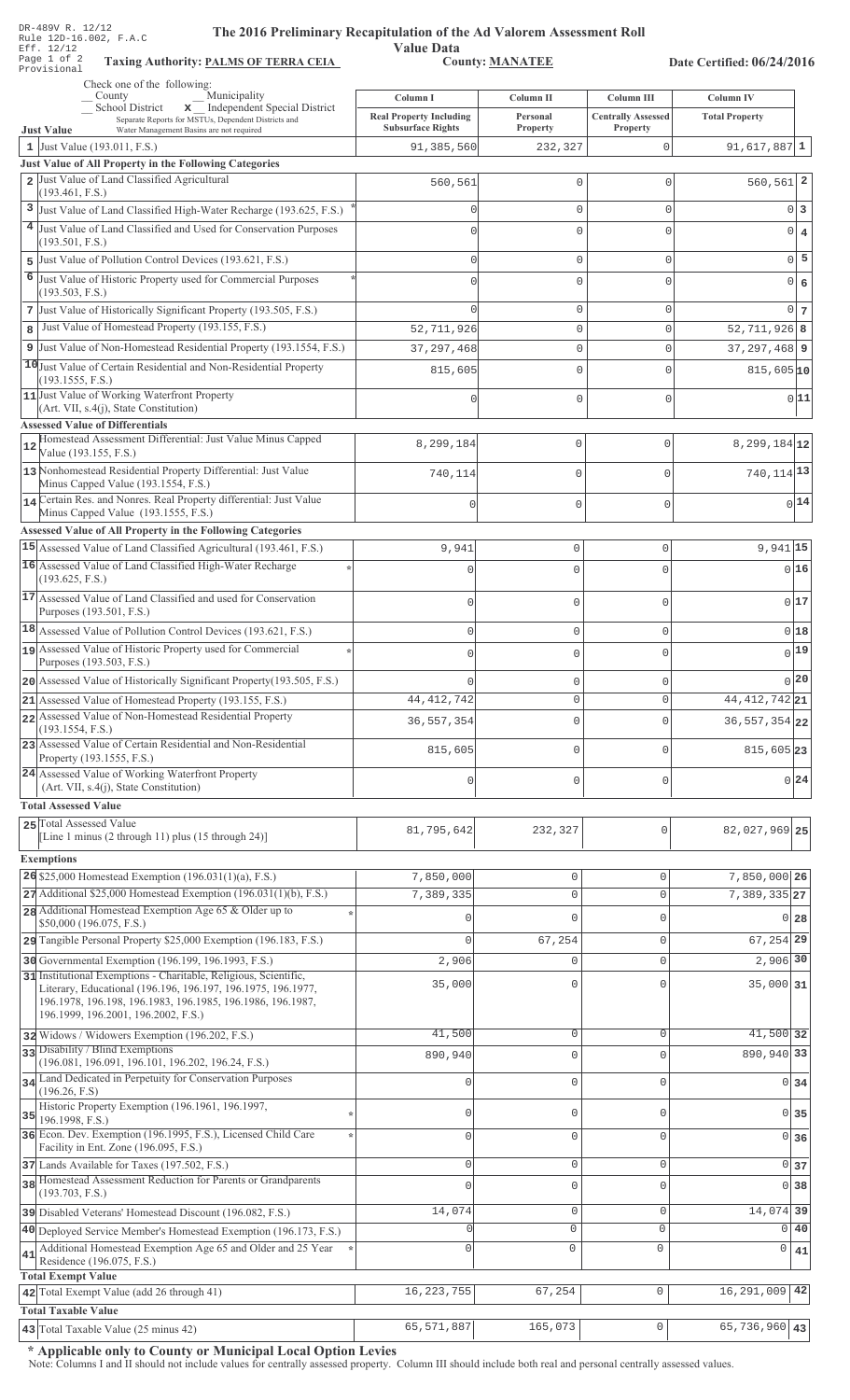## **County: MANATEE**

## Taxing Authority: PALMS OF TERRA CEIA

## **Additions/Deletions**

|                         |                                                                                       | <b>Just Value</b> | <b>Taxable Value</b> |
|-------------------------|---------------------------------------------------------------------------------------|-------------------|----------------------|
|                         | New Construction                                                                      | 0                 | $\Omega$             |
| $\overline{\mathbf{2}}$ | Additions                                                                             | 7,804             | 7,804                |
| 3                       | Annexations                                                                           | 0                 | $\Omega$             |
| $\overline{4}$          | Deletions                                                                             | 120               | 120                  |
| 5                       | Rehabilitative Improvements Increasing Assessed Value by at Least 100%                | 0                 | 0                    |
| 6                       | Total TPP Taxable Value in Excess of 115% of Previous Year Total TPP<br>Taxable Value | $\Omega$          | $\mathbf 0$          |
| 7                       | Net New Value $(1 + 2 + 3 - 4 + 5 + 6=7)$                                             | 7,684             | 7,684                |

### **Selected Just Values**

|    |                                                                                                       | <b>Just Value</b> |
|----|-------------------------------------------------------------------------------------------------------|-------------------|
| 8  | Just Value of Subsurface Rights (this amount included in Line 1, Column I, Page One)<br>193.481, F.S. |                   |
| 9  | Just Value of Centrally Assessed Railroad Property Value                                              |                   |
| 10 | Just Value of Centrally Assessed Private Car Line Property Value                                      |                   |

Note: Sum of items 9 and 10 should equal centrally assessed just value on page 1, line 1, column III.

# **Homestead Portability**

|    | 11   # of Parcels Receiving Transfer of Homestead Differential |         |
|----|----------------------------------------------------------------|---------|
| 12 | Value of Transferred Homestead Differential                    | 519.114 |

|                                  | Column 1             | Column 2                 |
|----------------------------------|----------------------|--------------------------|
|                                  | <b>Real Property</b> | <b>Personal Property</b> |
| <b>Total Parcels or Accounts</b> | Parcels              | Accounts                 |
| 13 Total Parcels or Accounts     |                      |                          |

## **Property with Reduced Assessed Value**

| 14 | Land Classified Agricultural (193.461, F.S.)                                                    |          | 0        |
|----|-------------------------------------------------------------------------------------------------|----------|----------|
| 15 | $\ast$<br>Land Classified High-Water Recharge (193.625, F.S.)                                   |          | 0        |
| 16 | Land Classified and Used for Conservation Purposes (193.501, F.S.)                              |          | 0        |
| 17 | Pollution Control Devices (193.621, F.S.)                                                       | $\Omega$ | 0        |
| 18 | Historic Property used for Commercial Purposes (193.503, F.S.) *                                |          | 0        |
| 19 | Historically Significant Property (193.505, F.S.)                                               |          | 0        |
| 20 | Homestead Property; Parcels with Capped Value (193.155, F.S.)                                   | 293      | 0        |
| 21 | Non-Homestead Residential Property; Parcels with Capped Value (193.1554, F.S.)                  | 115      | 0        |
| 22 | Certain Residential and Non-Residential Property; Parcels with Capped Value<br>(193.1555, F.S.) | $\Omega$ | $\Omega$ |
| 23 | Working Waterfront Property (Art. VII, s.4(j), State Constitution)                              | 0        | 0        |
|    |                                                                                                 |          |          |

## **Other Reductions in Assessed Value**

| 24 | Lands Available for Taxes (197.502, F.S.)                                  |  |
|----|----------------------------------------------------------------------------|--|
| 25 | Homestead Assessment Reduction for Parents or Grandparents (193.703, F.S.) |  |
| 26 | Disabled Veterans' Homestead Discount (196.082, F.S.)                      |  |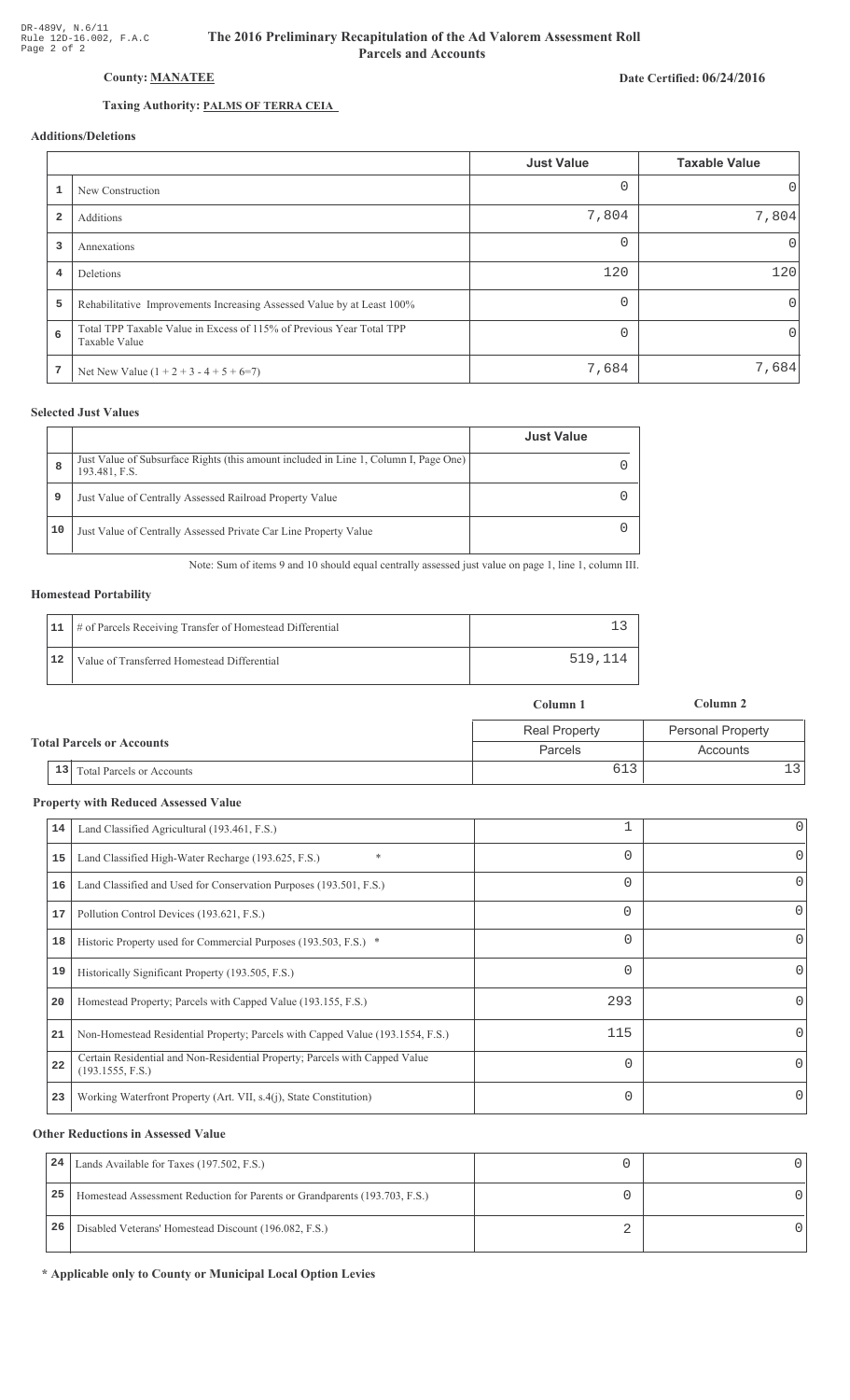| DR-489V R. 12/12 |  |  |                        |
|------------------|--|--|------------------------|
|                  |  |  | Rule 12D-16.002, F.A.C |
| Eff. 12/12       |  |  |                        |
| Page 1 of 2      |  |  | Taxing                 |
| Provisional      |  |  |                        |

### The 2016 Preliminary Recapitulation of the Ad Valorem Assessment Roll

Value Data<br>
ST County: MANATEE Taxing Authority: SOUTHWEST FLA WATER MGT DIST County: MANATEE

Date Certified: 06/24/2016

| Check one of the following:<br>Municipality<br>County                                                                                                                              | Column I                                                   | Column II            | Column III                            | <b>Column IV</b>                   |
|------------------------------------------------------------------------------------------------------------------------------------------------------------------------------------|------------------------------------------------------------|----------------------|---------------------------------------|------------------------------------|
| <b>School District</b><br>x _ Independent Special District<br>Separate Reports for MSTUs, Dependent Districts and<br><b>Just Value</b><br>Water Management Basins are not required | <b>Real Property Including</b><br><b>Subsurface Rights</b> | Personal<br>Property | <b>Centrally Assessed</b><br>Property | <b>Total Property</b>              |
| 1 Just Value (193.011, F.S.)                                                                                                                                                       | 39, 497, 692, 433                                          | 2,804,864,546        | 8,385,758                             | 42,310,942,737 1                   |
| Just Value of All Property in the Following Categories<br>2 Just Value of Land Classified Agricultural                                                                             |                                                            |                      |                                       |                                    |
| (193.461, F.S.)                                                                                                                                                                    | 1, 134, 529, 920                                           | $\mathbf 0$          | $\mathbf 0$                           | 1, 134, 529, 920 2                 |
| 3 Just Value of Land Classified High-Water Recharge (193.625, F.S.)                                                                                                                |                                                            | $\mathbf{0}$         | 0                                     | 0 <sup>3</sup>                     |
| 4 Just Value of Land Classified and Used for Conservation Purposes                                                                                                                 |                                                            | $\mathbf{0}$         | 0                                     | $0 \mid 4$                         |
| (193.501, F.S.)                                                                                                                                                                    |                                                            |                      |                                       |                                    |
| 5 Just Value of Pollution Control Devices (193.621, F.S.)                                                                                                                          | 73,280                                                     | 19,524,627           | 0                                     | 19,597,907 5                       |
| 6 Just Value of Historic Property used for Commercial Purposes<br>(193.503, F.S.)                                                                                                  |                                                            | 0                    | 0                                     | $0 \mid 6$                         |
| 7 Just Value of Historically Significant Property (193.505, F.S.)                                                                                                                  |                                                            | $\mathbf{0}$         | 0                                     | 0 <sub>7</sub>                     |
| Just Value of Homestead Property (193.155, F.S.)<br>$\mathbf{8}$                                                                                                                   | 17,964,838,760                                             | $\mathsf{O}\xspace$  | $\mathbf 0$                           | $17,964,838,760$ 8                 |
| 9 Just Value of Non-Homestead Residential Property (193.1554, F.S.)                                                                                                                | 12,525,624,412                                             | $\mathbb O$          | 0                                     | $12,525,624,412$ 9                 |
| 10 Just Value of Certain Residential and Non-Residential Property                                                                                                                  | 7,872,502,065                                              | $\mathbf{0}$         | $\Omega$                              | 7,872,502,065 10                   |
| (193.1555, F.S.)<br>11 Just Value of Working Waterfront Property                                                                                                                   |                                                            |                      |                                       |                                    |
| (Art. VII, s.4(j), State Constitution)                                                                                                                                             | Ω                                                          | $\mathbf{0}$         | $\mathbf 0$                           | 0 11                               |
| <b>Assessed Value of Differentials</b>                                                                                                                                             |                                                            |                      |                                       |                                    |
| Homestead Assessment Differential: Just Value Minus Capped<br>12<br>Value (193.155, F.S.)                                                                                          | 3,817,935,796                                              | 0                    | 0                                     | 3,817,935,796 12                   |
| 13 Nonhomestead Residential Property Differential: Just Value                                                                                                                      |                                                            | 0                    | $\Omega$                              | 631, 122, 304 13                   |
| Minus Capped Value (193.1554, F.S.)                                                                                                                                                | 631, 122, 304                                              |                      |                                       |                                    |
| 14 Certain Res. and Nonres. Real Property differential: Just Value                                                                                                                 | 377,144,939                                                | 0                    | $\mathbf{0}$                          | 377, 144, 939 14                   |
| Minus Capped Value (193.1555, F.S.)<br>Assessed Value of All Property in the Following Categories                                                                                  |                                                            |                      |                                       |                                    |
| 15 Assessed Value of Land Classified Agricultural (193.461, F.S.)                                                                                                                  | 134,478,680                                                | $\mathbb O$          | 0                                     | 134, 478, 680 15                   |
| 16 Assessed Value of Land Classified High-Water Recharge                                                                                                                           |                                                            |                      | $\Omega$                              | 016                                |
| (193.625, F.S.)                                                                                                                                                                    |                                                            | $\Omega$             |                                       |                                    |
| 17 Assessed Value of Land Classified and used for Conservation                                                                                                                     | $\cap$                                                     | $\Omega$             | $\Omega$                              | 017                                |
| Purposes (193.501, F.S.)                                                                                                                                                           |                                                            |                      |                                       |                                    |
| 18 Assessed Value of Pollution Control Devices (193.621, F.S.)                                                                                                                     | 73,280                                                     | 1,935,959            | 0                                     | 2,009,239 18                       |
| 19 Assessed Value of Historic Property used for Commercial<br>Purposes (193.503, F.S.)                                                                                             |                                                            | $\mathbf{0}$         | $\Omega$                              | 0 19                               |
| 20 Assessed Value of Historically Significant Property (193.505, F.S.)                                                                                                             |                                                            | $\mathbf 0$          | 0                                     | 0 20                               |
| 21 Assessed Value of Homestead Property (193.155, F.S.)                                                                                                                            | 14, 146, 902, 964                                          | $\mathbf 0$          | 0                                     | 14, 146, 902, 964 21               |
| 22 Assessed Value of Non-Homestead Residential Property                                                                                                                            | 11,894,502,108                                             | $\mathbf 0$          | 0                                     | 11,894,502,108 22                  |
| (193.1554, F.S.)<br>23 Assessed Value of Certain Residential and Non-Residential                                                                                                   |                                                            |                      |                                       |                                    |
| Property (193.1555, F.S.)                                                                                                                                                          | 7,495,357,126                                              | $\mathbf 0$          | $\Omega$                              | 7, 495, 357, 126 23                |
| 24 Assessed Value of Working Waterfront Property                                                                                                                                   | $\mathbf{0}$                                               | $\mathbf 0$          | 0                                     | 0 24                               |
| (Art. VII, s.4(j), State Constitution)                                                                                                                                             |                                                            |                      |                                       |                                    |
| <b>Total Assessed Value</b>                                                                                                                                                        |                                                            |                      |                                       |                                    |
| 25 Total Assessed Value<br>[Line 1 minus (2 through 11) plus (15 through 24)]                                                                                                      | 33, 671, 438, 154                                          | 2,787,275,878        | 8,385,758                             | 36, 467, 099, 790 25               |
| <b>Exemptions</b>                                                                                                                                                                  |                                                            |                      |                                       |                                    |
| 26 \$25,000 Homestead Exemption $(196.031(1)(a), F.S.)$                                                                                                                            | 2,005,980,119                                              | $\mathsf{O}\xspace$  | 0                                     | 2,005,980,119 26                   |
| 27 Additional \$25,000 Homestead Exemption (196.031(1)(b), F.S.)                                                                                                                   | 1,675,898,060                                              | $\mathsf{O}\xspace$  | $\mathbf 0$                           | $1,675,898,060$ <sub>27</sub>      |
| 28 Additional Homestead Exemption Age 65 & Older up to                                                                                                                             |                                                            | $\Omega$             | $\cap$                                | $0$ 28                             |
| \$50,000 (196.075, F.S.)                                                                                                                                                           |                                                            |                      |                                       |                                    |
| 29 Tangible Personal Property \$25,000 Exemption (196.183, F.S.)                                                                                                                   | $\Omega$                                                   | 138, 248, 589        | 929,154                               | 139, 177, 743 29                   |
| 30 Governmental Exemption (196.199, 196.1993, F.S.)<br>31 Institutional Exemptions - Charitable, Religious, Scientific,                                                            | 1,101,042,877                                              | 6,840,932            | $\Omega$                              | 1, 107, 883, 809 30                |
| Literary, Educational (196.196, 196.197, 196.1975, 196.1977,                                                                                                                       | 711, 355, 822                                              | 24, 114, 164         | $\Omega$                              | 735, 469, 986 31                   |
| 196.1978, 196.198, 196.1983, 196.1985, 196.1986, 196.1987,<br>196.1999, 196.2001, 196.2002, F.S.)                                                                                  |                                                            |                      |                                       |                                    |
| 32 Widows / Widowers Exemption (196.202, F.S.)                                                                                                                                     | 4,888,603                                                  | 35,010               | $\Omega$                              | 4,923,613 32                       |
| 33 Disability / Blind Exemptions                                                                                                                                                   |                                                            |                      |                                       |                                    |
| (196.081, 196.091, 196.101, 196.202, 196.24, F.S.)                                                                                                                                 | 154, 281, 910                                              | 33,925               | 0                                     | 154, 315, 835 33                   |
| 34 Land Dedicated in Perpetuity for Conservation Purposes<br>(196.26, F.S)                                                                                                         |                                                            | $\mathbf 0$          | $\Omega$                              | 0 34                               |
| Historic Property Exemption (196.1961, 196.1997,                                                                                                                                   |                                                            | $\mathbf{0}$         | $\Omega$                              |                                    |
| $35$ 196.1998, F.S.)                                                                                                                                                               | $\mathbf{0}$                                               |                      |                                       | 0 35                               |
| 36 Econ. Dev. Exemption (196.1995, F.S.), Licensed Child Care<br>Facility in Ent. Zone (196.095, F.S.)                                                                             | $\Omega$                                                   | $\mathbf 0$          | 0                                     | 0 36                               |
| 37 Lands Available for Taxes (197.502, F.S.)                                                                                                                                       | 2,206,196                                                  | $\mathbb O$          | 0                                     | 2, 206, 196 37                     |
| 38 Homestead Assessment Reduction for Parents or Grandparents                                                                                                                      | 572,710                                                    | $\mathsf{O}\xspace$  | 0                                     | 572, 710 38                        |
| (193.703, F.S.)                                                                                                                                                                    |                                                            |                      |                                       |                                    |
| 39 Disabled Veterans' Homestead Discount (196.082, F.S.)                                                                                                                           | 10,778,168                                                 | $\mathsf{O}\xspace$  | $\mathbf 0$                           | 10, 778, 168 39<br>136,629 40      |
| 40 Deployed Service Member's Homestead Exemption (196.173, F.S.)<br>Additional Homestead Exemption Age 65 and Older and 25 Year                                                    | 136,629                                                    | 0<br>$\circ$         | $\mathbf 0$                           |                                    |
| 41<br>Residence (196.075, F.S.)                                                                                                                                                    |                                                            |                      | 0                                     | $\Omega$<br>41                     |
| <b>Total Exempt Value</b>                                                                                                                                                          |                                                            |                      |                                       |                                    |
| 42 Total Exempt Value (add 26 through 41)                                                                                                                                          | 5,667,141,094                                              | 169, 272, 620        | 929,154                               | 5,837,342,868 42                   |
| <b>Total Taxable Value</b>                                                                                                                                                         |                                                            |                      |                                       |                                    |
| 43 Total Taxable Value (25 minus 42)                                                                                                                                               | 28,004,297,060                                             | 2,618,003,258        | 7,456,604                             | $\overline{30,629}, 756, 922   43$ |

\* Applicable only to County or Municipal Local Option Levies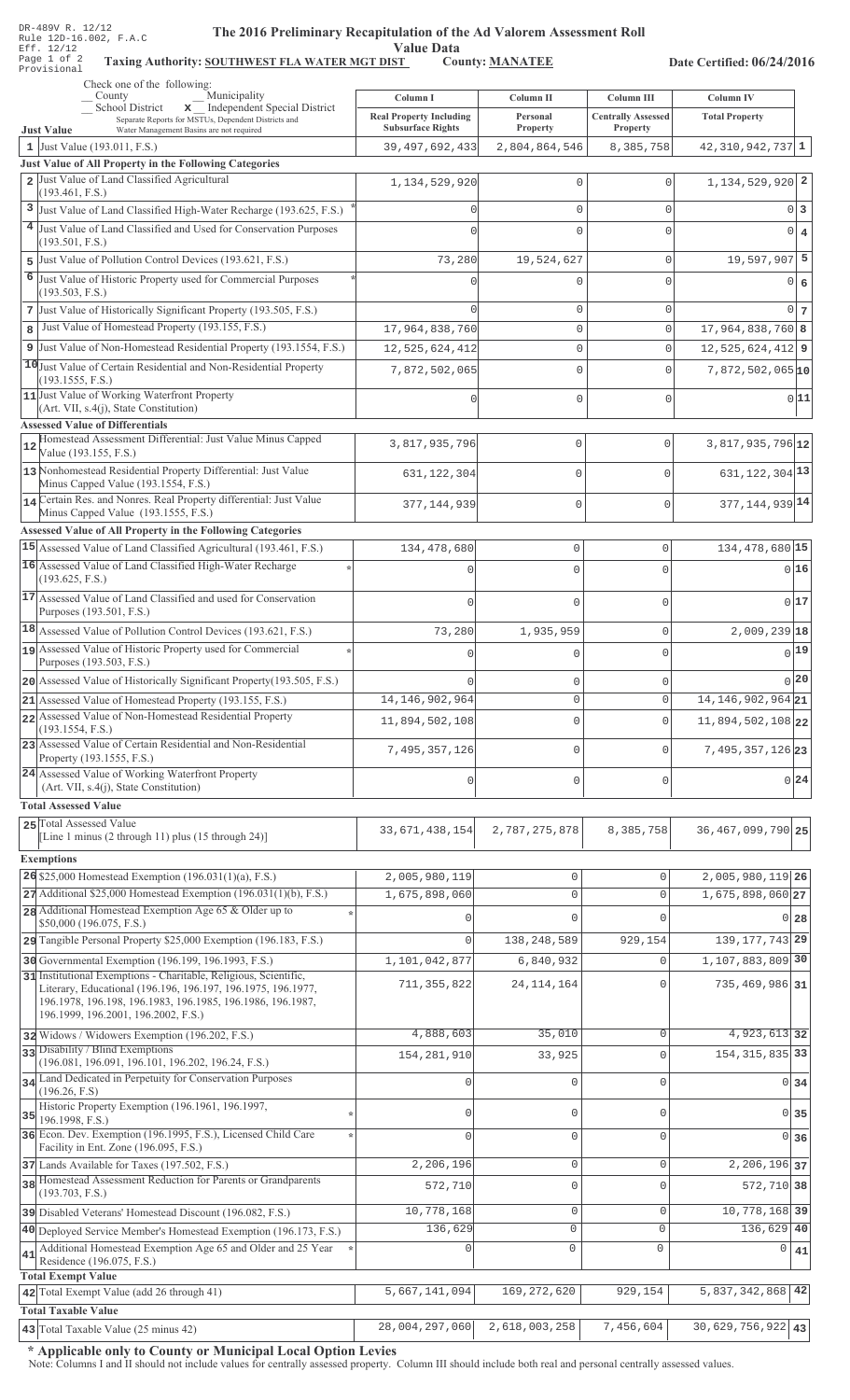# The 2016 Preliminary Recapitulation of the Ad Valorem Assessment Roll **Parcels and Accounts**

### Date Certified: 06/24/2016

# Taxing Authority: SOUTHWEST FLA WATER MGT DIST

## Additions/Deletions

|                         |                                                                                       | <b>Just Value</b> | <b>Taxable Value</b> |
|-------------------------|---------------------------------------------------------------------------------------|-------------------|----------------------|
|                         | New Construction                                                                      | 885, 913, 877     | 789,561,641          |
| $\overline{\mathbf{2}}$ | Additions                                                                             | 52,900,508        | 48,084,350           |
| 3                       | Annexations                                                                           | $\Omega$          | O                    |
| 4                       | <b>Deletions</b>                                                                      | 16,906,916        | 16,906,916           |
| 5                       | Rehabilitative Improvements Increasing Assessed Value by at Least 100%                |                   | 0                    |
| 6                       | Total TPP Taxable Value in Excess of 115% of Previous Year Total TPP<br>Taxable Value |                   | 0                    |
|                         | Net New Value $(1 + 2 + 3 - 4 + 5 + 6=7)$                                             | 921,907,469       | 820,739,075          |

### **Selected Just Values**

|    |                                                                                                       | <b>Just Value</b> |
|----|-------------------------------------------------------------------------------------------------------|-------------------|
| 8  | Just Value of Subsurface Rights (this amount included in Line 1, Column I, Page One)<br>193.481, F.S. | 980,734           |
| 9  | Just Value of Centrally Assessed Railroad Property Value                                              | 6,520,692         |
| 10 | Just Value of Centrally Assessed Private Car Line Property Value                                      | 1,865,066         |

Note: Sum of items 9 and 10 should equal centrally assessed just value on page 1, line 1, column III.

#### **Homestead Portability**

|    | 11   # of Parcels Receiving Transfer of Homestead Differential |            |
|----|----------------------------------------------------------------|------------|
| 12 | Value of Transferred Homestead Differential                    | 74,614,318 |

|                                  |                                      | Column 1             | Column 2                 |  |
|----------------------------------|--------------------------------------|----------------------|--------------------------|--|
| <b>Total Parcels or Accounts</b> |                                      | <b>Real Property</b> | <b>Personal Property</b> |  |
|                                  |                                      | Parcels              | Accounts                 |  |
|                                  | $\vert$ 13 Total Parcels or Accounts | 177,993              | 27,427                   |  |

#### **Property with Reduced Assessed Value**

| 14 | Land Classified Agricultural (193.461, F.S.)                                                    | 2,353    | 0            |
|----|-------------------------------------------------------------------------------------------------|----------|--------------|
| 15 | *<br>Land Classified High-Water Recharge (193.625, F.S.)                                        | 0        | 0            |
| 16 | Land Classified and Used for Conservation Purposes (193.501, F.S.)                              | 0        | 0            |
| 17 | Pollution Control Devices (193.621, F.S.)                                                       | 1        | 19           |
| 18 | Historic Property used for Commercial Purposes (193.503, F.S.) *                                | 0        | $\mathbf{0}$ |
| 19 | Historically Significant Property (193.505, F.S.)                                               | $\Omega$ | $\Omega$     |
| 20 | Homestead Property; Parcels with Capped Value (193.155, F.S.)                                   | 74,086   | 0            |
| 21 | Non-Homestead Residential Property; Parcels with Capped Value (193.1554, F.S.)                  | 36,052   | 0            |
| 22 | Certain Residential and Non-Residential Property; Parcels with Capped Value<br>(193.1555, F.S.) | 3,598    | 0            |
| 23 | Working Waterfront Property (Art. VII, s.4(j), State Constitution)                              |          | 0            |

#### **Other Reductions in Assessed Value**

| 24 | Lands Available for Taxes (197.502, F.S.)                                  |     |  |
|----|----------------------------------------------------------------------------|-----|--|
| 25 | Homestead Assessment Reduction for Parents or Grandparents (193.703, F.S.) |     |  |
| 26 | Disabled Veterans' Homestead Discount (196.082, F.S.)                      | 125 |  |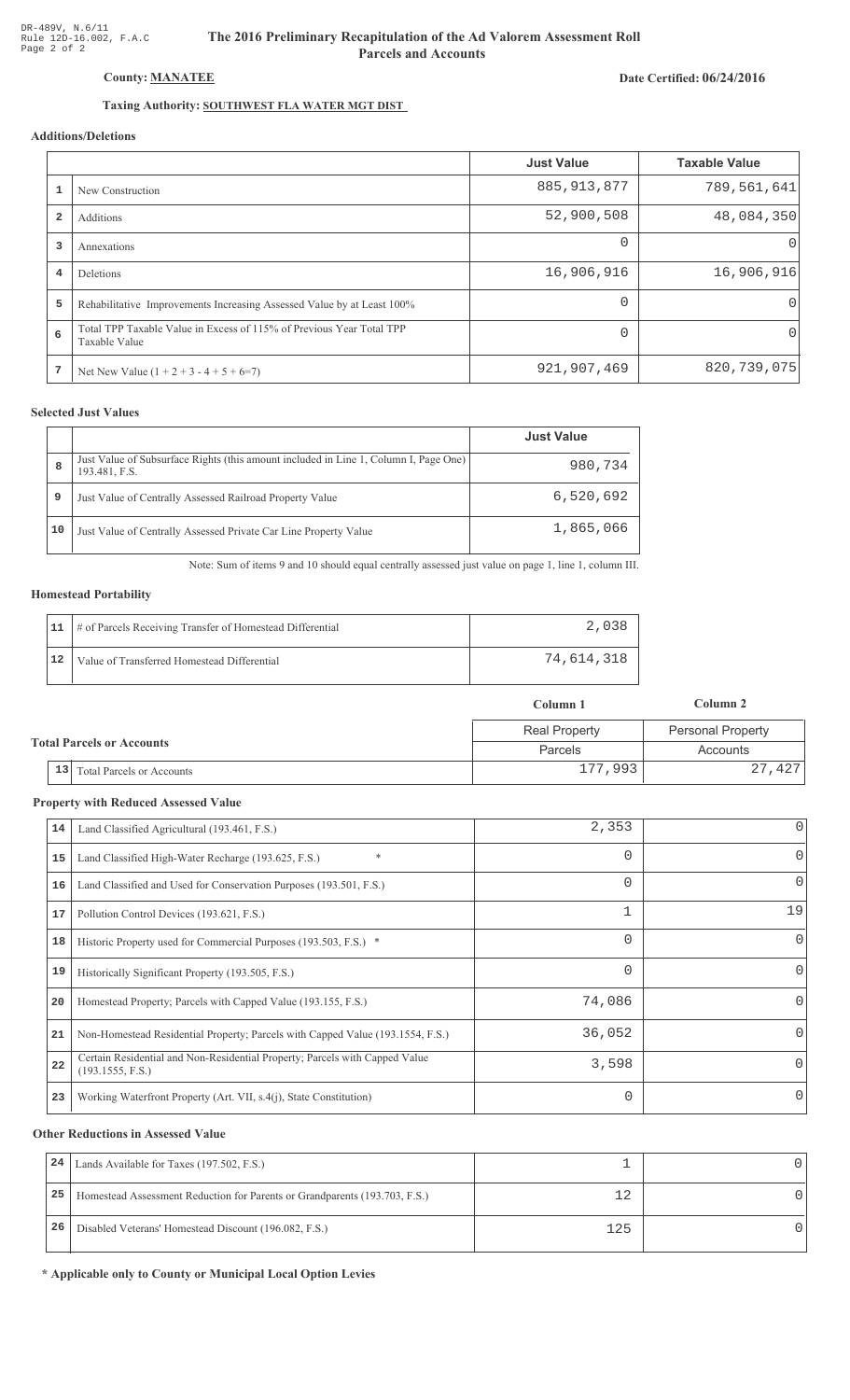## The 2016 Preliminary Recapitulation of the Ad Valorem Assessment Roll **Value Data**

# Taxing Authority: WEST COAST INLAND NAVIGATION DIST County: MANATEE

Date Certified: 06/24/2016

|    | Check one of the following:<br>Municipality<br>County                                                                             | Column I                       | Column II                  | Column III                | Column IV                        |                                  |
|----|-----------------------------------------------------------------------------------------------------------------------------------|--------------------------------|----------------------------|---------------------------|----------------------------------|----------------------------------|
|    | <b>School District</b><br>x Independent Special District                                                                          | <b>Real Property Including</b> | Personal                   | <b>Centrally Assessed</b> | <b>Total Property</b>            |                                  |
|    | Separate Reports for MSTUs, Dependent Districts and<br><b>Just Value</b><br>Water Management Basins are not required              | <b>Subsurface Rights</b>       | Property                   | Property                  |                                  |                                  |
|    | 1 Just Value $(193.011, F.S.)$                                                                                                    | 39, 497, 692, 433              | 2,804,864,546              | 8,385,758                 | $42,310,942,737$ 1               |                                  |
|    | Just Value of All Property in the Following Categories                                                                            |                                |                            |                           |                                  |                                  |
|    | 2 Just Value of Land Classified Agricultural<br>(193.461, F.S.)                                                                   | 1,134,529,920                  | 0                          | $\mathbf 0$               | $1,134,529,920$ <sup>2</sup>     |                                  |
| 3  | Just Value of Land Classified High-Water Recharge (193.625, F.S.)                                                                 |                                | 0                          | $\mathbf{0}$              |                                  | $0\vert 3$                       |
|    | 4 Just Value of Land Classified and Used for Conservation Purposes                                                                |                                | 0                          | $\mathbf{0}$              |                                  | $0 \mid 4$                       |
|    | (193.501, F.S.)                                                                                                                   |                                |                            |                           |                                  |                                  |
|    | 5 Just Value of Pollution Control Devices (193.621, F.S.)                                                                         | 73,280                         | 19,524,627                 | $\mathbf 0$               | $19,597,907$ 5                   |                                  |
| 6  | Just Value of Historic Property used for Commercial Purposes<br>(193.503, F.S.)                                                   |                                | $\Omega$                   | $\Omega$                  |                                  | 0 6                              |
|    | 7 Just Value of Historically Significant Property (193.505, F.S.)                                                                 |                                | 0                          | $\mathbf 0$               |                                  | $0\overline{7}$                  |
| 8  | Just Value of Homestead Property (193.155, F.S.)                                                                                  | 17,964,838,760                 | 0                          | $\mathbf 0$               | $17,964,838,760$ 8               |                                  |
|    | 9 Just Value of Non-Homestead Residential Property (193.1554, F.S.)                                                               | 12,525,624,412                 | 0                          | $\mathbf{0}$              | $12,525,624,412$ 9               |                                  |
|    | 10 Just Value of Certain Residential and Non-Residential Property                                                                 | 7,872,502,065                  | 0                          | $\mathbf 0$               | $7,872,502,065$ <sup>10</sup>    |                                  |
|    | (193.1555, F.S.)                                                                                                                  |                                |                            |                           |                                  |                                  |
|    | 11 Just Value of Working Waterfront Property<br>(Art. VII, s.4(j), State Constitution)                                            |                                | 0                          | $\mathbf{0}$              |                                  | 0 11                             |
|    | <b>Assessed Value of Differentials</b>                                                                                            |                                |                            |                           |                                  |                                  |
| 12 | Homestead Assessment Differential: Just Value Minus Capped                                                                        | 3,817,935,796                  | $\mathbf 0$                | $\mathbf{0}$              | 3,817,935,796 12                 |                                  |
|    | Value (193.155, F.S.)<br>13 Nonhomestead Residential Property Differential: Just Value<br>Minus Capped Value (193.1554, F.S.)     | 631, 122, 304                  | $\Omega$                   | $\Omega$                  | 631, 122, 304 13                 |                                  |
|    | 14 Certain Res. and Nonres. Real Property differential: Just Value                                                                |                                |                            |                           |                                  |                                  |
|    | Minus Capped Value (193.1555, F.S.)                                                                                               | 377, 144, 939                  | $\mathbf 0$                | $\mathbf{0}$              | 377, 144, 939 14                 |                                  |
|    | <b>Assessed Value of All Property in the Following Categories</b>                                                                 |                                |                            |                           |                                  |                                  |
|    | 15 Assessed Value of Land Classified Agricultural (193.461, F.S.)                                                                 | 134,478,680                    | $\mathsf 0$                | 0                         | 134, 478, 680 15                 |                                  |
|    | 16 Assessed Value of Land Classified High-Water Recharge<br>(193.625, F.S.)                                                       |                                | $\Omega$                   | $\Omega$                  |                                  | 0 16                             |
|    | 17 Assessed Value of Land Classified and used for Conservation                                                                    |                                |                            |                           |                                  | 0 17                             |
|    | Purposes (193.501, F.S.)                                                                                                          | $\Omega$                       | $\Omega$                   | $\Omega$                  |                                  |                                  |
|    | 18 Assessed Value of Pollution Control Devices (193.621, F.S.)                                                                    | 73,280                         | 1,935,959                  | $\circ$                   | $2,009,239$ <sup>18</sup>        |                                  |
|    | 19 Assessed Value of Historic Property used for Commercial                                                                        | $\Omega$                       | 0                          | $\Omega$                  |                                  | 0 19                             |
|    | Purposes (193.503, F.S.)                                                                                                          |                                |                            |                           |                                  | 0 20                             |
|    | 20 Assessed Value of Historically Significant Property (193.505, F.S.)<br>21 Assessed Value of Homestead Property (193.155, F.S.) |                                | $\mathsf 0$<br>$\mathbf 0$ | 0<br>$\mathbf 0$          | 14, 146, 902, 964 21             |                                  |
|    | 22 Assessed Value of Non-Homestead Residential Property                                                                           | 14, 146, 902, 964              |                            |                           |                                  |                                  |
|    | (193.1554, F.S.)                                                                                                                  | 11,894,502,108                 | $\mathbf 0$                | $\mathbf{0}$              | 11,894,502,108 22                |                                  |
|    | 23 Assessed Value of Certain Residential and Non-Residential<br>Property (193.1555, F.S.)                                         | 7,495,357,126                  | $\mathbf 0$                | $\Omega$                  | 7, 495, 357, 126 23              |                                  |
|    | 24 Assessed Value of Working Waterfront Property<br>(Art. VII, s.4(j), State Constitution)                                        | 0                              | $\mathbf 0$                | $\mathbf 0$               |                                  | 0.24                             |
|    | <b>Total Assessed Value</b>                                                                                                       |                                |                            |                           |                                  |                                  |
|    | 25 Total Assessed Value                                                                                                           | 33, 671, 438, 154              | 2,787,275,878              | 8,385,758                 | 36, 467, 099, 790 25             |                                  |
|    | [Line 1 minus (2 through 11) plus (15 through 24)]                                                                                |                                |                            |                           |                                  |                                  |
|    | <b>Exemptions</b>                                                                                                                 |                                |                            |                           |                                  |                                  |
|    | 26 \$25,000 Homestead Exemption (196.031(1)(a), F.S.)                                                                             | 2,005,980,119                  | 0                          | $\mathbf 0$               | 2,005,980,119 26                 |                                  |
|    | $27$ Additional \$25,000 Homestead Exemption (196.031(1)(b), F.S.)                                                                | 1,675,898,060                  | 0                          | $\mathbf{0}$              | 1,675,898,060 27                 |                                  |
|    | 28 Additional Homestead Exemption Age 65 & Older up to<br>\$50,000 (196.075, F.S.)                                                |                                | 0                          | $\mathbf{0}$              |                                  | $0\vert 28$                      |
|    | 29 Tangible Personal Property \$25,000 Exemption (196.183, F.S.)                                                                  | $\cap$                         | 138,248,589                | 929,154                   | 139, 177, 743 29                 |                                  |
|    | 30 Governmental Exemption (196.199, 196.1993, F.S.)                                                                               | 1,101,042,877                  | 6,840,932                  | $\mathbf 0$               | 1, 107, 883, 809 30              |                                  |
|    | 31 Institutional Exemptions - Charitable, Religious, Scientific,                                                                  | 711, 355, 822                  | 24, 114, 164               | $\mathbf 0$               | 735,469,986 31                   |                                  |
|    | Literary, Educational (196.196, 196.197, 196.1975, 196.1977,<br>196.1978, 196.198, 196.1983, 196.1985, 196.1986, 196.1987,        |                                |                            |                           |                                  |                                  |
|    | 196.1999, 196.2001, 196.2002, F.S.)                                                                                               |                                |                            |                           |                                  |                                  |
|    | 32 Widows / Widowers Exemption (196.202, F.S.)                                                                                    | 4,888,603                      | 35,010                     | $\mathbf 0$               | 4,923,613 32                     |                                  |
|    | 33 Disability / Blind Exemptions<br>(196.081, 196.091, 196.101, 196.202, 196.24, F.S.)                                            | 154, 281, 910                  | 33,925                     | $\mathbf 0$               | 154, 315, 835 33                 |                                  |
|    | 34 Land Dedicated in Perpetuity for Conservation Purposes<br>(196.26, F.S)                                                        |                                | 0                          | $\circ$                   |                                  | $0 \overline{\smash)34}$         |
|    | Historic Property Exemption (196.1961, 196.1997,                                                                                  | $\Omega$                       | 0                          | $\mathbf{0}$              |                                  | $0 \overline{\smash{\big)}\ 35}$ |
|    | $35$ 196.1998, F.S.)                                                                                                              |                                |                            |                           |                                  |                                  |
|    | 36 Econ. Dev. Exemption (196.1995, F.S.), Licensed Child Care<br>Facility in Ent. Zone (196.095, F.S.)                            | $\Omega$                       | 0                          | $\mathbf{0}$              |                                  | $0 \overline{\smash{\big)}\ 36}$ |
|    | 37 Lands Available for Taxes (197.502, F.S.)                                                                                      | 2,206,196                      | 0                          | $\mathbf 0$               | 2, 206, 196 37                   |                                  |
|    | 38 Homestead Assessment Reduction for Parents or Grandparents<br>(193.703, F.S.)                                                  | 572,710                        | 0                          | $\mathbf{0}$              | 572, 710 38                      |                                  |
|    | 39 Disabled Veterans' Homestead Discount (196.082, F.S.)                                                                          | 10,778,168                     | 0                          | $\mathbf{0}$              | 10, 778, 168 39                  |                                  |
|    | 40 Deployed Service Member's Homestead Exemption (196.173, F.S.)                                                                  | 136,629                        | $\mathbf{0}$               | $\mathbf{0}$              | 136,629 40                       |                                  |
|    | Additional Homestead Exemption Age 65 and Older and 25 Year                                                                       |                                | $\mathbf 0$                | $\mathbf{0}$              | 0                                | 41                               |
| 41 | Residence (196.075, F.S.)                                                                                                         |                                |                            |                           |                                  |                                  |
|    | <b>Total Exempt Value</b><br>42 Total Exempt Value (add 26 through 41)                                                            | 5,667,141,094                  | 169, 272, 620              | 929,154                   | $5,837,342,868$ 42               |                                  |
|    | <b>Total Taxable Value</b>                                                                                                        |                                |                            |                           |                                  |                                  |
|    | $\vert$ 43 Total Taxable Value (25 minus 42)                                                                                      | 28,004,297,060                 | 2,618,003,258              | 7,456,604                 | $\overline{30,629}, 756, 922$ 43 |                                  |

\* Applicable only to County or Municipal Local Option Levies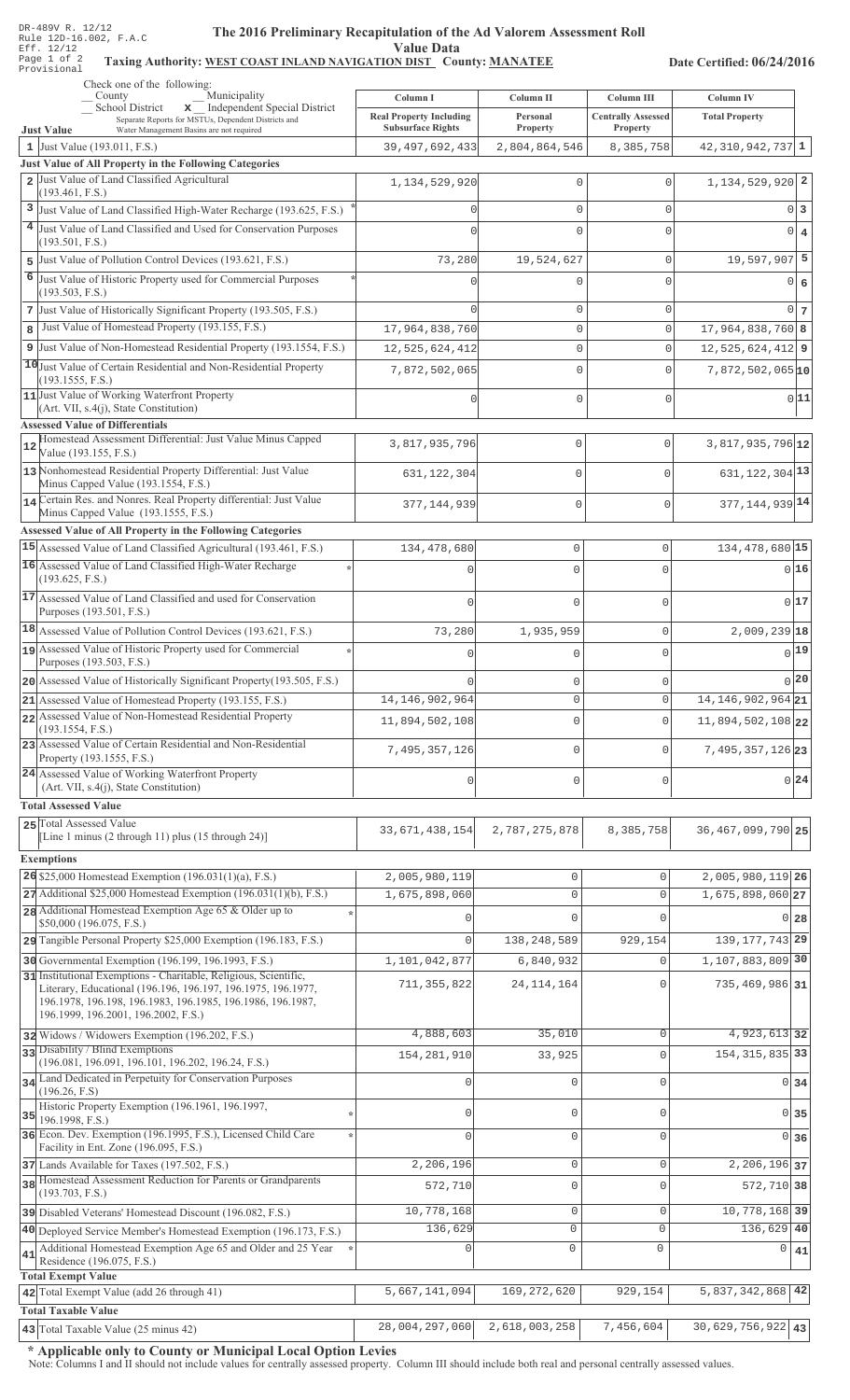# The 2016 Preliminary Recapitulation of the Ad Valorem Assessment Roll **Parcels and Accounts**

# Date Certified: 06/24/2016

# Taxing Authority: WEST COAST INLAND NAVIGATION DIST

## **Additions/Deletions**

|                |                                                                                       | <b>Just Value</b> | <b>Taxable Value</b> |
|----------------|---------------------------------------------------------------------------------------|-------------------|----------------------|
|                | New Construction                                                                      | 885, 913, 877     | 789,561,641          |
| $\overline{2}$ | Additions                                                                             | 52,900,508        | 48,084,350           |
| 3              | Annexations                                                                           | $\Omega$          | $\Omega$             |
| 4              | <b>Deletions</b>                                                                      | 16,906,916        | 16,906,916           |
| 5              | Rehabilitative Improvements Increasing Assessed Value by at Least 100%                | $\Omega$          | $\Omega$             |
| 6              | Total TPP Taxable Value in Excess of 115% of Previous Year Total TPP<br>Taxable Value |                   | $\Omega$             |
| 7              | Net New Value $(1 + 2 + 3 - 4 + 5 + 6=7)$                                             | 921,907,469       | 820, 739, 075        |

## **Selected Just Values**

|    |                                                                                                       | <b>Just Value</b> |
|----|-------------------------------------------------------------------------------------------------------|-------------------|
| 8  | Just Value of Subsurface Rights (this amount included in Line 1, Column I, Page One)<br>193.481, F.S. | 980,734           |
| 9  | Just Value of Centrally Assessed Railroad Property Value                                              | 6,520,692         |
| 10 | Just Value of Centrally Assessed Private Car Line Property Value                                      | 1,865,066         |

Note: Sum of items 9 and 10 should equal centrally assessed just value on page 1, line 1, column III.

#### **Homestead Portability**

|    | 11   # of Parcels Receiving Transfer of Homestead Differential |            |
|----|----------------------------------------------------------------|------------|
| 12 | Value of Transferred Homestead Differential                    | 74,614,318 |

|                                  |                                        | Column 1             | Column 2                 |  |
|----------------------------------|----------------------------------------|----------------------|--------------------------|--|
| <b>Total Parcels or Accounts</b> |                                        | <b>Real Property</b> | <b>Personal Property</b> |  |
|                                  |                                        | Parcels              | Accounts                 |  |
|                                  | 13<br><b>Total Parcels or Accounts</b> | 177,993              | 27,427                   |  |

#### **Property with Reduced Assessed Value**

| 14 | Land Classified Agricultural (193.461, F.S.)                                                    | 2,353    | 0            |
|----|-------------------------------------------------------------------------------------------------|----------|--------------|
| 15 | *<br>Land Classified High-Water Recharge (193.625, F.S.)                                        | 0        | 0            |
| 16 | Land Classified and Used for Conservation Purposes (193.501, F.S.)                              | 0        | 0            |
| 17 | Pollution Control Devices (193.621, F.S.)                                                       | 1        | 19           |
| 18 | Historic Property used for Commercial Purposes (193.503, F.S.) *                                | 0        | $\mathbf{0}$ |
| 19 | Historically Significant Property (193.505, F.S.)                                               | $\Omega$ | $\Omega$     |
| 20 | Homestead Property; Parcels with Capped Value (193.155, F.S.)                                   | 74,086   | 0            |
| 21 | Non-Homestead Residential Property; Parcels with Capped Value (193.1554, F.S.)                  | 36,052   | 0            |
| 22 | Certain Residential and Non-Residential Property; Parcels with Capped Value<br>(193.1555, F.S.) | 3,598    | 0            |
| 23 | Working Waterfront Property (Art. VII, s.4(j), State Constitution)                              |          | 0            |

#### **Other Reductions in Assessed Value**

| 24 | Lands Available for Taxes (197.502, F.S.)                                  |     |  |
|----|----------------------------------------------------------------------------|-----|--|
| 25 | Homestead Assessment Reduction for Parents or Grandparents (193.703, F.S.) |     |  |
| 26 | Disabled Veterans' Homestead Discount (196.082, F.S.)                      | 125 |  |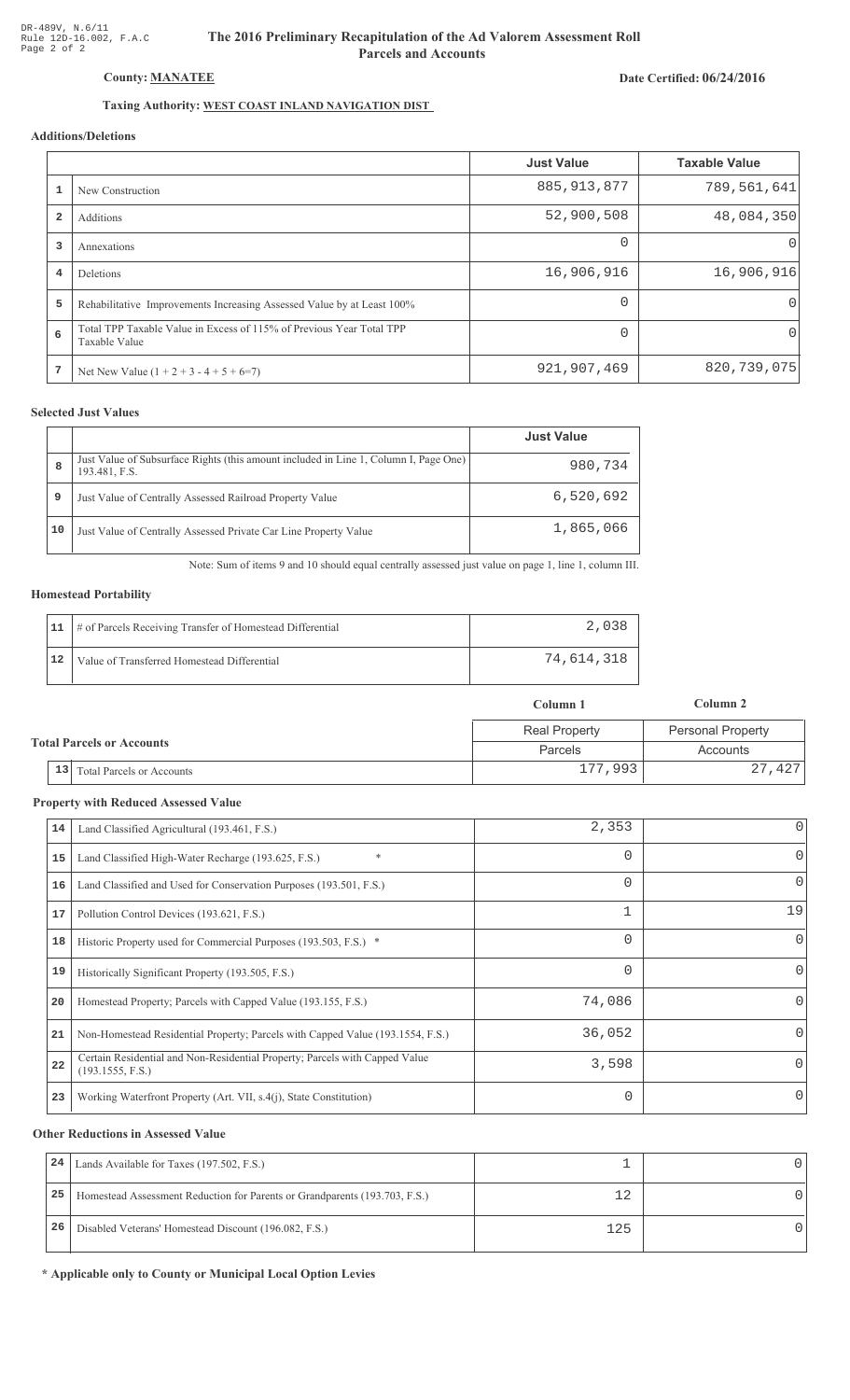| DR-489V R. 12/12 |  |  |                        |
|------------------|--|--|------------------------|
|                  |  |  | Rule 12D-16.002, F.A.C |
| Eff. 12/12       |  |  |                        |
| Page 1 of 2      |  |  | Taxing                 |
| Provisional      |  |  |                        |

# The 2016 Preliminary Recapitulation of the Ad Valorem Assessment Roll

Value Data<br>
RD County: MANATEE Taxing Authority: MANATEE COUNTY SCHOOL BOARD County: MANATEE

Date Certified: 06/24/2016

| Check one of the following:<br>Municipality<br>County                                                                                                                                                                                 |                                                            |                             |                                       |                                       |
|---------------------------------------------------------------------------------------------------------------------------------------------------------------------------------------------------------------------------------------|------------------------------------------------------------|-----------------------------|---------------------------------------|---------------------------------------|
| Independent Special District<br>x School District                                                                                                                                                                                     | Column I                                                   | Column II                   | Column III                            | Column <sub>IV</sub>                  |
| Separate Reports for MSTUs, Dependent Districts and<br><b>Just Value</b><br>Water Management Basins are not required                                                                                                                  | <b>Real Property Including</b><br><b>Subsurface Rights</b> | Personal<br>Property        | <b>Centrally Assessed</b><br>Property | <b>Total Property</b>                 |
| 1 Just Value $(193.011, F.S.)$                                                                                                                                                                                                        | 39, 497, 692, 433                                          | 2,804,864,546               | 8,385,758                             | $42,310,942,737$ 1                    |
| Just Value of All Property in the Following Categories                                                                                                                                                                                |                                                            |                             |                                       |                                       |
| 2 Just Value of Land Classified Agricultural<br>(193.461, F.S.)                                                                                                                                                                       | 1,134,529,920                                              | $\Omega$                    | $\Omega$                              | $1,134,529,920$ 2                     |
| 3 Just Value of Land Classified High-Water Recharge (193.625, F.S.)                                                                                                                                                                   |                                                            | $\mathbf{0}$                | $\mathbf 0$                           | $0\vert 3$                            |
| 4 Just Value of Land Classified and Used for Conservation Purposes                                                                                                                                                                    |                                                            | $\Omega$                    | $\Omega$                              | $\overline{0}$<br>$\overline{4}$      |
| (193.501, F.S.)<br>5 Just Value of Pollution Control Devices (193.621, F.S.)                                                                                                                                                          | 73,280                                                     | 19,524,627                  | $\mathbf 0$                           | $19,597,907$ 5                        |
| 6 Just Value of Historic Property used for Commercial Purposes                                                                                                                                                                        |                                                            |                             | $\cap$                                | 6<br>$\circ$                          |
| (193.503, F.S.)                                                                                                                                                                                                                       |                                                            |                             |                                       |                                       |
| 7 Just Value of Historically Significant Property (193.505, F.S.)                                                                                                                                                                     |                                                            | $\mathbf 0$                 | $\mathbf 0$                           | $0\vert 7$                            |
| Just Value of Homestead Property (193.155, F.S.)<br>8                                                                                                                                                                                 | 17,964,838,760                                             | $\mathbf 0$                 | $\Omega$                              | $17,964,838,760$ 8                    |
| 9 Just Value of Non-Homestead Residential Property (193.1554, F.S.)                                                                                                                                                                   | 12,525,624,412                                             | $\mathbf 0$                 | $\Omega$                              | $12,525,624,412$ 9                    |
| 10 Just Value of Certain Residential and Non-Residential Property<br>(193.1555, F.S.)<br>11 Just Value of Working Waterfront Property                                                                                                 | 7,872,502,065                                              | O<br>$\Omega$               | $\Omega$<br>$\Omega$                  | $7,872,502,065$ <sup>10</sup><br>0 11 |
| (Art. VII, s.4(j), State Constitution)                                                                                                                                                                                                |                                                            |                             |                                       |                                       |
| <b>Assessed Value of Differentials</b><br>Homestead Assessment Differential: Just Value Minus Capped                                                                                                                                  |                                                            |                             |                                       |                                       |
| Value (193.155, F.S.)<br>13 Nonhomestead Residential Property Differential: Just Value                                                                                                                                                | 3,817,935,796                                              | 0                           | $\mathbf{0}$                          | $3,817,935,796$ <sup>12</sup>         |
| Minus Capped Value (193.1554, F.S.)<br>14 Certain Res. and Nonres. Real Property differential: Just Value                                                                                                                             | $\Omega$                                                   | 0                           | $\mathbf 0$                           | $0$ <sup>13</sup>                     |
| Minus Capped Value (193.1555, F.S.)                                                                                                                                                                                                   | O                                                          | 0                           | $\mathbf 0$                           | $0$ <sup>14</sup>                     |
| Assessed Value of All Property in the Following Categories                                                                                                                                                                            |                                                            |                             |                                       |                                       |
| 15 Assessed Value of Land Classified Agricultural (193.461, F.S.)                                                                                                                                                                     | 134, 478, 680                                              | $\mathbf 0$                 | 0                                     | 134, 478, 680 15                      |
| 16 Assessed Value of Land Classified High-Water Recharge<br>(193.625, F.S.)                                                                                                                                                           |                                                            | $\Omega$                    | $\Omega$                              | 016                                   |
| 17 Assessed Value of Land Classified and used for Conservation<br>Purposes (193.501, F.S.)                                                                                                                                            | n                                                          | $\Omega$                    | 0                                     | 0 17                                  |
| 18 Assessed Value of Pollution Control Devices (193.621, F.S.)                                                                                                                                                                        | 73,280                                                     | 1,935,959                   | $\mathbf 0$                           | 2,009,239 18                          |
| 19 Assessed Value of Historic Property used for Commercial                                                                                                                                                                            |                                                            | $\Omega$                    | 0                                     | $0$ <sup>19</sup>                     |
| Purposes (193.503, F.S.)                                                                                                                                                                                                              |                                                            |                             |                                       |                                       |
| 20 Assessed Value of Historically Significant Property (193.505, F.S.)                                                                                                                                                                |                                                            | 0                           | 0                                     | 0 20                                  |
| 21 Assessed Value of Homestead Property (193.155, F.S.)                                                                                                                                                                               | 14, 146, 902, 964                                          | $\mathsf{O}\xspace$         | 0                                     | 14, 146, 902, 964 21                  |
| 22 Assessed Value of Non-Homestead Residential Property<br>(193.1554, F.S.)                                                                                                                                                           | 12,525,624,412                                             | $\mathbf 0$                 | $\mathbf 0$                           | 12,525,624,412 22                     |
| 23 Assessed Value of Certain Residential and Non-Residential<br>Property (193.1555, F.S.)                                                                                                                                             | 7,872,502,065                                              | $\mathbf 0$                 | $\mathbf{0}$                          | 7,872,502,065 23                      |
| 24 Assessed Value of Working Waterfront Property<br>(Art. VII, s.4(j), State Constitution)                                                                                                                                            | 0                                                          | $\mathbf 0$                 | $\mathbf{0}$                          | 0 24                                  |
| <b>Total Assessed Value</b>                                                                                                                                                                                                           |                                                            |                             |                                       |                                       |
| 25 Total Assessed Value<br>[Line 1 minus $(2 \text{ through } 11)$ plus $(15 \text{ through } 24)$ ]                                                                                                                                  | 34,679,705,397                                             | 2,787,275,878               | 8,385,758                             | 37, 475, 367, 033 25                  |
| <b>Exemptions</b>                                                                                                                                                                                                                     |                                                            |                             |                                       |                                       |
| 26 \$25,000 Homestead Exemption $(196.031(1)(a), F.S.)$<br>27 Additional \$25,000 Homestead Exemption (196.031(1)(b), F.S.)                                                                                                           | 2,005,980,119<br>$\Omega$                                  | $\mathbb O$<br>$\mathbf{0}$ | $\Omega$<br>$\Omega$                  | 2,005,980,119 26                      |
| 28 Additional Homestead Exemption Age 65 & Older up to                                                                                                                                                                                |                                                            |                             |                                       | 0 27                                  |
| \$50,000 (196.075, F.S.)                                                                                                                                                                                                              | $\Omega$                                                   | $\Omega$                    | $\Omega$                              | 0 <sub>28</sub>                       |
| 29 Tangible Personal Property \$25,000 Exemption (196.183, F.S.)                                                                                                                                                                      | $\Omega$                                                   | 138, 248, 589               | 929,154                               | 139, 177, 743 29                      |
| 30 Governmental Exemption (196.199, 196.1993, F.S.)                                                                                                                                                                                   | 1,236,317,809                                              | 6,840,932                   | $\Omega$                              | 1, 243, 158, 741 30                   |
| 31 Institutional Exemptions - Charitable, Religious, Scientific,<br>Literary, Educational (196.196, 196.197, 196.1975, 196.1977,<br>196.1978, 196.198, 196.1983, 196.1985, 196.1986, 196.1987,<br>196.1999, 196.2001, 196.2002, F.S.) | 750, 127, 424                                              | 24, 114, 164                | $\Omega$                              | 774, 241, 588 31                      |
| 32 Widows / Widowers Exemption (196.202, F.S.)                                                                                                                                                                                        | 4,888,603                                                  | 35,010                      | $\circ$                               | 4,923,613 32                          |
| 33 Disability / Blind Exemptions<br>(196.081, 196.091, 196.101, 196.202, 196.24, F.S.)                                                                                                                                                | 154, 281, 910                                              | 33,925                      | $\Omega$                              | 154, 315, 835 33                      |
| 34 Land Dedicated in Perpetuity for Conservation Purposes<br>(196.26, F.S)                                                                                                                                                            | $\mathbf 0$                                                | $\mathbf{0}$                | $\mathbf{0}$                          | $0\overline{34}$                      |
| Historic Property Exemption (196.1961, 196.1997,<br>$35$ 196.1998, F.S.)                                                                                                                                                              | $\mathbf{0}$                                               | $\mathbb O$                 | $\Omega$                              | 0 35                                  |
| 36 Econ. Dev. Exemption (196.1995, F.S.), Licensed Child Care<br>Facility in Ent. Zone (196.095, F.S.)                                                                                                                                | $\Omega$                                                   | $\mathbf{0}$                | $\Omega$                              | 0 36                                  |
| 37 Lands Available for Taxes (197.502, F.S.)                                                                                                                                                                                          | 2,206,196                                                  | $\circ$                     | $\Omega$                              | 2, 206, 196 37                        |
| 38 Homestead Assessment Reduction for Parents or Grandparents<br>(193.703, F.S.)                                                                                                                                                      | 572,710                                                    | $\mathbf 0$                 | $\Omega$                              | 572, 710 38                           |
| 39 Disabled Veterans' Homestead Discount (196.082, F.S.)                                                                                                                                                                              | 12,362,426                                                 | 0                           | $\mathbf 0$                           | 12, 362, 426 39                       |
| 40 Deployed Service Member's Homestead Exemption (196.173, F.S.)                                                                                                                                                                      | 181,379                                                    | $\mathbf 0$                 | $\mathbf 0$                           | 181,379 40                            |
| Additional Homestead Exemption Age 65 and Older and 25 Year<br>41                                                                                                                                                                     | $\mathbf{0}$                                               | $\circ$                     | $\mathsf{O}\xspace$                   | 0<br>41                               |
| Residence (196.075, F.S.)<br><b>Total Exempt Value</b>                                                                                                                                                                                |                                                            |                             |                                       |                                       |
| 42 Total Exempt Value (add 26 through 41)                                                                                                                                                                                             | 4,166,918,576                                              | 169, 272, 620               | 929,154                               | 4, 337, 120, 350 42                   |
| <b>Total Taxable Value</b>                                                                                                                                                                                                            |                                                            |                             |                                       |                                       |
| 43 Total Taxable Value (25 minus 42)                                                                                                                                                                                                  | 30,512,786,821                                             | 2,618,003,258               | 7,456,604                             | $33, 138, 246, 683$ 43                |

\* Applicable only to County or Municipal Local Option Levies